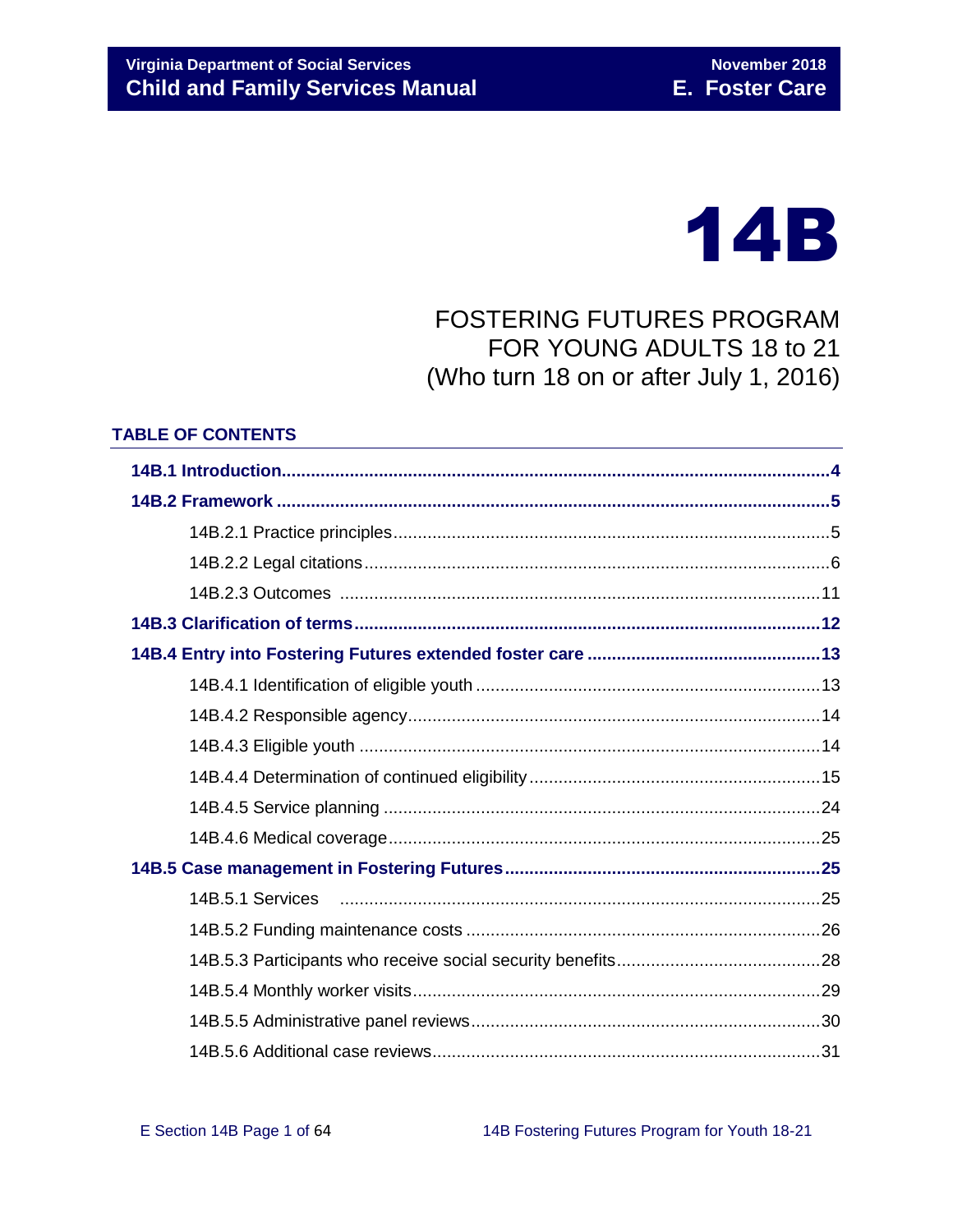| 14B.10.2 Engaging families and working with the youth's team43              |  |
|-----------------------------------------------------------------------------|--|
| 14B.10.3 Transition to independent living plan for youth age 18 and older44 |  |
|                                                                             |  |
|                                                                             |  |
| 14B.12 Education and Training Voucher (ETV) Program for youth48             |  |
|                                                                             |  |
|                                                                             |  |
|                                                                             |  |
| 14B.14 Conducting NYTD outcomes survey with youth at ages 19 & 21 51        |  |
| 14B.14.1 Administering follow-up NYTD Survey with 19 and 21 year olds53     |  |
|                                                                             |  |
|                                                                             |  |
| 14B.15.1 Assessing for benefits programs and other supports55               |  |
|                                                                             |  |
|                                                                             |  |
|                                                                             |  |
|                                                                             |  |
|                                                                             |  |
|                                                                             |  |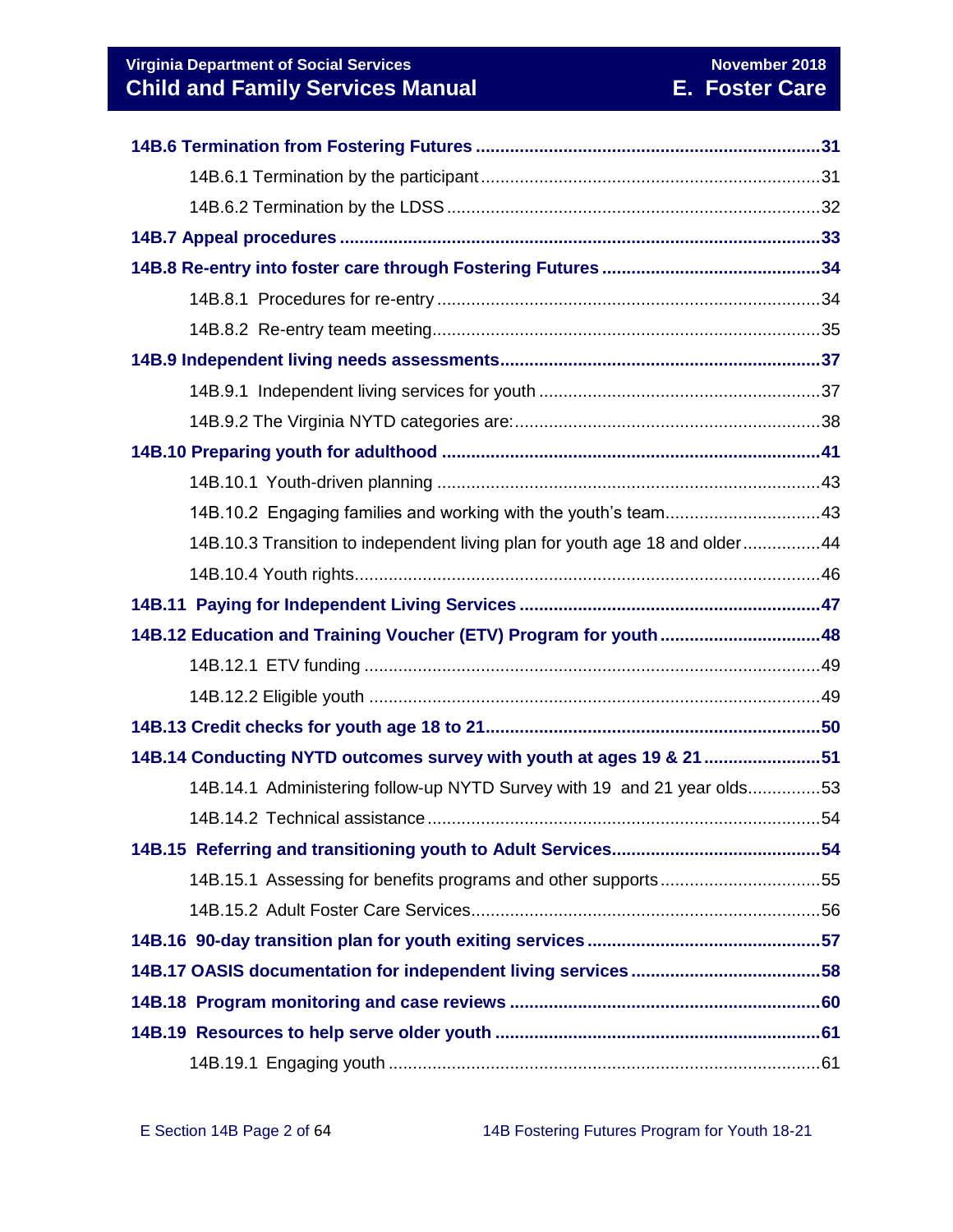# **Virginia Department of Social Services** November 2018<br> **Virginia Department of Social Services Child and Family Services Manual E. Foster Care**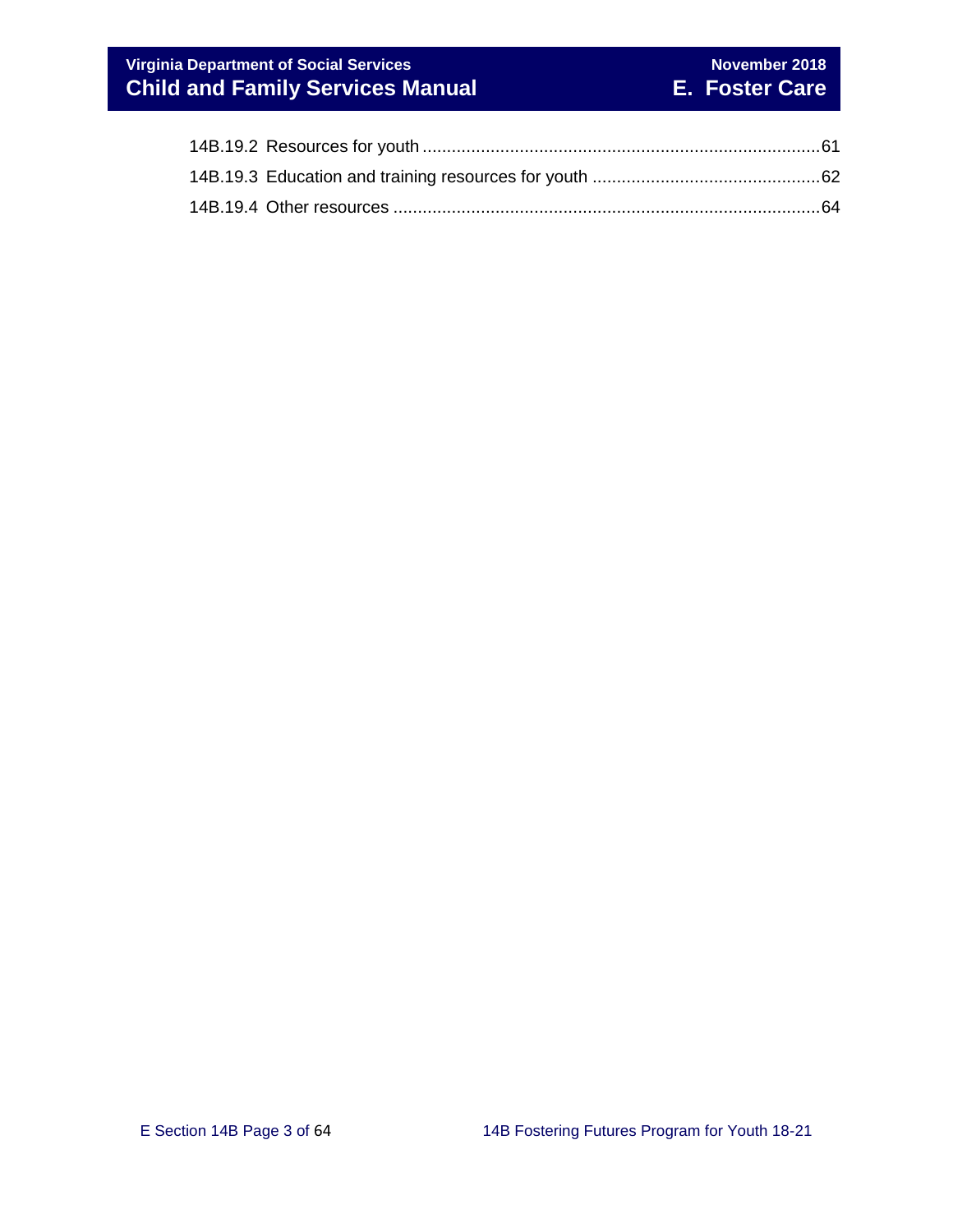

FOSTERING FUTURES PROGRAM For YOUNG ADULTS 18-21 (Who turn 18 on or after July 1, 2016)

# <span id="page-3-0"></span>**14B.1 Introduction**

In Virginia, there is one primary authority under which local departments of social services (LDSS) can continue to serve youth over age 18 who reach 18 on or after July 1, 2016:

 The federal Fostering Connections to Success and Increasing Adoptions Act of 2008 (Fostering Connections, P.L. 110-351; P.L. 111-148) allows states to use title IV-E funding to extend foster care services up to 21 years of age for youth who turn 18 in foster care. In Virginia, the 2016 Appropriations Act (item 346 #3c) authorized the extension of foster care to age 21, in a program known as Fostering Futures, for youth who reach age 18 on or after July 1, 2016.

Traditionally, foster care has ended when the youth reaches the age of 18, the legal age of adulthood, with limited independent living services available to age 21. The federal legislation enabling the extension of foster care maintenance and services (and adoption assistance) to age 21, known in Virginia as the Fostering Futures program, is intended to provide support and guidance into young adulthood recognizing this distinct developmental stage during which the brain continues to develop gradually in ways that affect decision-making ability. Patterns of the socio-economic transition of youth to adulthood are not predictable, are often extended, and for youth who age out of foster care, significantly more challenging. There is great variability in the timing, sequencing and content of the tasks that youth must master in the transition to adulthood. Parents generally expect to continue to offer active parenting to their offspring well beyond age 18, typically providing both financial and social support.

Fostering Futures enables LDSS to extend foster care financial support and services up to age 21 for two groups of young adults who reach age 18 on or after July 1, 2016: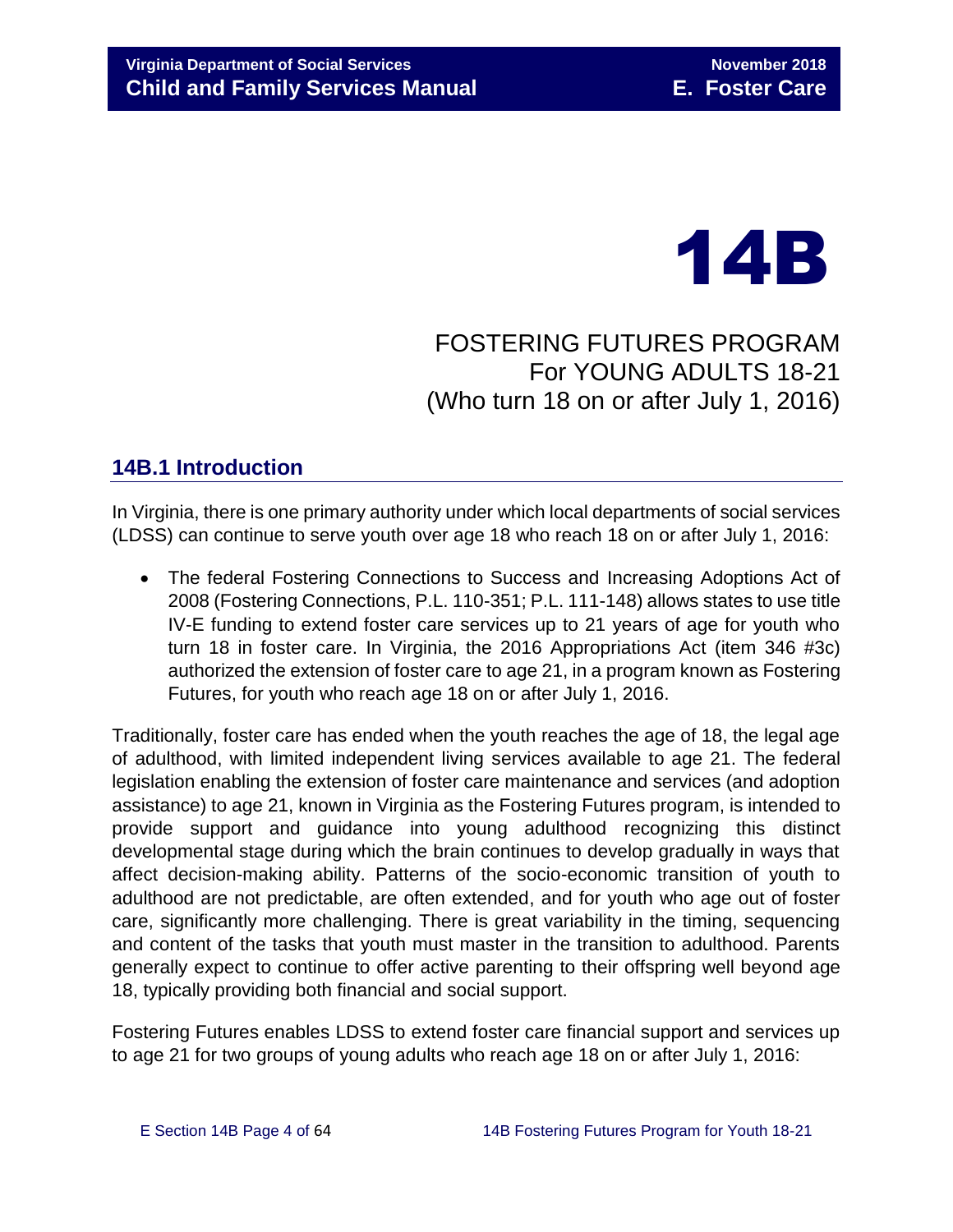- Youth who are in foster care when they reach age 18; and,
- Youth who were in foster care at the time of commitment to the Virginia Department of Juvenile Justice (DJJ) and are released from DJJ after age 18 and prior to turning 21.

In addition, adoption assistance may be extended for adopted youth who reach 18 on or after July 1, 2016 who were subject to an adoption assistance agreement that became effective after the youth reached age 16.

Virginia Department of Social Services (VDSS) and all LDSS shall implement Fostering Futures effective July 1, 2016.

While many of the requirements and resources in Fostering Futures mirror existing requirements for foster care or independent living, many other requirements are unique to Fostering Futures. Provisions articulated in this section of guidance, Section 14B Fostering Futures, supersede any statements or requirements to the contrary which may be found in other sections of VDSS guidance.

# <span id="page-4-0"></span>**14B.2 Framework**

LDSS and community partners are bound by federal and state legal mandates as well as by existing and evolving knowledge of effective practice with youth in this developmental stage. A unique factor in serving these young adults is the individual's autonomy and rights as an adult. The Fostering Futures program is voluntary on the part of the young adult, driven by the desire to cooperate in exchange for services and support. The contents of this section should be applied in concert with the more extensive practice guidance elsewhere in Chapter E to the extent that nothing in Section 14B is contradicted.

## <span id="page-4-1"></span>**14B.2.1 Practice principles**

Fundamental principles inherent in Virginia's Children's Services System Practice Model guide service delivery:

## **First, we believe in youth and family-driven practice.**

- Older youth are treated with dignity and respect.
- Older youth and families have the right to say what will happen to them. Their voices are heard, valued, and considered in all decision making, including safety, permanency, and well-being as well as in service and educational planning and in placement decisions. Each youth's right to self-determination is respected within the limits of established community standards and laws.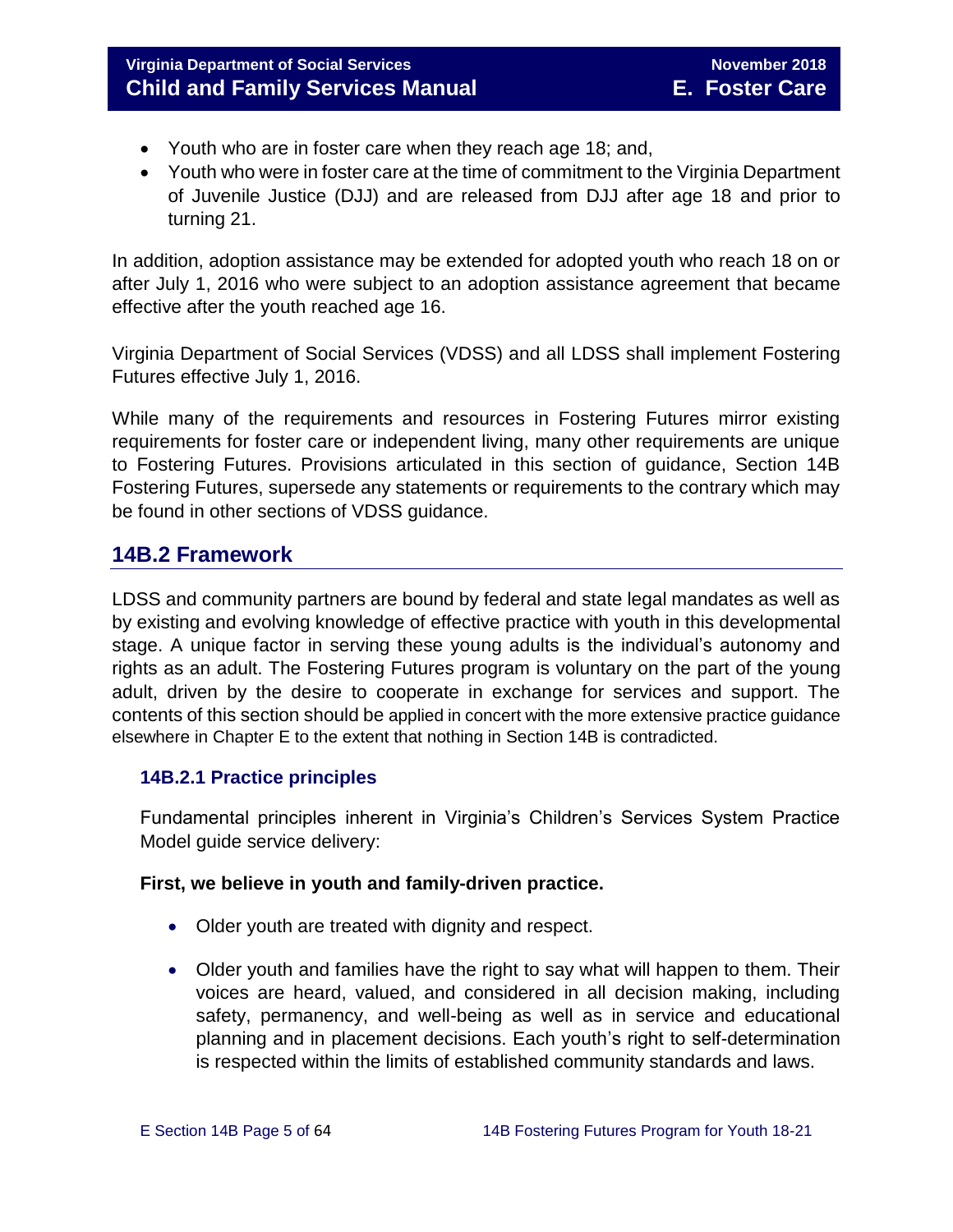- Older youth and family members are the experts about their own families. It is our responsibility to understand youth and families within the context of their own family rules, traditions, history, language, and culture.
- Older youth have a right to connections with their biological family and other caring adults with whom they have developed emotional ties.
- We engage older youth and families in a deliberate manner. Through collaboration with youth and families, we develop and implement creative, individualized solutions that build on their strengths to meet their needs. Engagement is the primary door through which we help older youth and families make positive changes.

## **Second, we believe all older youth need and deserve a permanent family and lifelong adult and family connections.**

- Lifelong family connections are crucial for older youth and adults. It is our responsibility to promote and preserve kinship, sibling, and community connections for each youth. We value past, present, and future relationships that consider the youth's hopes and wishes.
- Permanency for older youth is best achieved through a legal relationship such as parental custody, adoption, or kinship care. Placement stability is not permanency.
- Planning for older youth is focused on the goal of preserving their family, reunifying their family, or achieving permanency with another family.

Permanency planning for children and youth begins at the first contact with the children's services system. We proceed with a sense of urgency until permanency is achieved. We support families after permanency to ensure that family connections are stable

## <span id="page-5-0"></span>**14B.2.2 Legal citations**

The legal framework and specific requirements for Fostering Futures are contained in federal and state legislation. Key citations are provided below.

The federal Fostering Connections to Success and Increasing Adoptions Act of 2008 (Fostering Connections, P.L. 110-351; P.L. 111-148) allows states to use title IV-E funding to extend foster care services up to 21 years of age for youth who turn 18 in foster care or to extend adoption assistance up to 21 for adopted youth who turn 18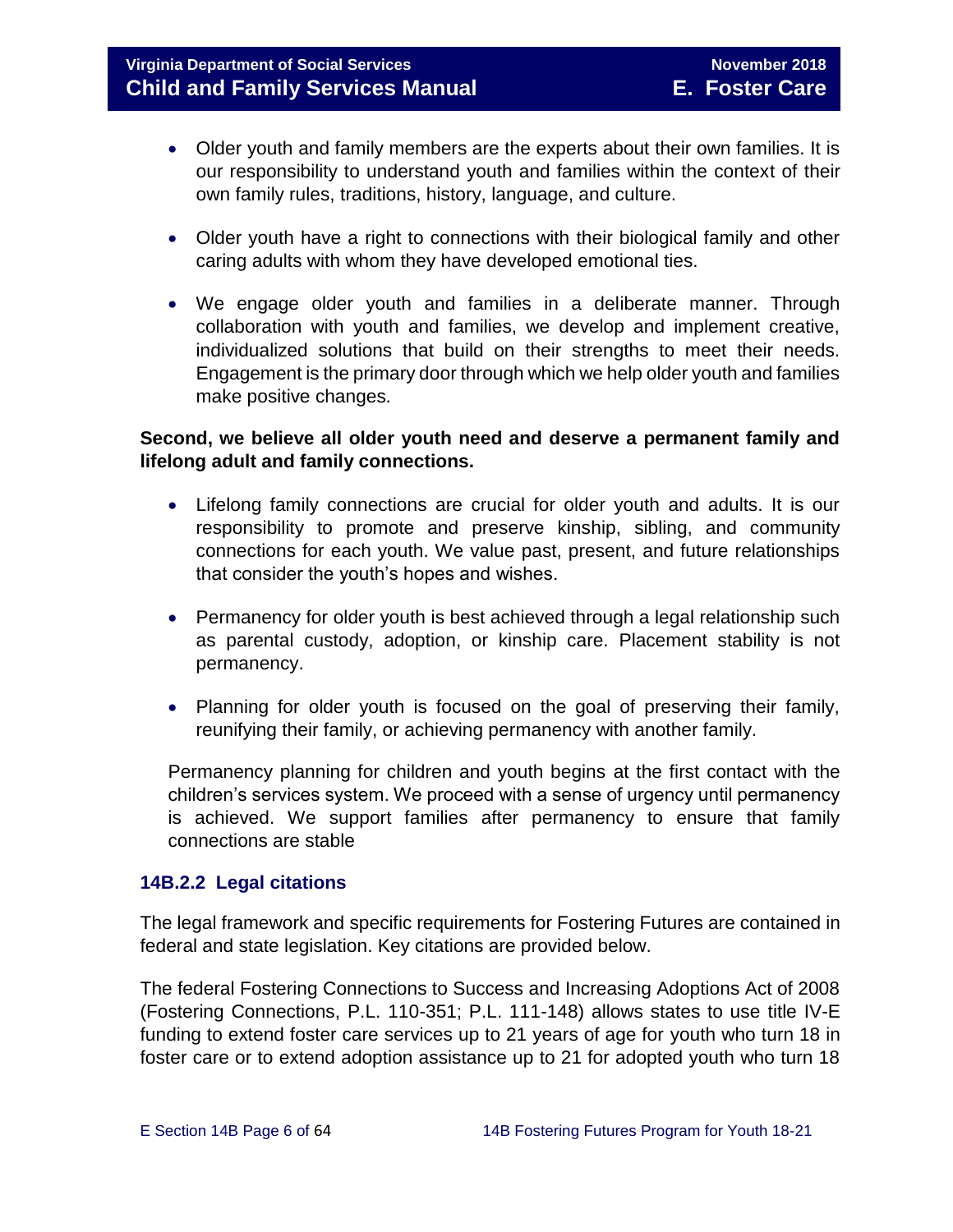and are subject to an adoption assistance agreement effective after age 16. Fostering Connections provides for extending maintenance payments as well as a program of supports, oversight and opportunities for former foster youth as they transition to independent adulthood. Conditions specified in the federal statute are reflected in the Virginia Fostering Futures program.

In 2016, the Virginia General Assembly authorized implementation of the Fostering Futures program (2016 Appropriations Act, Item 346 #3c), specifically:

- Directing VDSS to develop guidance for local implementation including eligibility and requirements for participation, a voluntary agreement, six (6) month case reviews, and reasons for termination;
- Defining supervised independent living to exclude group homes or residential facilities;
- Re-defining "child" for the purposes of Fostering Futures as a person who has reached the age of 18 years but not yet 21 years; and,
- Limiting eligibility to youth reaching age 18 on or after July 1, 2016 who were either in foster care at 18, exiting DJJ commitment after age 18 if in foster care when committed, or adopted and subject to an adoption assistance agreement that became effective after the youth reached age 16.

The legal framework and specific requirements for providing services for youth in foster care are set out in federal and state law. See the law for complete language by clicking on the citation.

- The Preventing Sex Trafficking and Strengthening Families Act of 2014 (P.L. 113- 183)
	- $\circ$  Requires states to develop and implement policies and procedures related to children and youth at risk of sex trafficking as well as policies and procedures encouraging normalcy for children in foster care, supporting successful transitions to adulthood for older children in foster care, and working towards achieving permanency for children entering or at risk of entering foster care. The Sex Trafficking Act requires that:
	- o Children age 14 and older are included in the development of their foster care plan;
	- $\circ$  Children age 14 and older are given the opportunity to choose up to two (2) members to be part of their case planning team;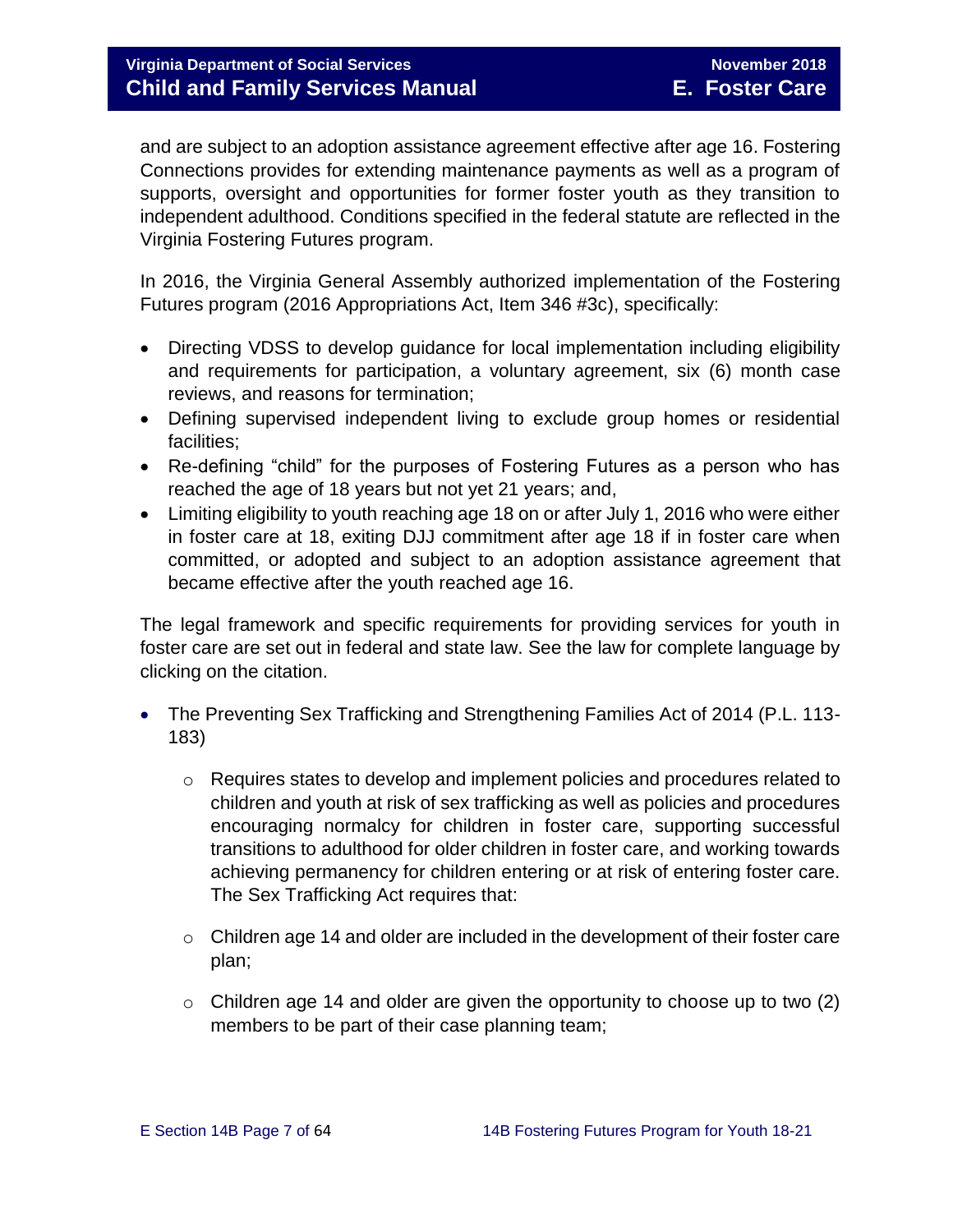- o The foster care plan for a child age 14 and older include a document identifying the youth's rights pertaining to education, health, visitation, court participation, and the right to stay safe and avoid exploitation. The plan shall also include a signed acknowledgement by the youth that the document was provided to them and that those rights have been explained in an ageappropriate way;
- $\circ$  Children age 14 and older receive an annual copy of their credit report and assistance to fix any inaccuracies; and
- $\circ$  All youth aging out of foster care, unless they have been in care less than six (6) months, be given or have certain documents including their social security card, a driver's license or state identification, certified birth certificates and a copy of their medical records.

## **Fostering Connections to Success and Increasing Adoptions Act of 2008 (P.L. 110-351)**

- o Provides important supports for children and youth in foster care by promoting permanent families, improving education and health care, and extending federal support for youth to age 21. The Act requires that states:
	- **Work to ensure permanent placements with relatives.**
	- **Increase adoptive families for children.** This includes additional supports for children who are adopted or exited foster care to live with a relative guardian at age 16 and older.
	- Maintain sibling ties and other family connections. This includes reasonable efforts to place siblings in the same foster care, kinship guardianship, or adoptive placements when appropriate.
	- Improve outcomes for older youth in foster care by continuing federal support in foster care after age 18. These outcomes include:
		- $\circ$  The provision of care and support to youth until the age of 19, 20, or 21 at the state's option. States may also extend adoption assistance and/or guardianship payments.
		- o Helping older youth successfully transition from foster care to independence by requiring LDSS to assist youth in making a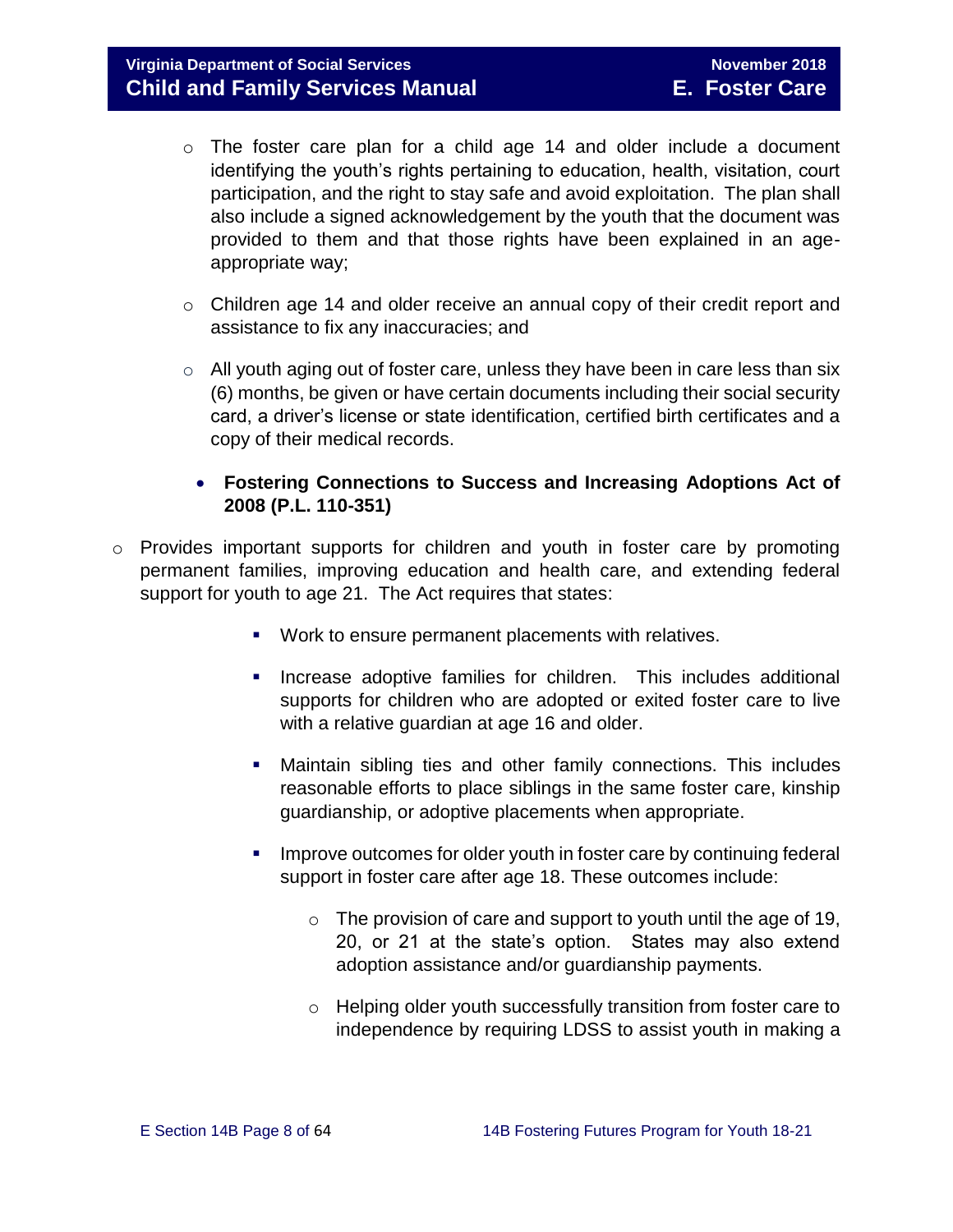transition plan in the 90 days immediately before a youth exits from foster care at 18, 19, 20, or when turning 21.

## **John H. Chafee Foster Care Independence Act of 1999**

- o Establishes the Chafee Foster Care Independence Program (CFCIP) which provides federal funds to help eligible youth:
	- **Transition to self-sufficiency by providing services such as** assistance in obtaining a high school diploma, career exploration, vocational training, job placement and retention, training in daily living skills, training in budgeting and financial management skills, substance abuse prevention, and preventive health activities (including smoking avoidance, nutrition education, and pregnancy prevention).
	- **Receive the education, training, and services necessary to obtain** employment.
	- **Prepare for and enter post-secondary training and educational** institutions.
	- **Provide personal and emotional support to youth through mentors** and the promotion of interactions with dedicated adults.
	- **Provide financial, housing, counseling, employment, education,** and other appropriate support and services to former foster care recipients between 18 and 21 years of age to complement their own efforts to achieve self-sufficiency and to assure that program participants recognize and accept their personal responsibility for preparing for and then making the transition from adolescence to adulthood.
- o Establishes the Education and Training Voucher (ETV) Program

The Promoting Safe and Stable Families amendments to the Chafee Act of 2001 established ETV Program. It provides federal and state funds to help foster youth with expenses associated with college and postsecondary vocational training programs.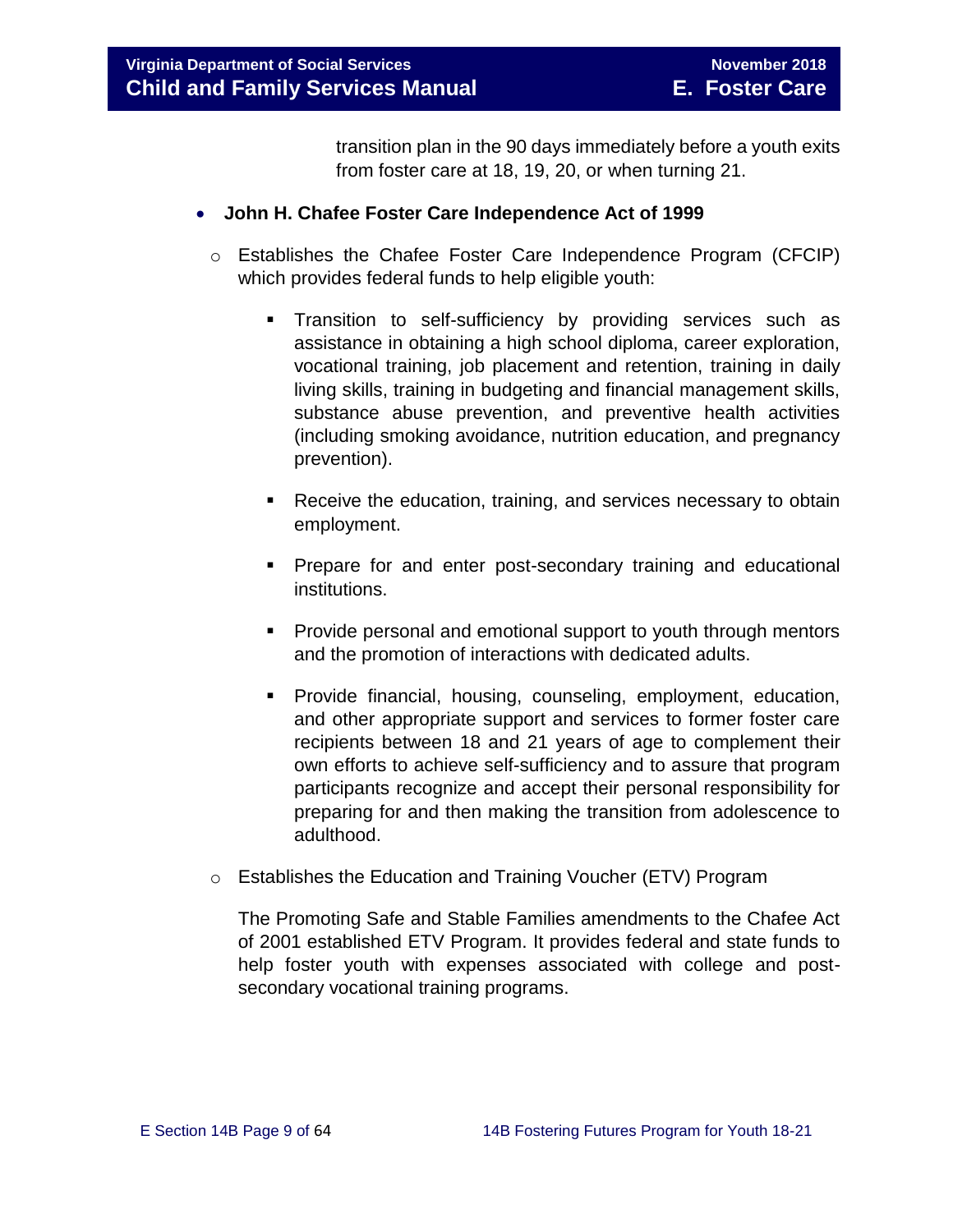- o Clarifies that independent living activities should not be seen as an alternative to permanence for children/youth and can be provided concurrently regardless of permanency goal.
- o Imposed penalties for misuse of funds or non-compliance with data reporting requirements.
- o Increased accountability and performance standards for states in providing independent living services and improving outcomes.

CFCIP and ETV focus on collaborating and coordinating independent living services with other federal, state and community based agencies and providers that serve youth. There are six (6) outcomes used for the purpose of evaluating efforts in preparing youth for adulthood, selfsufficiency, and interdependence as they transition from foster care.

The six (6) outcomes are:

- Youth financial self-sufficiency;
- **•** Youth educational attainment;
- **Youth positive connections with adults;**
- Experience with homelessness among youth;
- High-risk behavior among youth; and,
- Youth access to health insurance.
- **National Youth in Transition Database (NYTD)**

Federal regulation requires states to report specific information in the NYTD [\(45 CFR 1356.80 through 1356.86\)](http://www.ecfr.gov/cgi-bin/retrieveECFR?gp=1&SID=3d9be8b33d08994a45cff8aaff9f9476&ty=HTML&h=L&mc=true&r=PART&n=pt45.4.1356). States are required to report two types of information beginning October 1, 2010. This data includes:

- o Outcomes on cohorts of youth who are aging out and have aged out of foster care.
- $\circ$  Independent living services that youth receive that have been provided and/or paid for by Chafee agencies (i.e. LDSS and United Methodist Family Services (UMFS) [Project LIFE\)](http://www.vaprojectlife.org/)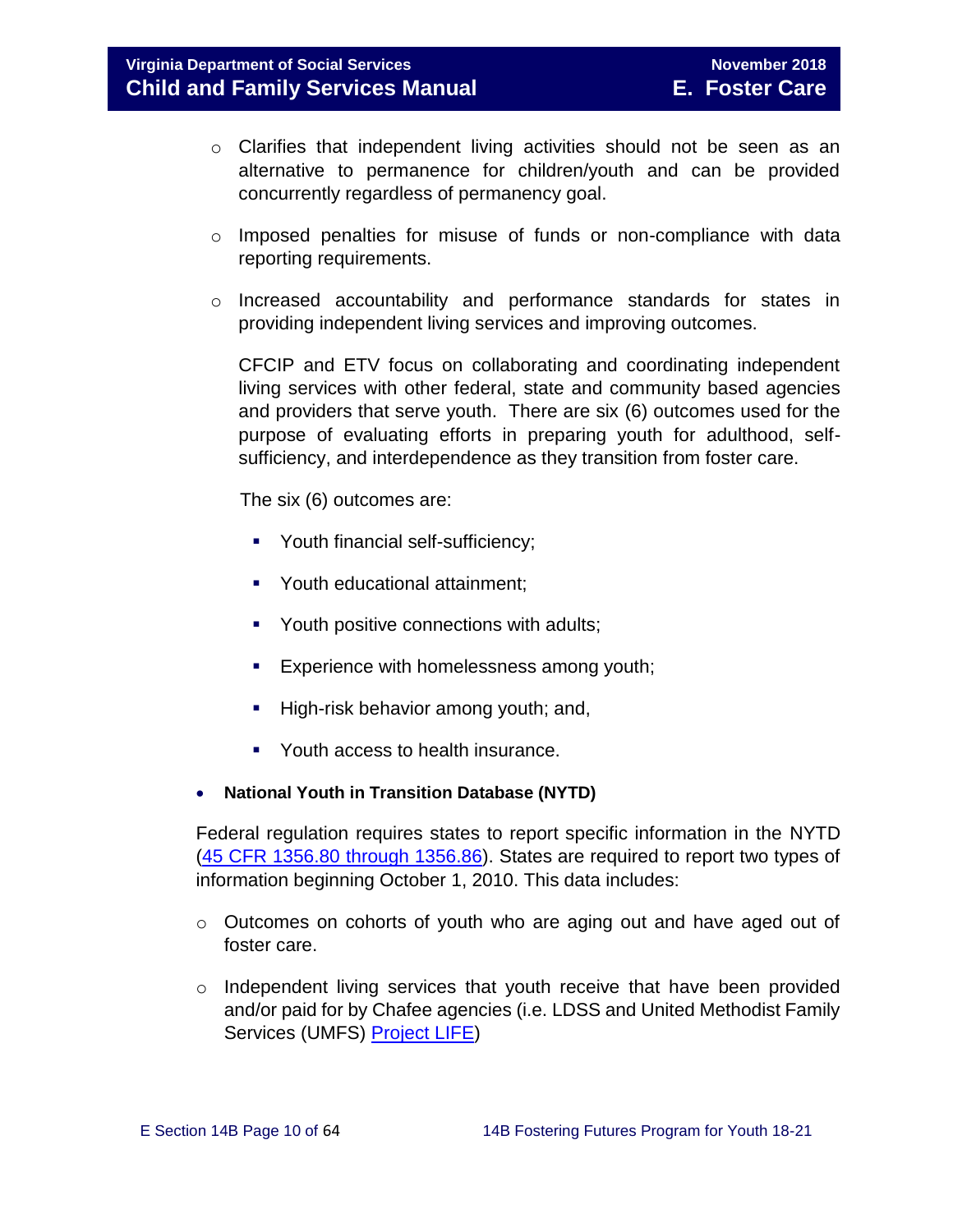- **Foster care services** 
	- $\circ$  § [63.2-905](http://law.lis.virginia.gov/vacode/title63.2/chapter9/section63.2-905/)
- **Independent living services** 
	- $\circ$  § [63.2-905.1](http://law.lis.virginia.gov/vacode/title63.2/chapter9/section63.2-905.1/)
- **Foster care and transition plans for youth over age 14** 
	- $\circ$  § [16.1-281](http://law.lis.virginia.gov/vacode/title16.1/chapter11/section16.1-281/)
	- $\circ$  § [63.2-905.1](http://law.lis.virginia.gov/vacode/title63.2/chapter9/section63.2-905.1/)
	- $\circ$  [Social Security Act, Title IV, § 475 \(5\) \(H\) \[42 USC 675\]](http://www.ssa.gov/OP_Home/ssact/title04/0475.htm)

## <span id="page-10-0"></span>**14B.2.3 Outcomes**

The LDSS shall strive to achieve the same outcomes for older youth in foster care as any other youth, as required in the federal Child and Family Services Review. Some specific outcomes and specific measures are listed below:

## **Outcome 1: Children have permanency in their living situations.**

- More children leave foster care and achieve permanency.
- Children achieve permanency with shorter lengths of stay.
- Increased timeliness to permanency.
- Fewer placement moves and disruptions.
- Fewer children in out-of-home care.
- More children placed in family-based care.
- More children placed in relative foster homes.
- Fewer children placed in residential care.
- Fewer children re-enter out-of-home care.

## **Outcome 2: The continuity of family relationships and connections is preserved for children.**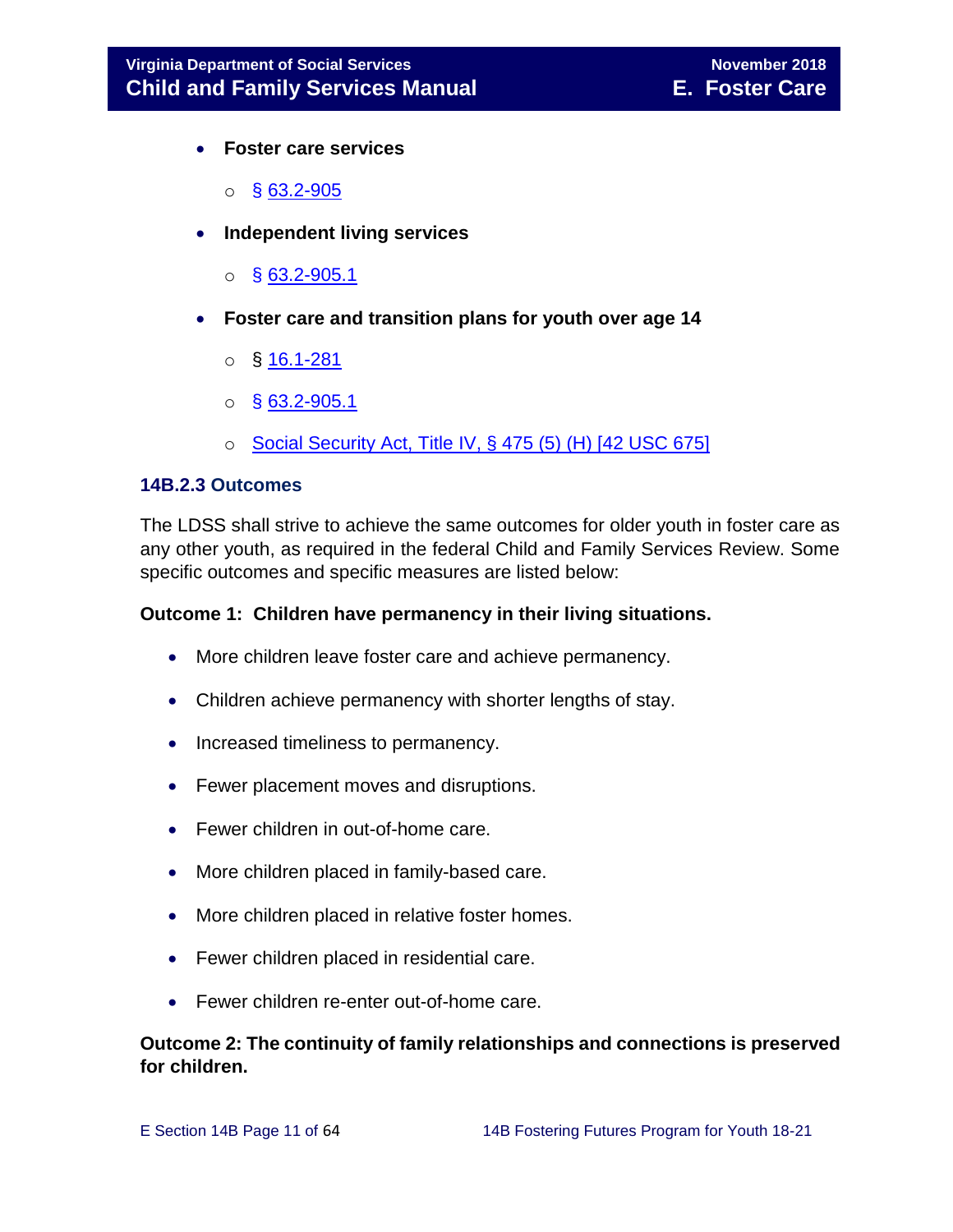- More children in foster care placed in close proximity to families and communities.
- More children in foster care placed with their siblings.

In addition, federal regulations require the tracking of outcomes for cohorts of youth in foster care who are aging out and have aged out of foster care. The six (6) NYTD outcome areas include:

- Youth financial self-sufficiency;
- Youth education (academic or vocational) attainment;
- Youth positive connection with adults;
- Experience with homelessness among youth;
- High risk behavior among youth; and,
- Youth access to health insurance.

# <span id="page-11-0"></span>**14B.3 Clarification of terms**

Several terms used in the Fostering Futures program are distinct and should not be used interchangeably with similar terms.

- "Child" for the purpose of Fostering Futures, is a person who has reached the age of 18 years but has not reached the age of 21.
- "Extended adoption assistance" refers to the continuation of adoption assistance to adopted youth ages 18-21 under the conditions of Fostering Futures.
- "Extended foster care" refers to the continuation of foster care services and maintenance payments to former foster youth ages 18 to 21 under the conditions of Fostering Futures.
- "Fostering Futures" is Virginia's program implementing provisions of the federal Fostering Connections to Success and Increasing Adoptions Act of 2008 that permit states to utilize federal title IV-E funding to provide foster care maintenance payments and services and adoption assistance for youth ages 18 to 21. The program offers services and support to youth transitioning to adulthood and selfsufficiency regardless of funding source.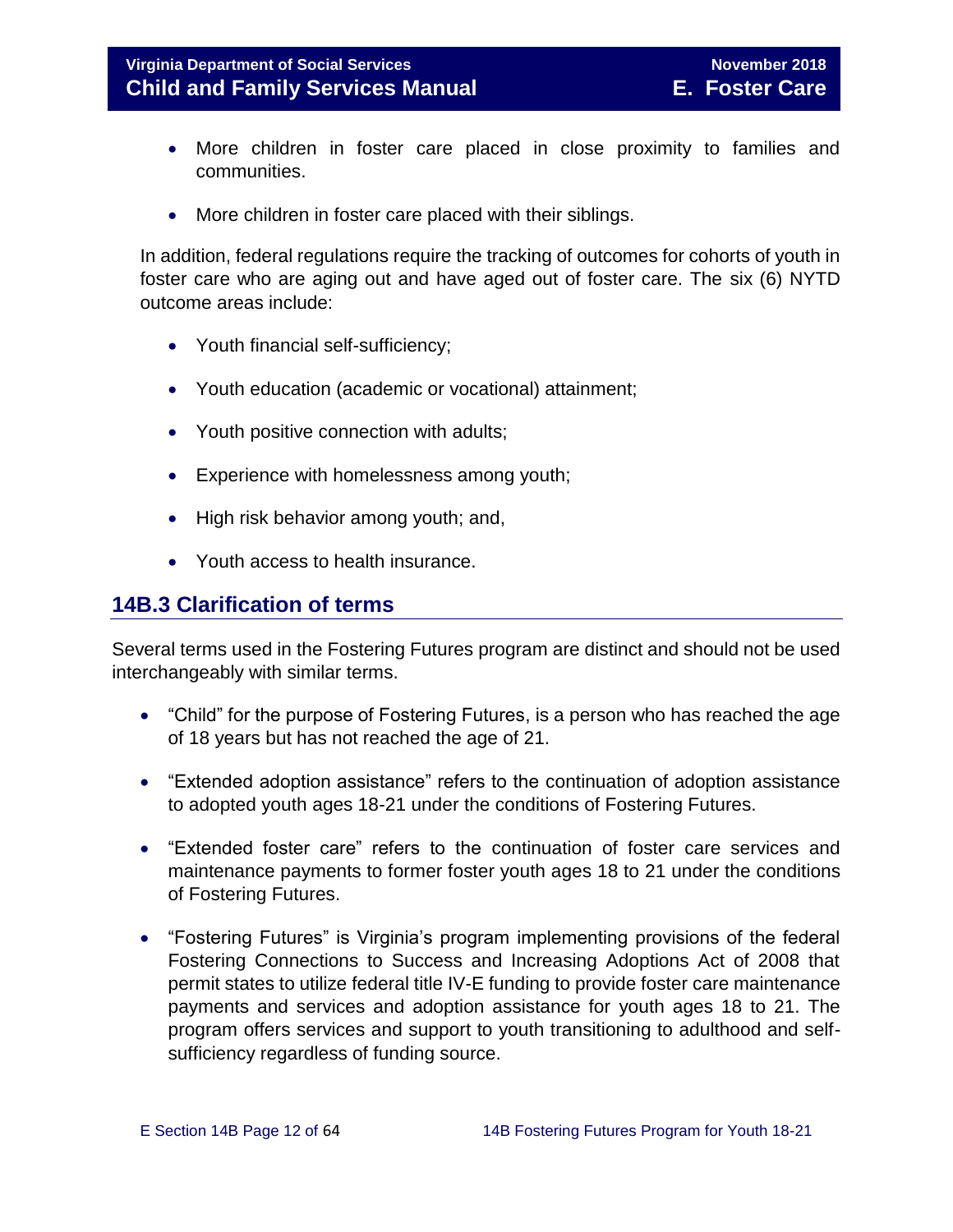# **Virginia Department of Social Services** November 2018 **Child and Family Services Manual E. Foster Care**

- "Independent living arrangement" (same as in Section 14A.3) means that the youth is living independently under a supervised arrangement. The youth is not supervised 24 hours a day by an adult. The youth is provided with opportunities of increased responsibility such as paying bills, assuming leases, and working with a landlord. Examples include living in one's own apartment or living in a college dorm.
- "Participant" or "program participant" refers to a youth who has signed a Voluntary Continuing Services and Support Agreement (VCSSA) and been determined to meet the requirements for continued eligibility for Fostering Futures.
- "Supervised independent living (SIL) setting" refers to the allowable living situations of a participant in Fostering Futures. Supervision includes, at a minimum, monthly visits by the service worker or contracted supervision. In Fostering Futures a SIL setting shall not include group homes or residential facilities. SIL settings include but are not limited to an agency-approved foster home or treatment foster home, an independent living apartment program, and independent living arrangements such as an adult foster home, assisted living facility, dormitory, or apartment or room rented independently from a landlord or shared with a family member, former caregiver, spouse, friend or other roommate/housemate.
- "Voluntary Continuing Services and Support Agreement" (VCSSA) is the written agreement the youth and a LDSS representative sign to establish the youth's participation in Fostering Futures by entrustment to extended foster care. The document, when voluntarily signed by a youth age 18 or older acting as his or her own guardian and approved by the court, meets the IV-E eligibility removal criteria and authorizes LDSS placement and care responsibility. The agreement does not place the participant in the custody of the LDSS.

# <span id="page-12-0"></span>**14B.4 Entry into Fostering Futures extended foster care**

## <span id="page-12-1"></span>**14B.4.1 Identification of eligible youth**

Planning for extension of foster care beyond age 18 begins with the initiation of independent living services at age 14. Youth who may qualify for Fostering Futures at age 18 should be concurrently prepared for permanency and extended foster care through planning and services between the ages of 14 and 18 (see Section 13).

• Refer to Section 14B.9 for guidance on extending adoption assistance under Fostering Futures.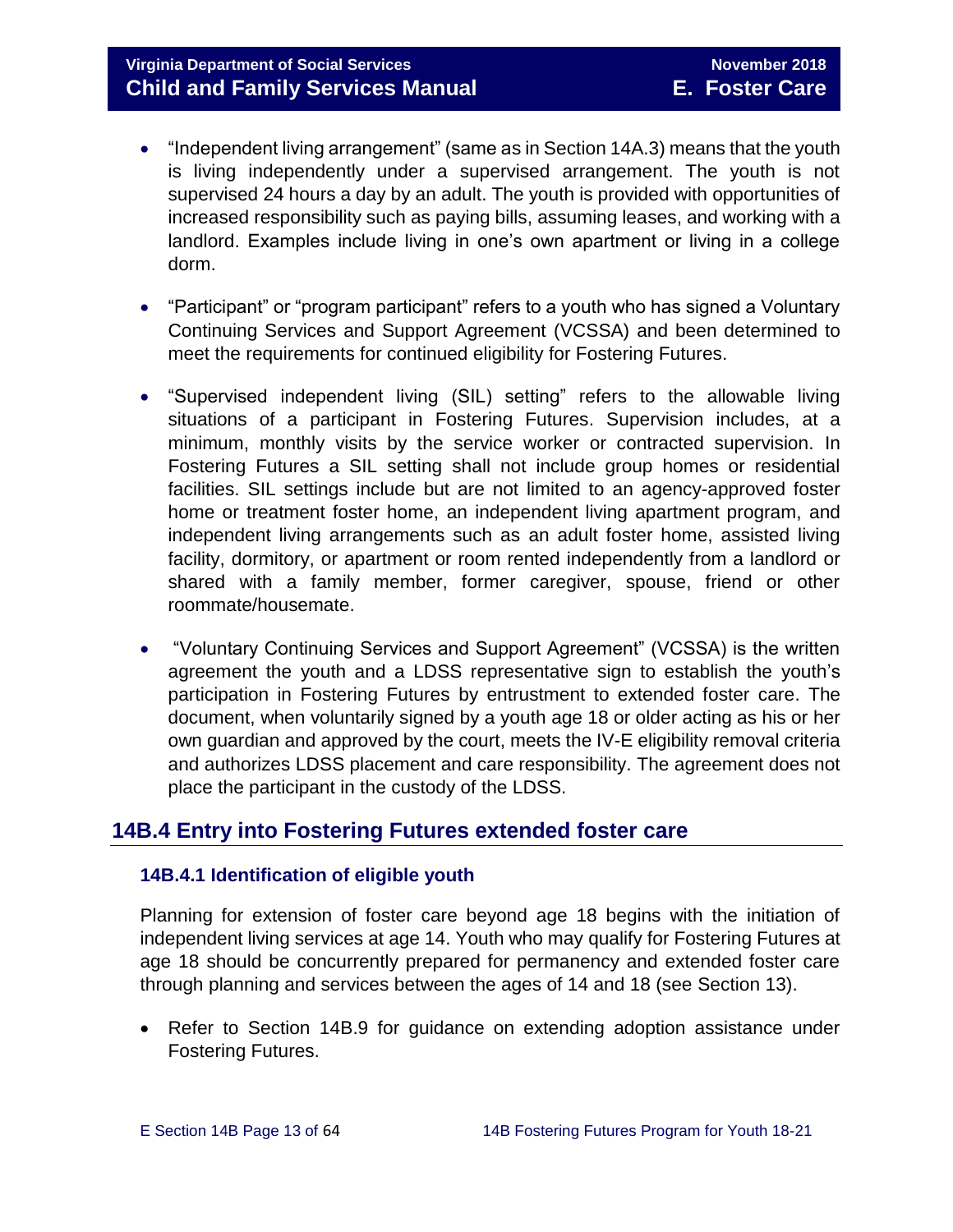## <span id="page-13-0"></span>**14B.4.2 Responsible agency**

All LDSS shall implement the Fostering Futures program for youth who reach age 18 on or after July 1, 2016. The LDSS responsible for determining eligibility for and providing extended foster care is the agency holding custody of the youth at age 18 or which held custody at the time of the youth's commitment to DJJ.

## <span id="page-13-1"></span>**14B.4.3 Eligible youth**

Youth who qualify for Fostering Futures are those who reach age 18 on or after July 1, 2016; and,

- Were in foster care in custody of a Virginia LDSS at the time they turned 18 years old but have not yet turned 21, including those who were in care under an entrustment and those who were in non-custodial foster care; or,
- Were in Permanent Foster Care (PFC) when they turned 18. They will remain in PFC and concurrently qualify for Fostering Futures; or,
- Were released from DJJ between ages 18 and 21 and who were in foster care in custody of a Virginia LDSS immediately prior to the commitment to DJJ.

All foster youth who reach age 18 on or after July 1, 2106, while in custody of a LDSS, and all youth upon release from DJJ who turned 18 after July 1, 2016, shall be in the Fostering Futures programs on their  $18<sup>th</sup>$  birthday (or on release from DJJ) with the following **exception**:

- Youth who are full-time students expected to complete secondary schooling or equivalent training before reaching age 19 (per Section 14A.4.1) and who are appropriately placed in a group home or residential placement at age 18 and expected to continue in such a placement, will continue in their current foster care status and placement until they complete school or it becomes clear that they will not complete school prior to their 19th birthday in accordance with Section 406(a) of the Social Security Act. At the time of completion of or withdrawal from secondary schooling, these young adults shall be immediately transitioned into the Fostering Futures program.
- Young adults who are full time students expected to complete secondary schooling or equivalent training before reaching age 19 and who are not placed in a group home or residential placement, or who are not expected to continue in a group home or residential placement after age 18, shall be enrolled in Fostering Futures at age 18.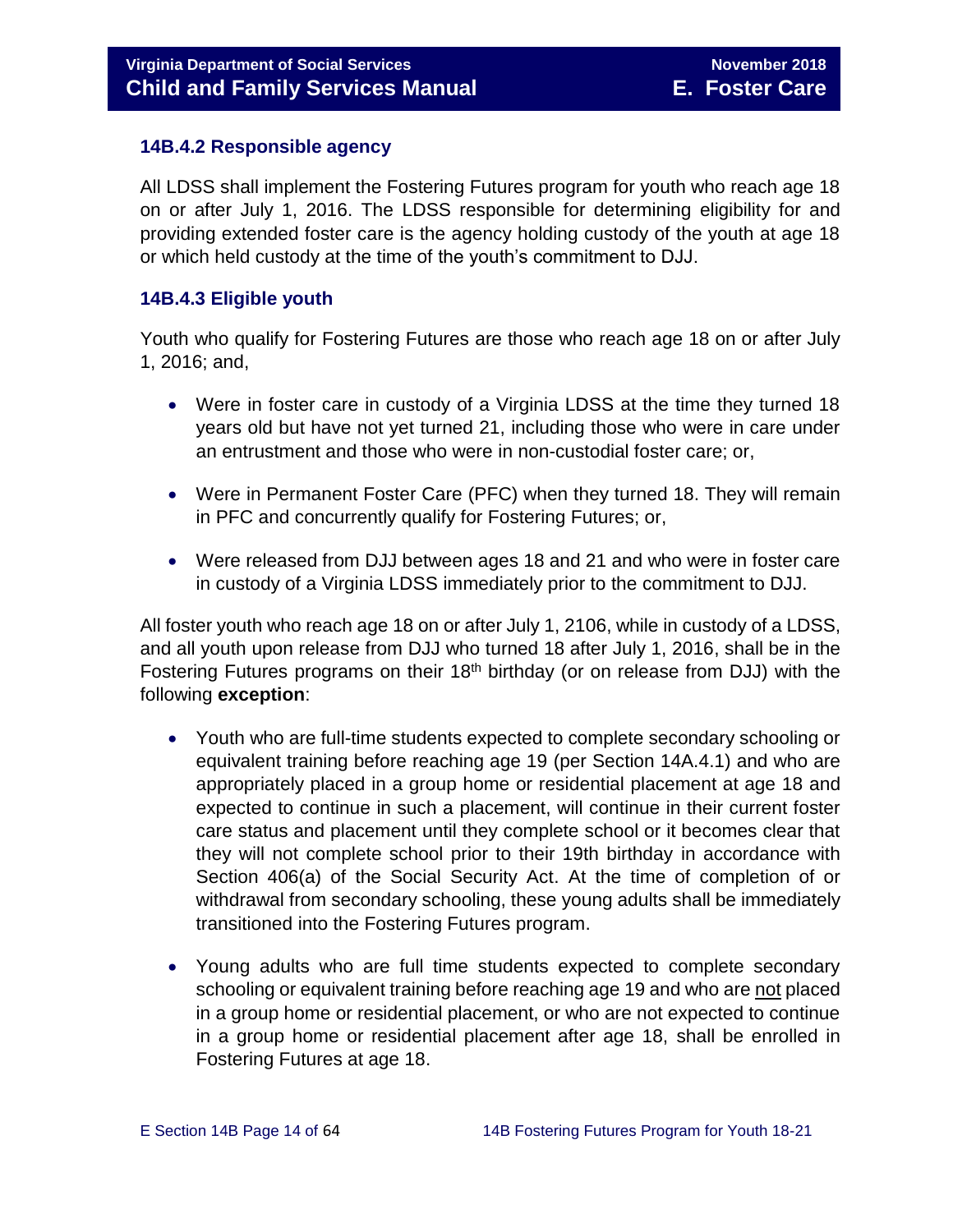**Virginia Department of Social Services** November 2018 **Child and Family Services Manual E. Foster Care**

• The eligible 18 year old child is considered to be enrolled full-time, regardless of the number of courses or length of time in school.

## <span id="page-14-0"></span>**14B.4.4 Determination of continued eligibility**

Upon the youth's entering the Fostering Futures program, the LDSS shall assist the youth to meet the requirements for continued eligibility in the program by meeting one (1) of five (5) participation conditions and signing the VCSSA. The service worker is responsible for documenting in OASIS all efforts to transition enrolled youth to continued eligibility for Fostering Futures whether successful or not.

## **14B.4.4.1 Participation conditions**

To meet the requirements for continued eligibility in Fostering Futures a participant shall meet at least one (1) of the following five (5) criteria either by current participation or by evidence of intent and planning to engage in the activity in the immediate future:

- Completing secondary education or a program leading to a General Education Diploma (GED).
	- o Examples include enrollment in a secondary school, e.g. public high school, alternative high school, private school, adult education classes, program leading to GED, or special education activities described in the Individual Education Plan (IEP.)
		- The service worker should document by unofficial transcript, electronic course schedule, or letter from the institution.
- Enrolled full-time or part-time (at least half-time) in an institution that provides post-secondary or vocational education.
	- $\circ$  Examples include remedial courses, coursework without formal admission to the institution, attendance at multiple institutions, or on-line courses affiliated with a licensed institution.
	- $\circ$  Courses dropped mid-term voluntarily or involuntarily do not automatically disqualify youth from extended foster care and a reasonable time should be allowed for the youth to engage in another participation condition.
		- The service worker should document by unofficial transcript, electronic course schedule, or letter from the institution.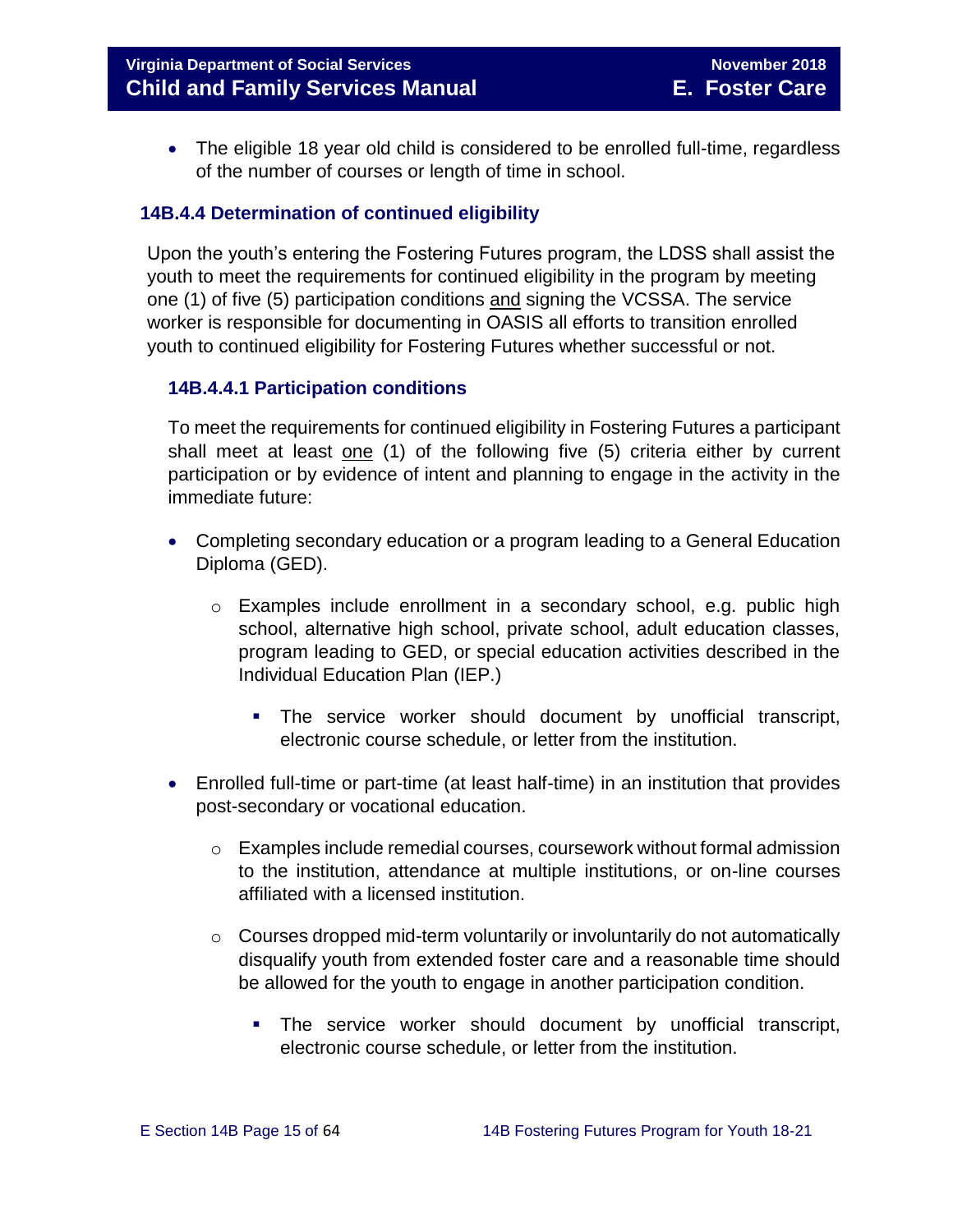## **Virginia Department of Social Services** November 2018 November 2018 **Child and Family Services Manual E. Foster Care**

- Participating in a program or activity designed to promote employment or remove barriers to employment.
	- o Examples include individualized activities based on an assessment of the youth's needs. These may be self-directed, completed on a one-on-one basis with the service worker or a caregiver, or part of an organized program. They may also include but are not limited to internships, volunteering, vocational rehabilitation, counseling, driver's education, less than half-time secondary education, or participation in a substance abuse program. Qualifying activities should clearly move the youth toward developing skills to help transition to education or employment leading to independence, and/or meet goals in the service plan.
		- Documentation will vary depending on the activity, ranging from a certificate of completion in a class to notes by the service worker about seeing a revised resume or discussion of job search and interviews.
- Employed at least 80 hours per month.
	- $\circ$  Youth shall be engaged in paid employment full or part-time, scheduled to work at least 80 hours per month (even if holidays, illness or other circumstances beyond the youth's control reduce actual hours worked), including paid internships, apprenticeships, or work study programs.
		- The service worker should document by copy of work schedule, pay stubs, employer's hiring statement or documentation of acceptance into an apprenticeship or internship.
- Incapable of engaging in any of the above activities due to a medical condition.
	- o A medical condition is a short-term or long-term physical health impairment or a mental/emotional or behavioral health, developmental, or cognitive disability or impairment that serves as a barrier that prevents the youth from consistently participating in employment and education. The youth does not have to be currently receiving or seeking treatment or remediation for the condition.
		- The service worker should document by a statement from at least one medical doctor that documents the medical condition that prevents the youth from performing education or work activity and the doctor's conclusion that specifies the activities of daily living that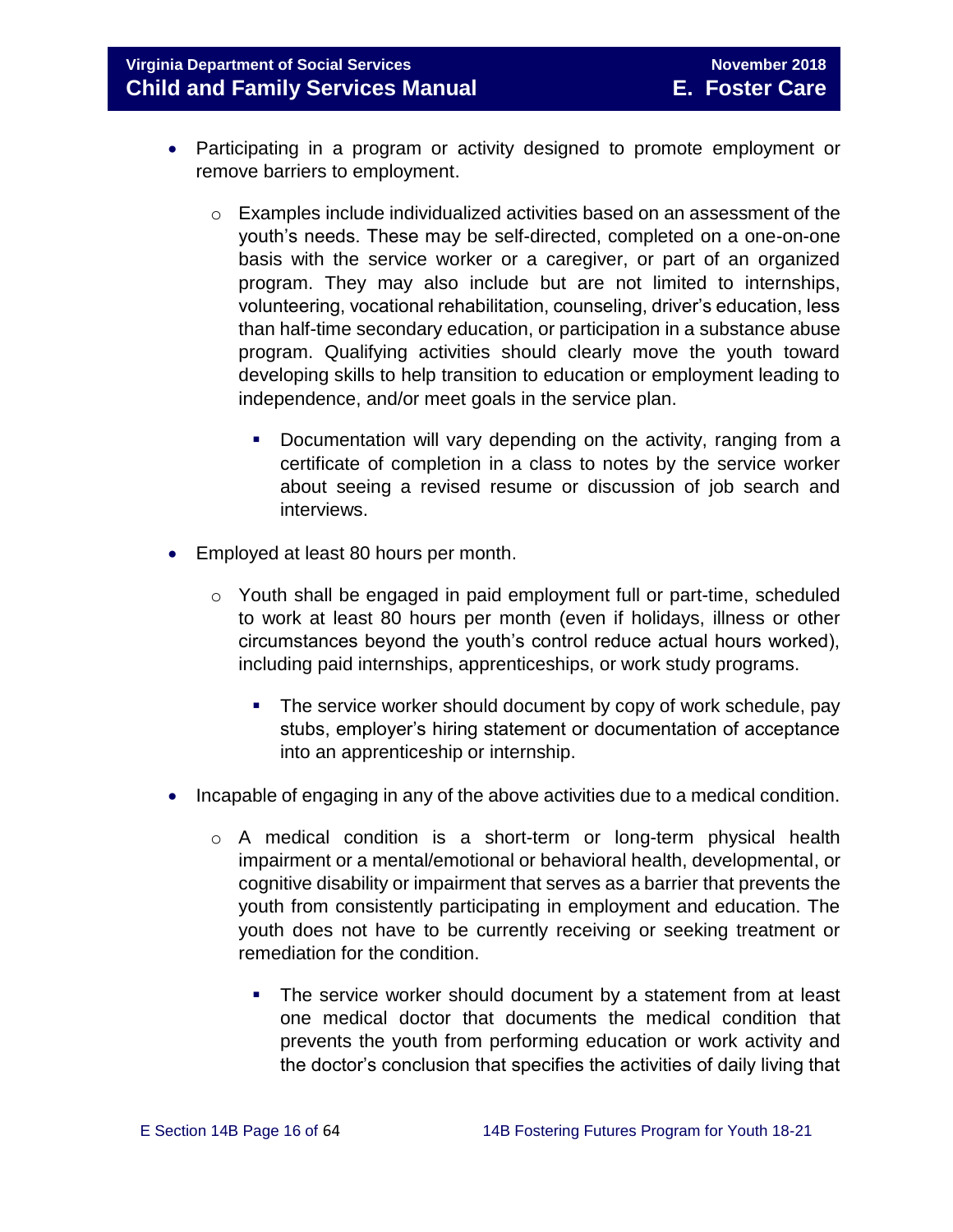the youth is incapable of performing as a result of the medical condition, OR an award letter or notice of action or benefit identification card of disability from the Social Security Administration.

- $\circ$  For youth whose eligibility is contingent on this participation condition based on a long-term disability or impairment, Fostering Futures should only be considered a short-term safety net while other resources are put into place. Service workers should collaborate with their Adult Services program and other adult serving agencies to develop a long-term plan for the youth beginning well in advance of age 18, in anticipation of implementing a plan as soon as the youth reaches adulthood. Key resources in planning include the Virginia Department of Aging and Rehabilitative Services and the local Community Services Board. Financial support is limited and may involve long waiting lists. Service workers should consult the VDSS document ["Transition Planning](http://spark.dss.virginia.gov/divisions/dfs/fc/files/guidance_procedures_faq/guidance_procedures/tranistion_plan_disabilities.pdf) For [Foster Care Youth With Disabilities"](http://spark.dss.virginia.gov/divisions/dfs/fc/files/guidance_procedures_faq/guidance_procedures/tranistion_plan_disabilities.pdf) for more information about this.
	- The service worker should document ongoing efforts to coordinate with adult serving programs in an effort to transition the youth to longterm support.

## **14B.4.4.2 Voluntary Continuing Services and Support Agreement (VCSSA)**

A youth who reaches age 18 after July 1, 2016, in foster care (or in DJJ and was in foster care upon DJJ commitment) and expects to meet one (1) of the five (5) participation conditions shall be determined to meet the requirements for continued eligibility for Fostering Futures by entering into a VCSSA with the responsible LDSS. By signing a VCSSA the youth is exercising his adult status as his own guardian to voluntarily authorize the LDSS to have placement and care responsibility for him.

The LDSS shall use the **VCSSA** to document all of the following:

- The youth's agreement to voluntarily re-enter foster care through self entrustment.
- The requirement that the youth must continue to meet one (1) of the five (5) participation conditions (secondary or postsecondary education, vocational training, employment preparation, employment, or medical exception).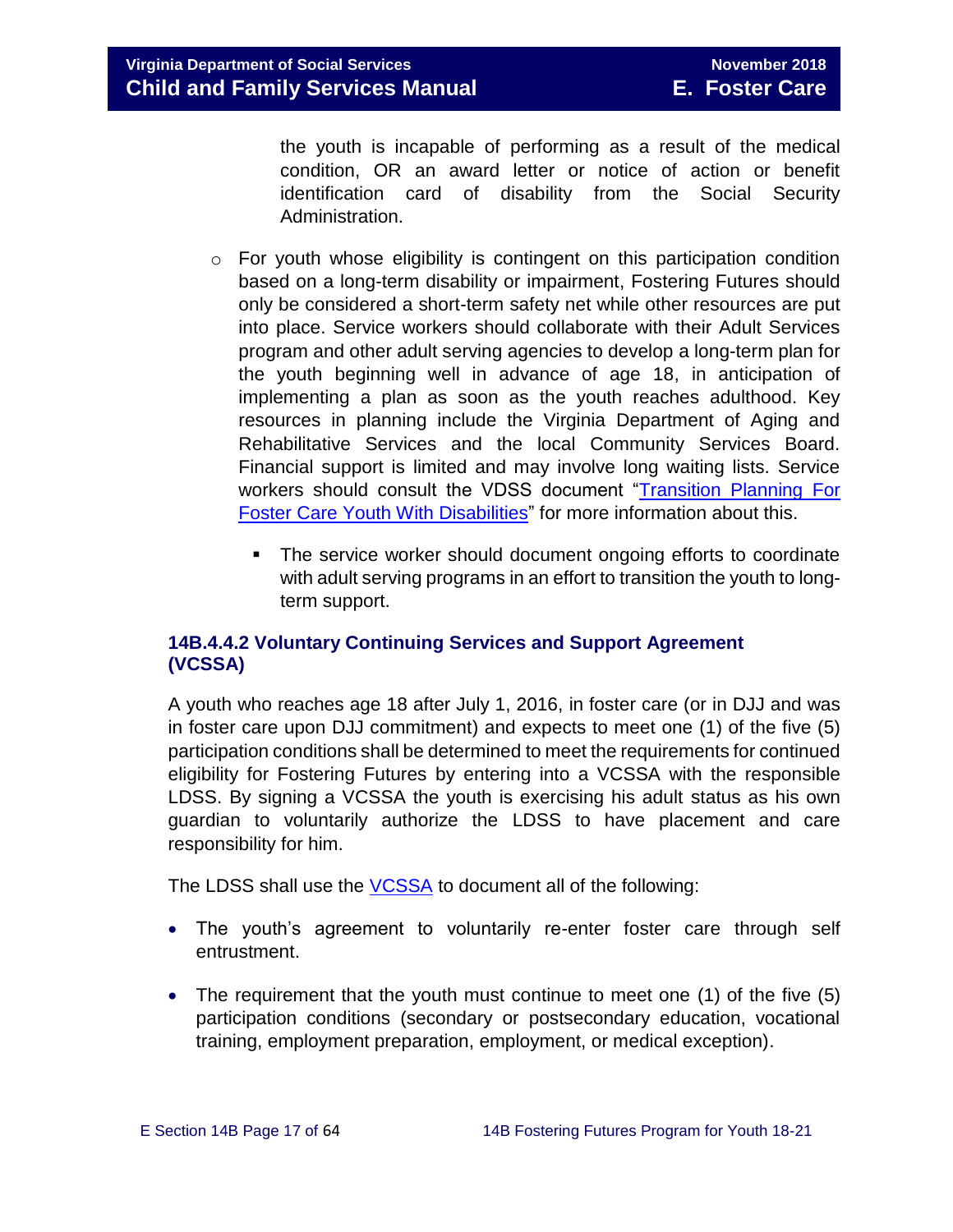# **Virginia Department of Social Services** November 2018 **Child and Family Services Manual E. Foster Care**

- The youth's agreement to participate in specific services and support to be provided (to be documented in a foster care plan and transition plan.)
- The youth's legal status as an adult.
- The youth's agreement to report changes to the worker, be supervised by the LDSS, reside in a qualified setting, and comply with program requirements and eligibility conditions.
- The youth's agreement to provide the LDSS with information and documents which verify compliance with participation conditions or other information which describes the youth's condition, progress or status (e.g. medical, academic, financial or legal records, leases, insurance coverage, etc.), or otherwise provide consent for the LDSS to receive such information directly since the LDSS cannot access personal information because the youth is an adult.
- An explanation of the voluntary nature of program participation and termination.
- The specific conditions that may result in termination by the LDSS.
- The right to appeal program termination or denial or delay of a service required in the service plan.

The youth shall have already reached 18 to sign a VCSSA. The service worker should plan in advance with the youth so that the VCSSA document can be executed as quickly as practicable on or after the youth's 18<sup>th</sup> birthday. The LDSS director or director's designee should sign the document as the LDSS representative.

- Youth with a long-term medical condition may lack capacity. A person over age 18 who is unable to manage his or her personal affairs without assistance, including making decisions and acting on support, care, health, safety, habilitation, education, and therapeutic treatment, may be considered to lack capacity and in need of a court appointed guardian (see Department for Aging and Rehabilitative Services, Adult Protective Services Division Manual, Section 7).
- The service worker should identify well in advance any youth who may lack capacity and make efforts to have a guardian appointed by the court effective at age 18. The service worker should consult with the LDSS Adult Services program to assess capacity and take appropriate steps towards arranging guardianship.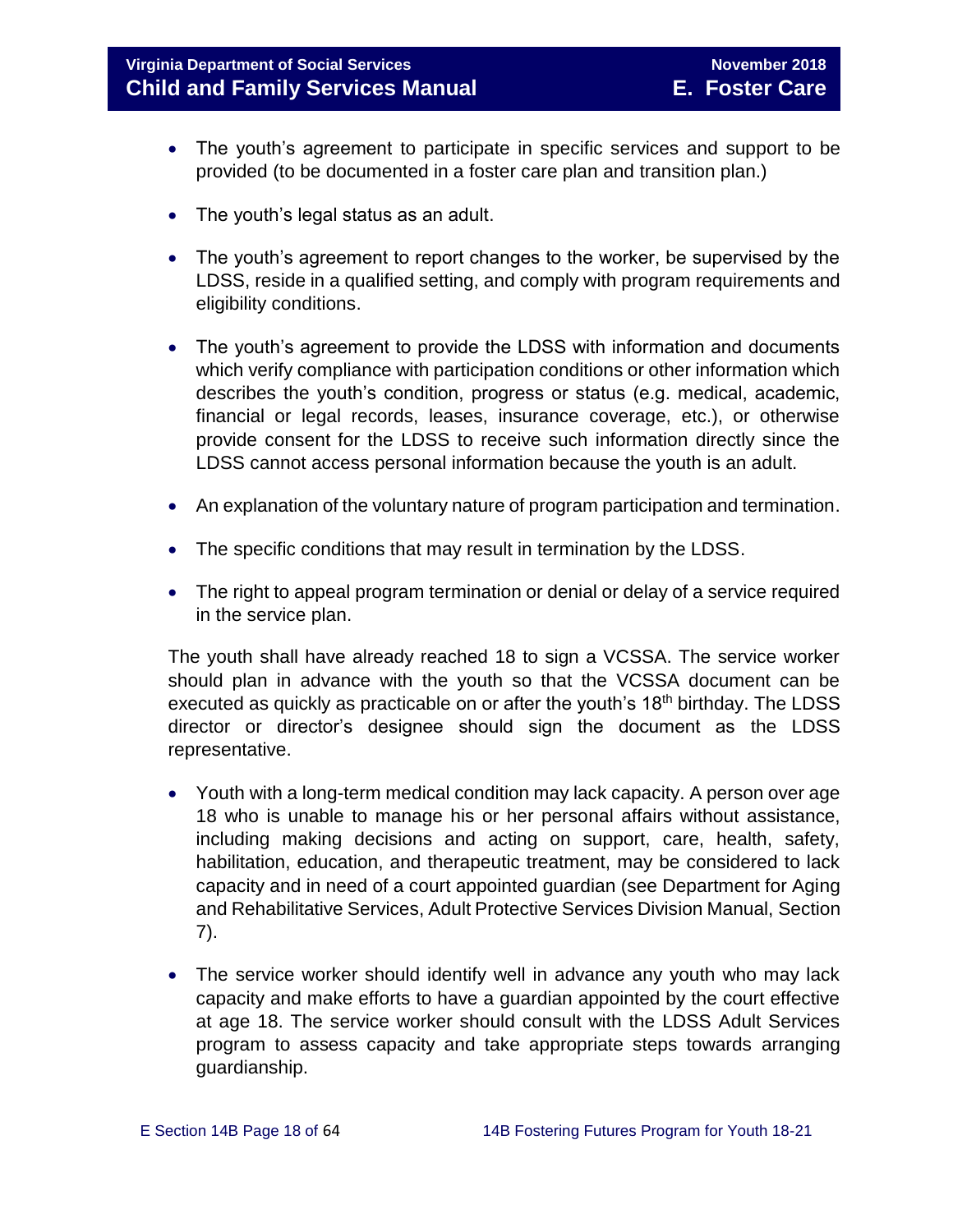A youth who lacks capacity cannot sign a VCSSA. If the youth has a guardian, that individual shall sign the VCSSA for the youth. The LDSS cannot sign on behalf of the youth. Without a fully executed VCSSA, the youth does not meet the requirements for continued eligibility for Fostering Futures.

At the time a VCSSA is signed by the youth, the LDSS service worker should complete an Application and Evaluation for title IV-E for Fostering Futures and secure necessary information about resources and income from the youth. Resource information required includes the value of: cash, checking account, and savings account; IRA (Individual Retirement Account), CD (certificate of deposit), stocks, bonds, trust fund, and/or burial fund; life insurance; and vehicles or other resources. Income information required includes amount of earned income, Social Security benefits (SSA or SSI) military allotment, unemployment, worker's compensation or other income.

At this time, the services worker should also ensure that the youth is enrolled in Medicaid to age 26.

Maintenance payments would begin once both the last required signature is obtained on the VCSSA and the IL arrangement agreement/placement agreement were signed. Youth cannot be in the program without receiving the maintenance payment. If youth are enrolled in Fostering Futures they should be in a supervised independent living setting (see section 14B.4.4.3 below). Maintenance will be paid using IV-E funds (if the youth is IV-E eligible) or Children's Services Act (CSA) funds. Maintenance payments can not be suspended.

If the agreements are not signed within 30 days of the youth's birthday (unless the youth is placed in a group home or residential and on track to graduate before turning 19), neither IV-E nor CSA funding can be utilized to pay maintenance expenses.

## **14B.4.4.3 Supervised independent living (SIL) settings**

Participants in Fostering Futures may reside in a variety of SIL settings. Supervision includes, at a minimum, monthly visits by the service worker or contracted supervision. SIL settings include but are not limited to independent living arrangements. The purpose of a SIL setting is to meet the needs of the youth for supervision and support as he or she moves toward independence.

 Selection of a SIL setting should be based on availability, the participant's preference, and his or her skills and readiness to manage the chosen level of living independently (e.g. ability to budget and manage funds, etc.).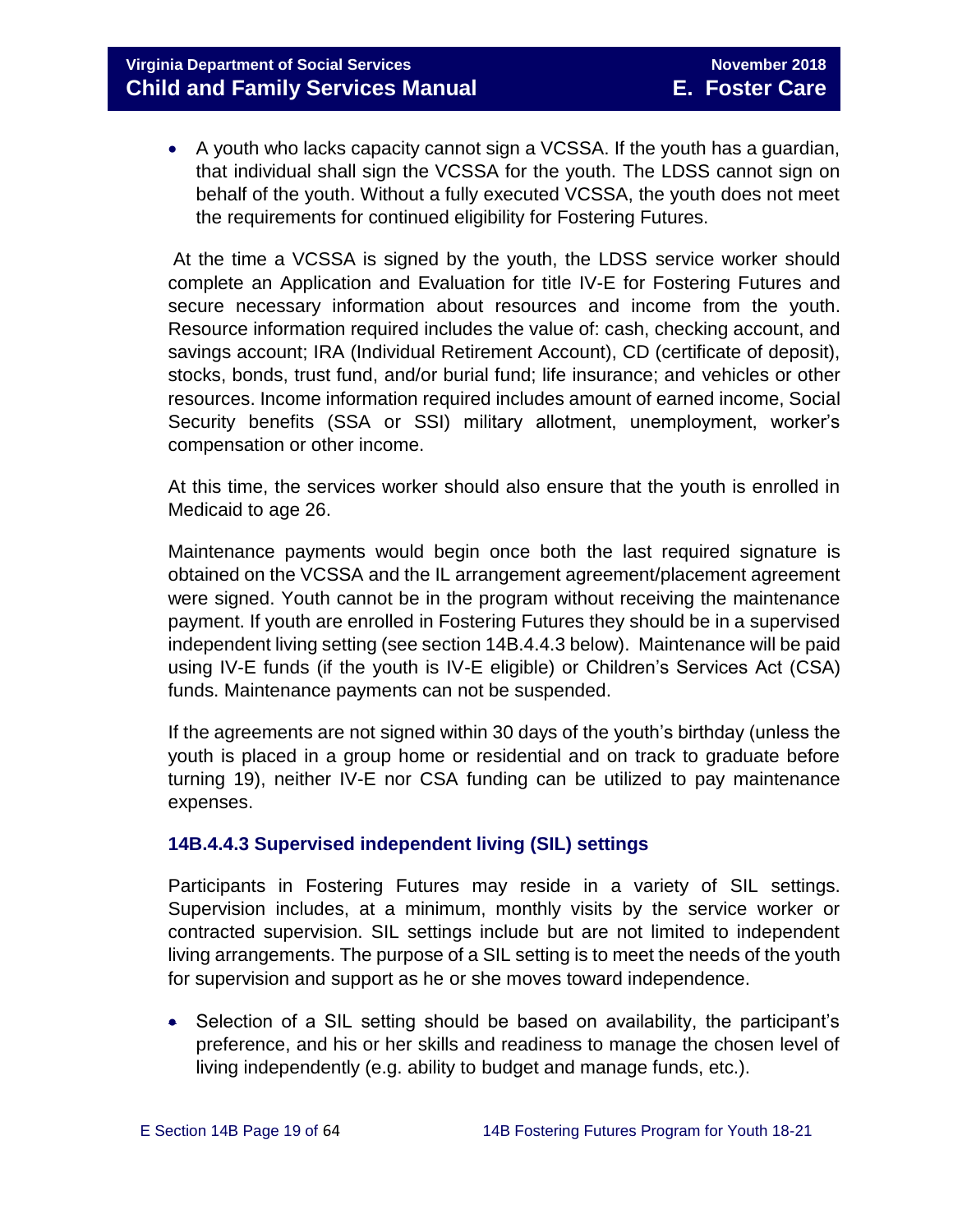• The service worker should assist the participant in assessing appropriateness and safety of the setting. However, the service worker does not have to approve an independent living arrangement.

SIL settings include, but are not limited to:

- Foster family home placement in agency-approved or licensed child-placing agency home.
	- o If the youth will remain in a current foster home placement, a new placement agreement with the foster parents, and a new financial agreement should be completed at the time that the youth signs the VCSSA. This documentation reflects that the participant is entering a new foster care episode. The changing role of the youth as an adult in the home should be addressed. The service worker should facilitate a discussion between the participant and the foster parents to address expectations regarding curfew, communicating schedules, household responsibilities, etc.
	- $\circ$  The foster home shall meet all requirements for agency-approved or licensed child-placing agency foster homes. The youth's service worker should coordinate in advance with the foster home worker to ensure that all requirements are addressed, including obtaining a criminal records check on the youth. The results of the background checks on the youth shall only be used to determine whether other children should be placed in the home or remain in the home and shall not impact the approval of the home  $(\S 63.2 - 901.1)$ .
- A licensed independent living apartment program.
	- o An independent living agreement between the program and the youth, and a new financial agreement, should be completed at the time that the youth signs the VCSSA. This documentation reflects that the participant is entering a new foster care episode. The changing role of the youth as an adult should be addressed. The service worker should facilitate a discussion between the participant and the program to address expectations regarding curfew, communicating schedules, household responsibilities, etc.
	- o The independent living program shall meet all requirements for licensed independent living programs.
- Independent living arrangements.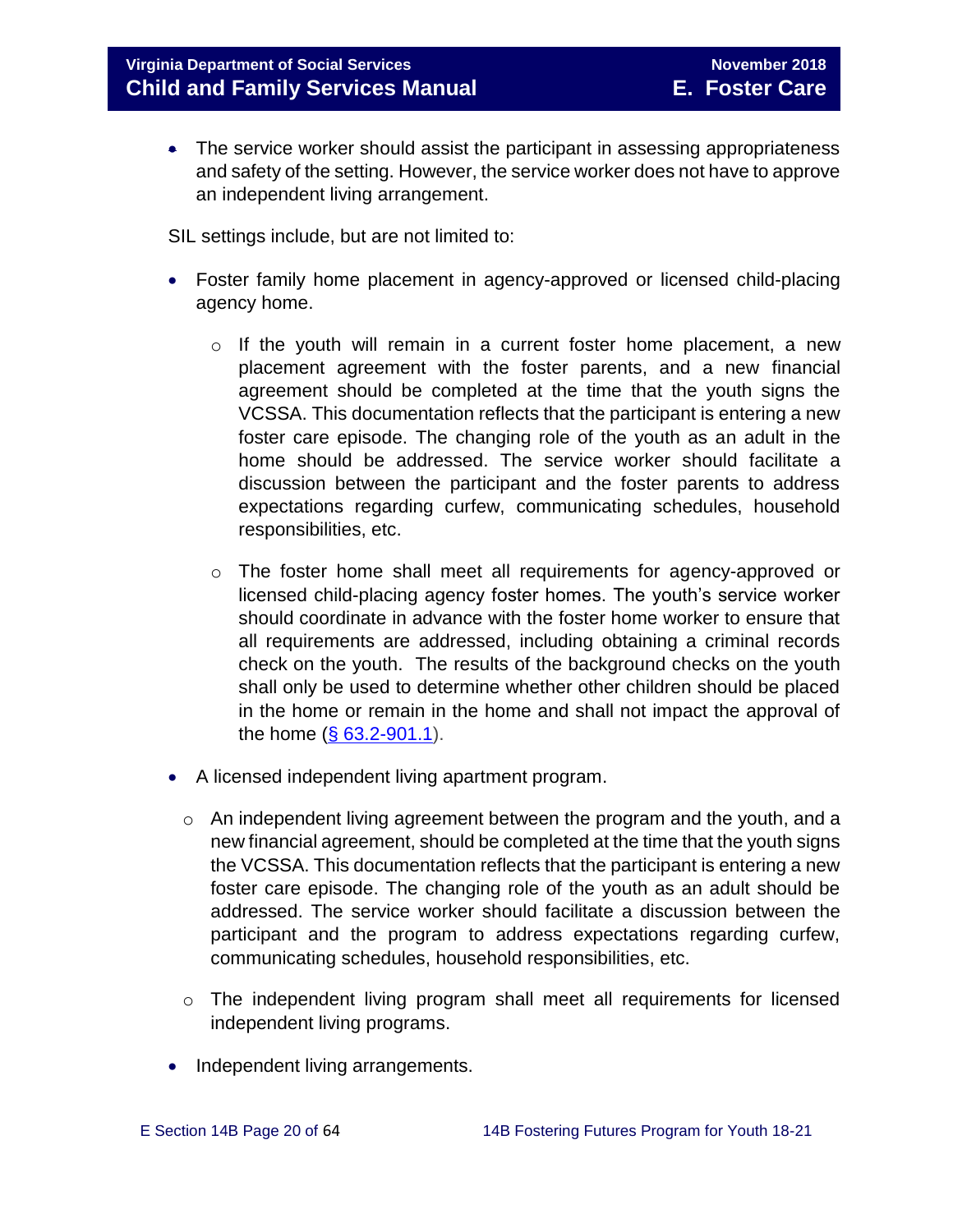- o The participant should sign a Fostering Futures [Independent Living](http://spark.dss.virginia.gov/divisions/dfs/fc/files/foster_future_forms/032-25-003-00-eng.pdf) [Arrangement Agreement](http://spark.dss.virginia.gov/divisions/dfs/fc/files/foster_future_forms/032-25-003-00-eng.pdf) when choosing one of these settings. The Agreement should be completed at the time that the youth signs the VCSSA even if the youth is not changing living situations. This documentation reflects that the participant is entering a new foster care episode.
- $\circ$  A participant may reside in a foster home as a boarder paying rent if the LDSS agrees and the foster parents choose to accept this arrangement. If children in foster care are also placed in the foster home, the foster home shall continue to meet all requirements for agency-approved or licensed child-placing agency foster homes. The youth's service worker should coordinate in advance with the foster home worker to ensure that all requirements are addressed, including obtaining a criminal records check on the youth.
- o This setting constitutes an independent living arrangement for the youth, and the usual expectations, benefits and protections for foster parents do not apply.
- o A participant may reside in an adult foster home in which all requirements of the adult foster home program shall be followed.
- o A participant may reside in a dormitory such as a college dormitory or lodging provided as part of a place of training or employment.
- o A participant may reside in a room or apartment rented independently from a landlord or shared with a family member, spouse, friend or other roommate.
- o A participant may reside in the home of a family member or former caregiver, including the home from which the youth was removed.

Certain settings are **not** allowable in Fostering Futures.

- Participants in Fostering Futures may not reside in group homes or residential treatment facilities.
- Youth may not participate in Fostering Futures while on active duty military status. An eligible youth may participate before and after active duty. (Youth serving in the National Guard or military reserves who are not deployed may participate if all other eligibility conditions are met.)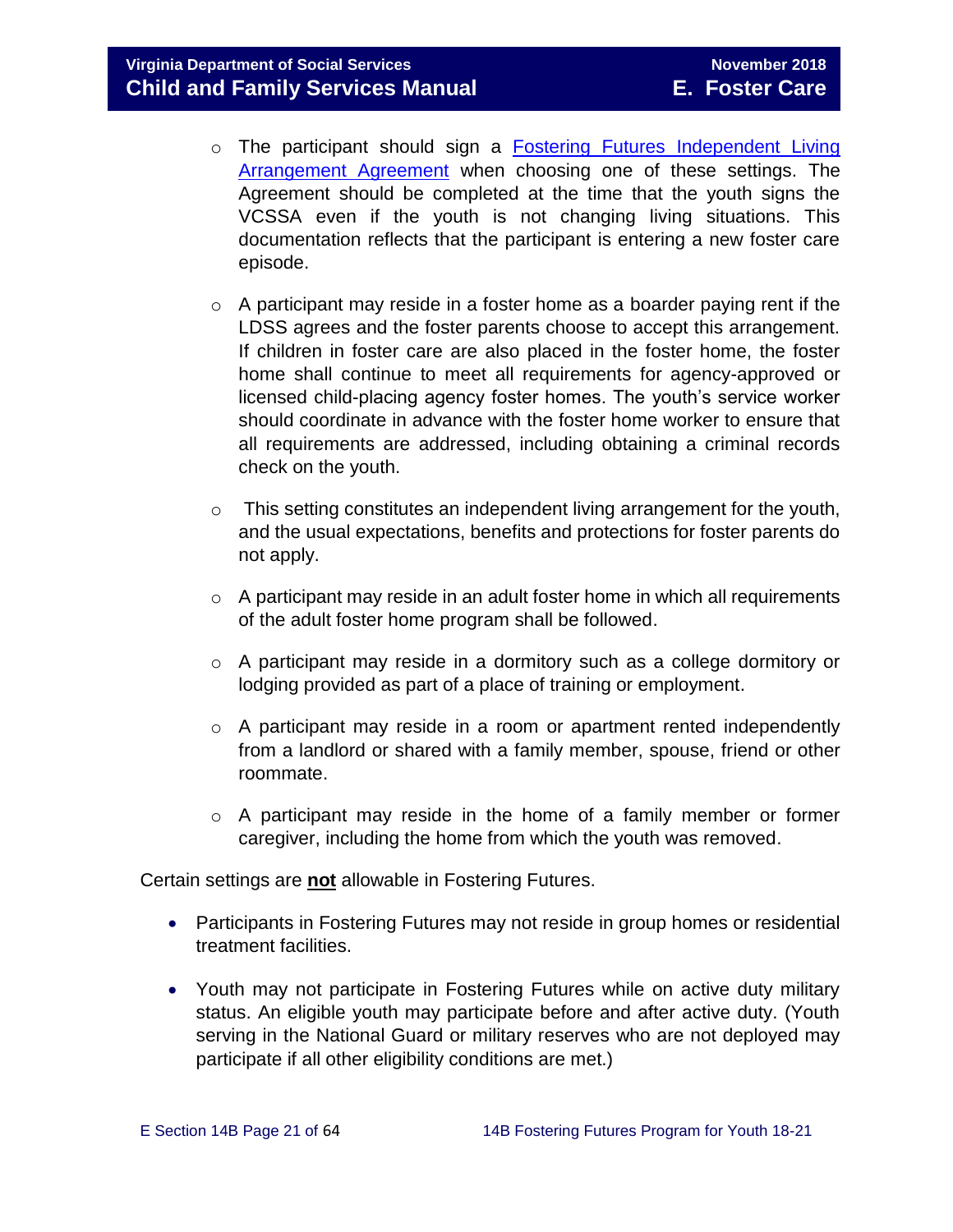## **14B.4.4.4 Court approval**

**Within 30 days** of signing the VCSSA the LDSS should file a petition for juvenile and domestic relations court review of the agreement. The court can be expected to schedule a hearing no later than 45 days from receipt of the petition.

The court may appoint legal counsel for the youth, possibly the previous guardian ad litem. The youth may choose to waive counsel. The court may also, with the youth's consent, appoint a Court Appointed Special Advocate (CASA), possibly the previously assigned CASA.

The signed VCSSA, the foster care plan (Part A), and the Transition Plan shall be submitted to the court. Upon hearing the case, the court will determine whether remaining in foster care is in the best interests of the youth and will approve, revise or deny the VCSSA. If revisions are ordered, the LDSS should file a petition **within 30 days** for a judicial review of the revised VCSSA and foster care plan.

Should the court be reluctant to approve the VCSSA, it is recommended that the agency request a continuance instead of the court disapproving the VCSSA. In no case shall the disposition hearing be continued beyond the 180 day timeframe. If the court disapproves the VCSSA, the foster care episode ends and funding stops immediately. The agency has the option of signing a new VCSSA and filing a new petition with the court for approval. If executed the same day, the new VCSSA continues the foster care episode which allows funding to continue. If the new VCSSA is not executed the same day that the first VCSSA is denied by the court, the youth may re-enter foster care at any time (see section 14.B.8).

If the court does not approve the VCSSA or continues the hearing, the LDSS should consider facilitating a Child and Family Team Meeting to discuss the concerns. Along with the youth, the team should explore the concerns that were raised in court and revise the foster care plan and the transition plan to ensure the concerns are addressed appropriately.

Once a VCSSA is approved, the court may retain jurisdiction and conduct a review every six (6) months or close the court case ending judicial jurisdiction over the current foster care episode.

## **14B.4.4.5 Title IV-E eligibility**

 The service worker shall refer all youth for whom a VCSSA is executed to the appropriate eligibility program specialist within **ten (10) days** of signing the VCSSA for determination of title IV-E eligibility.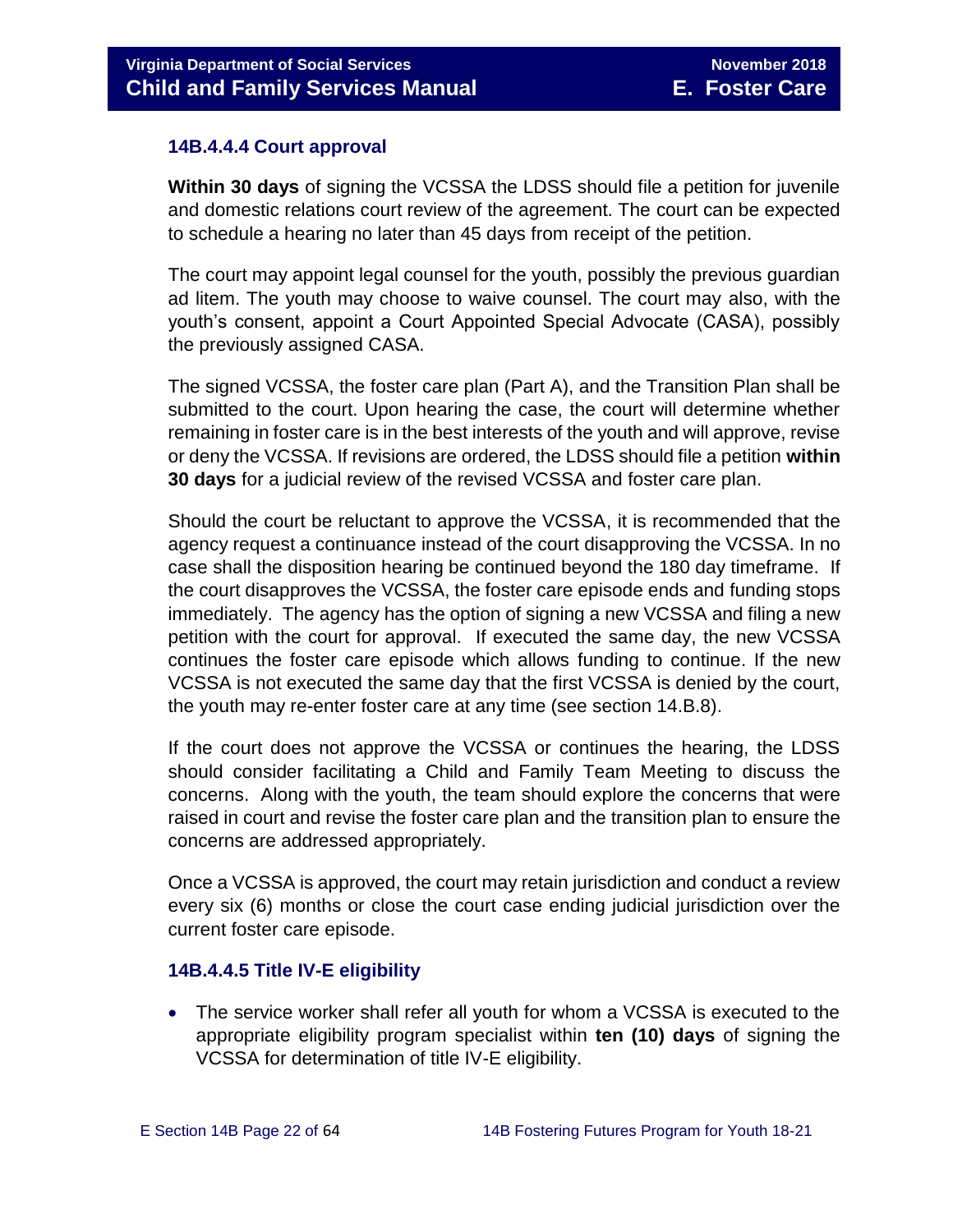- The service worker shall complete the Title IV-E Application and Evaluation for [Fostering Futures](http://spark.dss.virginia.gov/divisions/dfs/iv_e/files/intro_page/forms/Title_IV-E_Application_and_Evaluation_for_Fostering_Futures.xlsx) with the youth, including information on all of the youth's resources and income.
- When a youth enters and each time a youth re-enters Fostering Futures, the LDSS shall conduct a new determination of eligibility for title IV-E based only on the income and resources of the youth. Income of a spouse, parents or others is not counted.
- The VCSSA document, voluntarily signed by a youth age 18 or older acting as his or her own guardian and approved by the court, meets title IV-E eligibility removal criteria and authorizes LDSS placement and care responsibility.
- The service worker is responsible for providing the benefits program specialist with all information and documents needed for eligibility determination and any information that would affect the youth's continuing eligibility and receipt of payments (per Chapter [E, Section 4.5\)](http://spark.dss.virginia.gov/divisions/dfs/fc/files/manual/fc_manual/07_2015/Section_04_Opening_and_Maintaining_Case.pdf). At the time of each bi-annual review, the service worker should send to the benefits program specialist documentation for the youth's compliance with all participation conditions that were met over the six (6) month period.
- Participants who are determined eligible for title IV-E funding shall have a maintenance payment funded with title IV-E funding. Participants who are determined ineligible for title IV-E funding shall have a maintenance payment funded with state funds.

There will be no differences in program services or support based on funding source.

- The LDSS is required to obtain a judicial determination regarding whether remaining in foster care is in the youth's best interests. If the court does not make this determination within 180 days of execution of the VCSSA, title IV-E funding is not allowable for the entire foster care episode and an alternative funding source shall be used.
- Once title IV-E eligibility is determined for a participant it will not be redetermined unless the youth is discharged from foster care and then re-enters foster care through Fostering Futures. Each time the youth re-enters foster care, a new judicial determination regarding whether foster care is in the youth's best interest is required.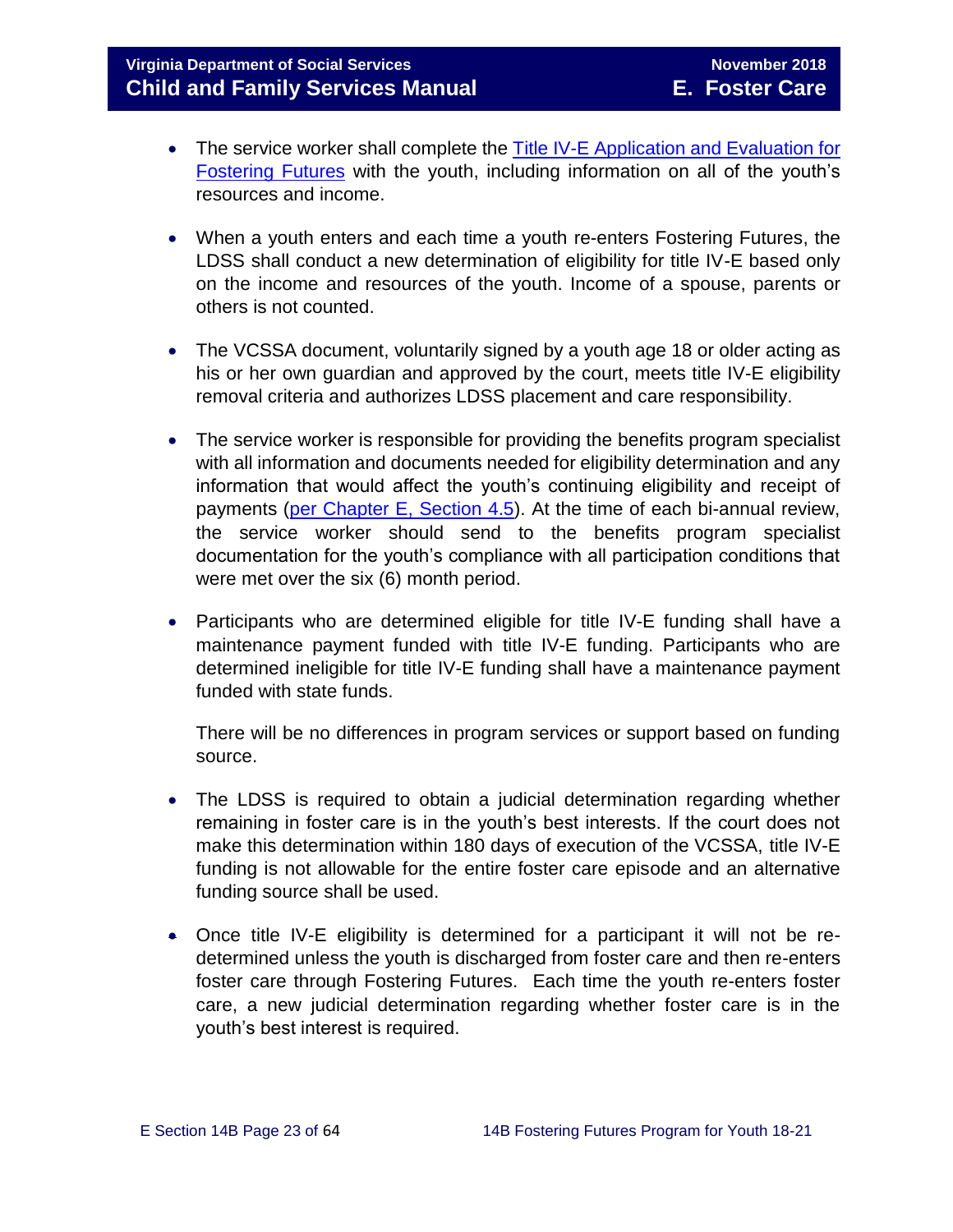## <span id="page-23-0"></span>**14B.4.5 Service planning**

An initial foster care plan for extended foster care needs to be developed and implemented to supplement the VCSSA and transition plan. The foster care plan shall be developed jointly between the service worker and the program participant, recognizing the participant's status as an adult.

The foster care plan should describe the complement of services and supports required to ensure the participant's successful transition to adulthood and independence, focusing on the upcoming six (6) month period. The latest transition plan should be attached to the service plan. Both documents should be submitted to the court with the fully executed VCSSA for the court hearing.

#### **14B.4.5.1 Foster care plan**

The foster care plan is developed in OASIS using Part A of the Foster Care Service Plan, addressing at a minimum the following with expected target dates:

- Details of the planned activity which makes the participant eligible (i.e. secondary or postsecondary education, vocational training, employment preparation, employment, or medical exception) and requirements for documenting same.
- Both short-term and long-term goals with measures for progress towards achieving self-sufficiency.
- The youth's planned living arrangement.
- Health care resources and preventive and therapeutic heath care.
- Mental health resources and needed care.
- Participant's responsibilities, including support which the youth will seek from others in the youth's social support network.
- Expectations for the participant's conduct (e.g. avoiding illegal behavior, maintaining good driving record, etc.)
- Identification of the team of individuals who will engage in supporting the participant (e.g. foster parents, relatives, attorney, CASA, friends, mentor, etc.)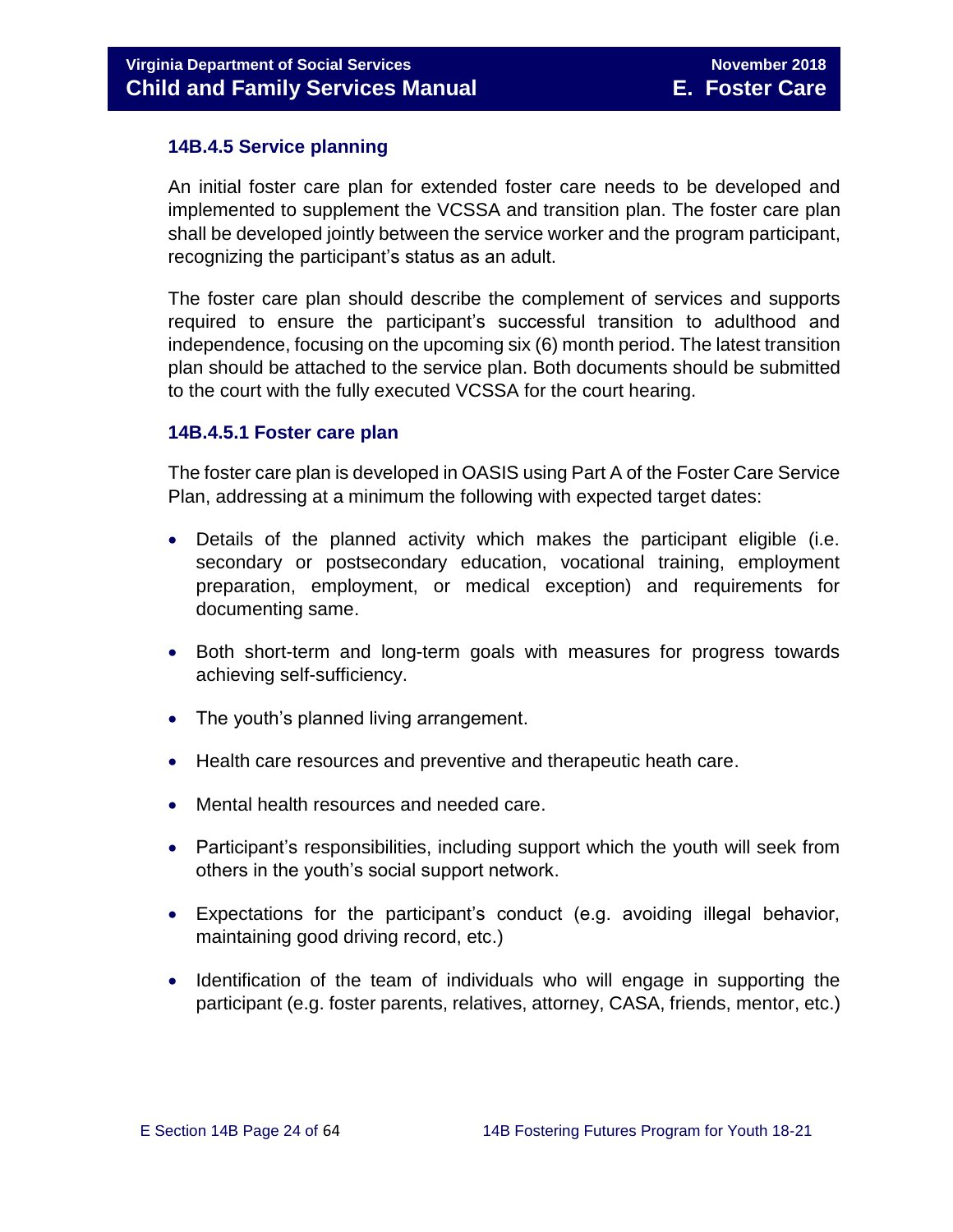- Permanency and life-long connections with caring adults efforts (e.g. plans for visits or communication with birth parents, siblings, other relatives, other supportive adults).
- Expectations for communication with and required visits with a service worker.
- Budget and finances (e.g. planned expenditures, income, expected maintenance payment).
- LDSS responsibilities including financial payments, case reviews, eligibility monitoring, visits and other means of support.

#### **14B.4.5.2 Goal selection**

Unless the youth is in PFC, the foster care goal for the new foster care episode under Fostering Futures should be Independent Living. For youth in PFC, the goal should remain Permanent Foster Care.

#### <span id="page-24-0"></span>**14B.4.6 Medical coverage**

Upon entry to Fostering Futures the youth should be moved to the Medicaid coverage group for former foster youth. Young adults who were in Virginia foster care and receiving Medicaid when they turned 18 may receive Medicaid to age 26. Youth who have been determined to meet the requirements for continued eligibility in Fostering Futures may access Children's Services Act (CSA) funding for medical costs not covered by Medicaid. If it is assessed that these funds are needed, the service worker shall refer the youth to the Family Assessment and Planning team (FAPT), in accordance with local Community Policy and Management team (CPMT) procedures, in order to request funding for services. The service worker should assist the youth in promptly notifying Medicaid of any address changes.

# <span id="page-24-1"></span>**14B.5 Case management in Fostering Futures**

Ongoing case management in Fostering Futures requires tasks similar to those in ongoing foster cases but with some additional program-specific requirements.

## <span id="page-24-2"></span>**14B.5.1 Services**

Youth who have been determined to meet the requirements for continued eligibility for Fostering Futures are entitled to the full array of foster care services. Services identified in the service plan should begin **no later than 30 days** after the VCSSA has been executed. Services specifically relevant to participants in Fostering Futures include the following: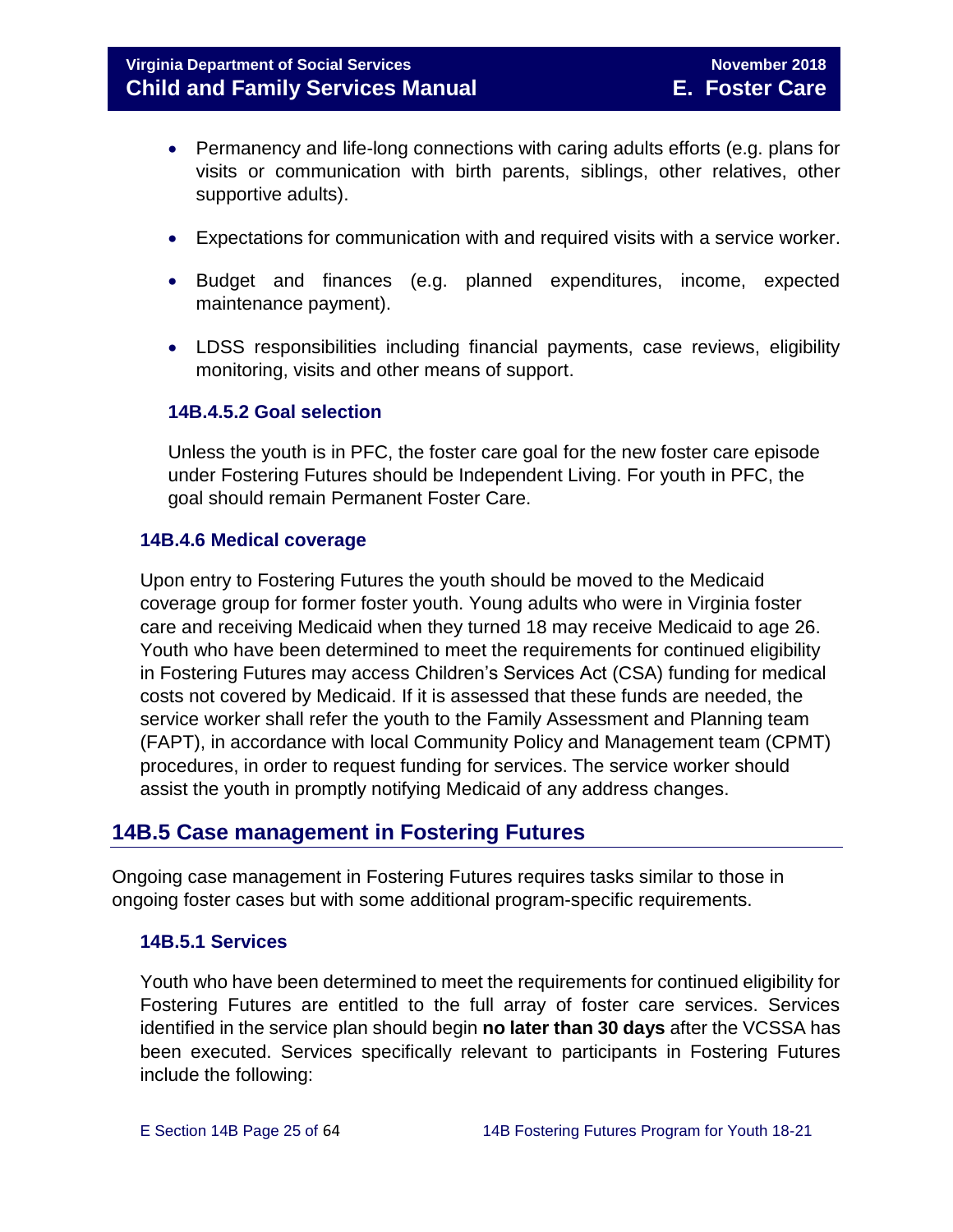# **Virginia Department of Social Services** November 2018 **Child and Family Services Manual E. Foster Care**

- An LDSS service worker who has completed required training in transition services and support for young adults and is knowledgeable of resources available in the community should provide case management services, including assessment and case planning.
- The service worker should ensure the participant maintains access to medical care under Medicaid to 26.
- The service worker should assist the participant in accessing educational, vocational or employment readiness programs; resources to support employment; or, in arranging medical documentation of inability to engage in those activities, to fulfill the participation requirements.
- The service worker should assist the participant in arranging appropriate, affordable housing in a supervised independent living setting, particularly in foster homes or with relatives.
- The service worker should engage the participant in budgeting and financial planning.
- The service worker should continue to promote permanency for the participant through lasting relationships with caring adults.
- Participants in Fostering Futures may access state funding for services through the CSA. The service worker should facilitate securing approval for needed services through the local FAPT process.
	- o The responsible FAPT is in the locality where the youth was last in foster care before reaching 18.
- The service worker should assist the youth in accessing all available resources to supplement the financial benefit and assist the youth in working towards independence.
- Most of the resources of traditional Independent Living Services are also applicable to participants in Fostering Futures, including the CFCIP, Casey Life Skills Assessment (CLSA), and the ETV program, outlined later in this section.

## <span id="page-25-0"></span>**14B.5.2 Funding maintenance costs**

Maintenance payments are intended to cover the participant's costs for food, shelter, clothing, supplies and personal incidentals. The participant is eligible to receive the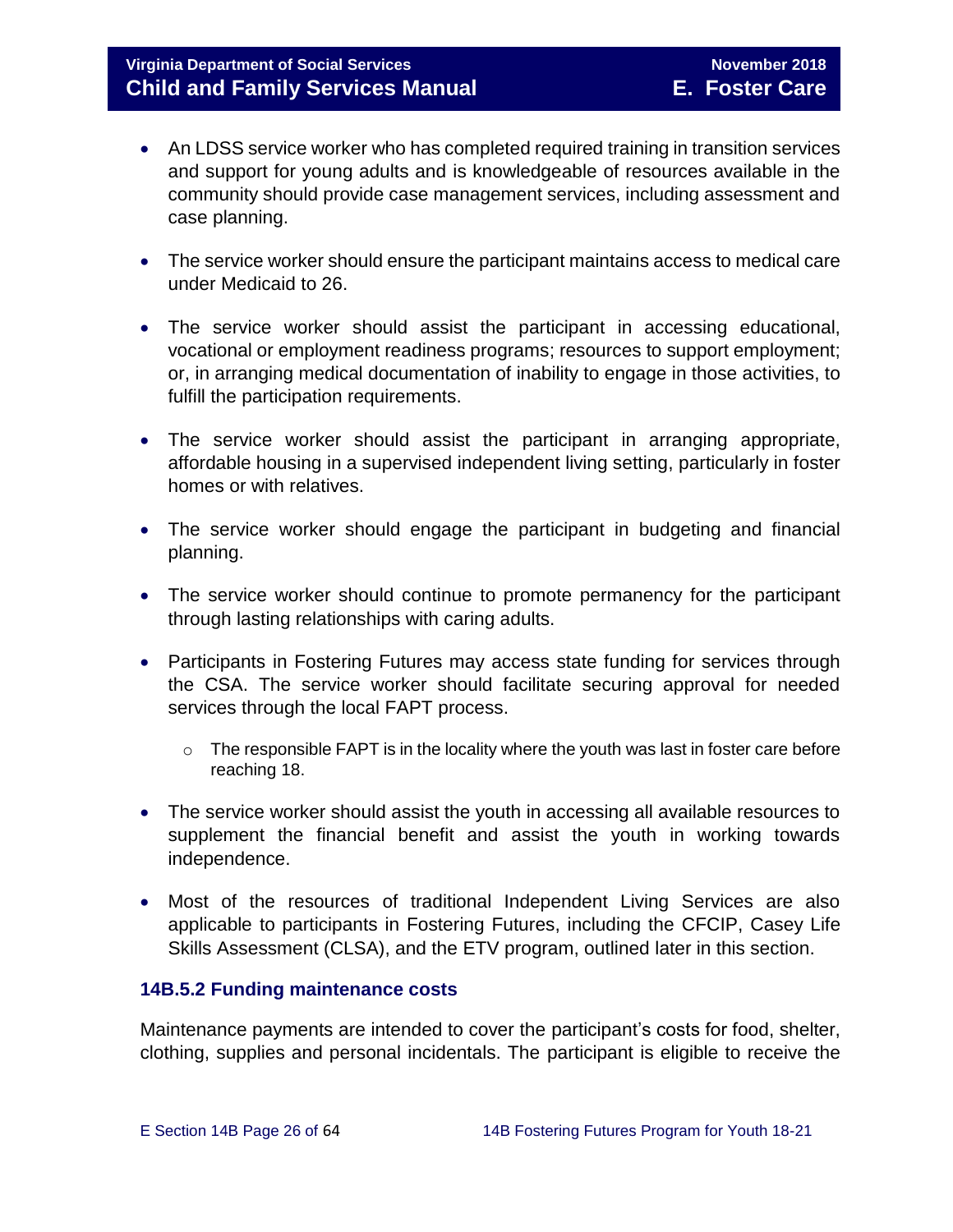total maintenance payment rate and annual supplemental clothing allowance in effect for the age group 13 and over.

The LDSS shall not initiate maintenance payments until the VCSSA is fully executed and the youth has a signed IL arrangement agreement or placement agreement.

If the participant has been determined title IV-E eligible following execution of a VCSSA, maintenance payments shall be funded from title IV-E. If the participant is not title IV-E eligible, maintenance payments shall be funded from State Pool Funds. In communities where the Community Policy and Management Team (CPMT) has an established policy to this effect, FAPT action is not required to initiate maintenance payments for either category. (Services costs for youth in both categories are funded from State Pool Funds and are contingent on approval by FAPT and the CPMT).

Fostering Futures maintenance payments may be made directly to the youth with responsibility to pay for rent, groceries and other basic expenses.

- The LDSS and the participant should decide jointly whether to make all or part of a maintenance payment directly to the youth or directly to a vendor such as the landlord.
- If the participant resides in the removal home, maintenance payments are not paid directly to the parents or guardians from whom the child was removed.
- If the participant resides in a foster home after reaching age 18, maintenance payments are made directly to the foster parent.
	- o Enhanced maintenance payments determined by VEMAT are allowed when the participant resides in a foster home placement.
	- $\circ$  If the participant resides in a LDSS approved foster home, the foster parent may file appropriate claims to access the Contingency Fund if needed.
- If the participant resides in a foster home, but the foster parents choose to treat the youth as a boarder paying rent to them, the payment may be made directly to the youth; however, an enhanced maintenance payment is not allowed and the foster parents do not have access to the Contingency Fund.
- A participant that is attending a training program that does not charge for room and board (e.g. Job Corps, Woodrow Wilson Rehabiliation Center, Commonwealth ChalleNGe) should continue to receive the maintenance payment minus the room and board portion of the payment (\$448). The youth should continue to receive the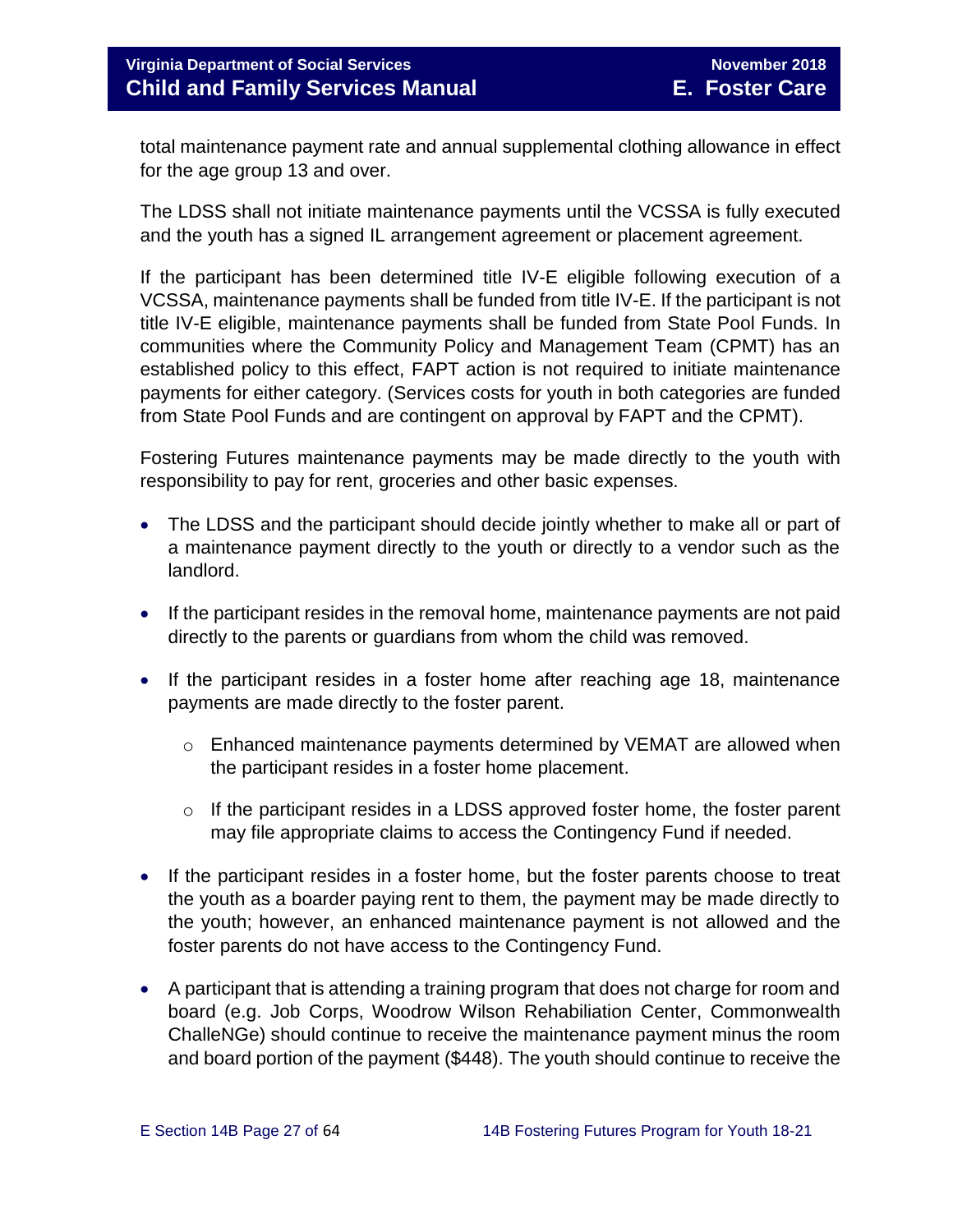clothing, personal care, recreation, and monthly allowance portions of the maintenance payment (\$252). The service worker should discuss with the participant the most appropriate use of the money and assist the participant in setting up a saving's account to plan for the future, such as future housing needs.

- If a participant is the parent of a minor child who resides with the youth, the child is eligible for a maintenance payment at the appropriate age group rate and is categorically eligible for Medicaid. However, the child is not eligible for an enhanced maintenance payment.
- If the participant has an open case with the LDSS, the youth shall be receiving at least a portion of the maintenance payment. At no time can the entire payment be suspended if the case remains open. See section 14B.5.5 for addressing participant's non-compliance.
- The service worker is responsible for entering payment related information in OASIS per [Ch. E, Section](http://spark.dss.virginia.gov/divisions/dfs/fc/files/manual/fc_manual/07_2015/Section_17_Funding_Maintenance_Costs.pdf) 17.1.8.

## <span id="page-27-0"></span>**14B.5.3 Participants who receive social security benefits**

- If the participant received disability payments as a minor, the youth will need to reapply for benefits as an adult. This can be done 180 days prior to the youth's  $18<sup>th</sup>$  birthday. If the youth meets the criteria for an adult disability payment, receives Supplemental Security Income (SSI) benefits and is title IV-E eligible, the service worker should assist the youth in notifying the Social Security Administration that the youth receives title IV-E payments. The SSI benefit will be reduced by the amount of the title IV-E payment unless the youth opts to receive only SSI. The participant may choose to receive only the SSI payment and remain a Fostering Futures program participant.
- If the participant receives (SSA) benefits due to a deceased parent or a parent's disability, those benefits may continue until the child graduates high school or turns 19. Since the youth continues to be in foster care, the benefits will continue to go to the LDSS and be put in a special child welfare account. Information on special welfare accounts can be found in [section 3.50](http://spark.dss.virginia.gov/divisions/dof/files/local_support/finance_guidelines_manual/by_section/reimbursement/Section_3.50_-_Special_Welfare.pdf) of the finance guidance manual.
- The same guidelines apply to both CSA eligibile youth as well as title IV-E eligible youth.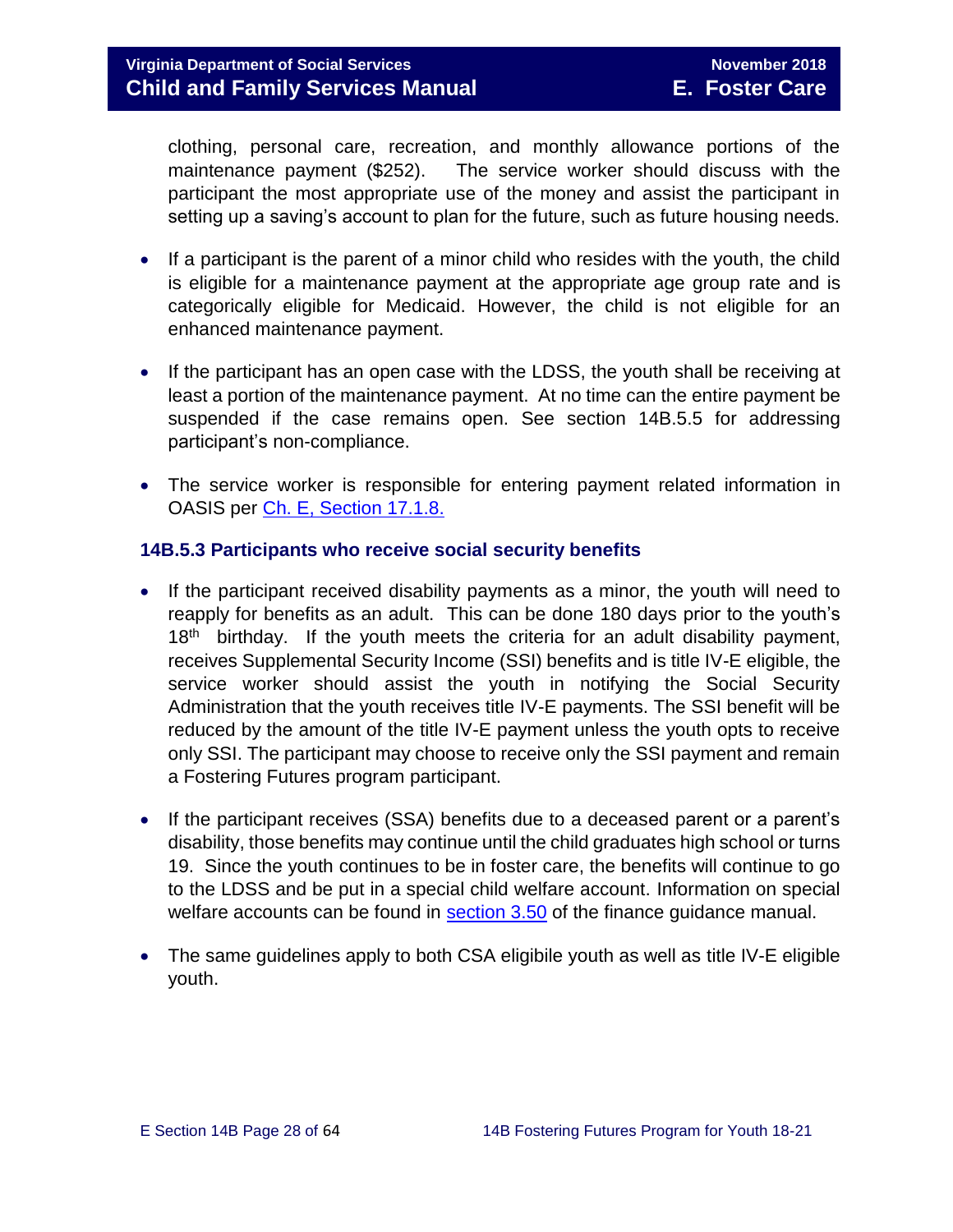## <span id="page-28-0"></span>**14B.5.4 Monthly worker visits**

The LDSS shall conduct a face-to-face visit with the participant at least once every month during which a VCSSA is in effect to ensure the safety and well-being of the participant, and promote permanent connections. Visits by the ongoing service worker are preferred. Visits can be coordinated with meetings or other interactions with the youth. Other persons familiar with the youth who may conduct required visits include other service workers, interns, case aides, volunteers or the CSA Coordinator, if they participate in planning meetings for the youth and are known to the youth. Each visit shall be documented in OASIS.

In addition, only in the Fostering Futures program, the LDSS may use contract staff to conduct required visits when there are barriers to LDSS visits such as travel distance. Assigned contract staff should have expertise in transition services and support for young adults and knowledge of available resources. The contracted staff should become familiar with the youth, the foster care plan and the requirements of Fostering Futures. The LDSS should require contract staff to provide a written visit report for the LDSS service worker to document in OASIS. The LDSS maintains the responsibility for worker visits. Costs for contracting worker visits may be charged to the LDSS administrative budget (BL 855). Costs for visits may not be charged to CSA.

Content of visits should focus on supporting the youth, reinforcing positive behaviors and progress, identifying unmet needs and resources, and confirming continued compliance with the service plan and the conditions of eligibility.

- The approach to these visits should be developmentally appropriate and the participant should be empowered to manage these contacts.
- When possible, visits should be made by the same person over time to help develop and maintain a relationship and provide continuity.
- At each visit the worker should determine which of the five (5) participation conditions is being met and plan to secure documentation of participation.
	- At least 50% of visits should take place in the youth's place of residence.
	- Youth in supervised independent living settings may choose not to reveal their foster care status to other parties such as roommates or a landlord. The worker should respect this decision and work with the participant to plan in-home visits in such a way as to support this privacy.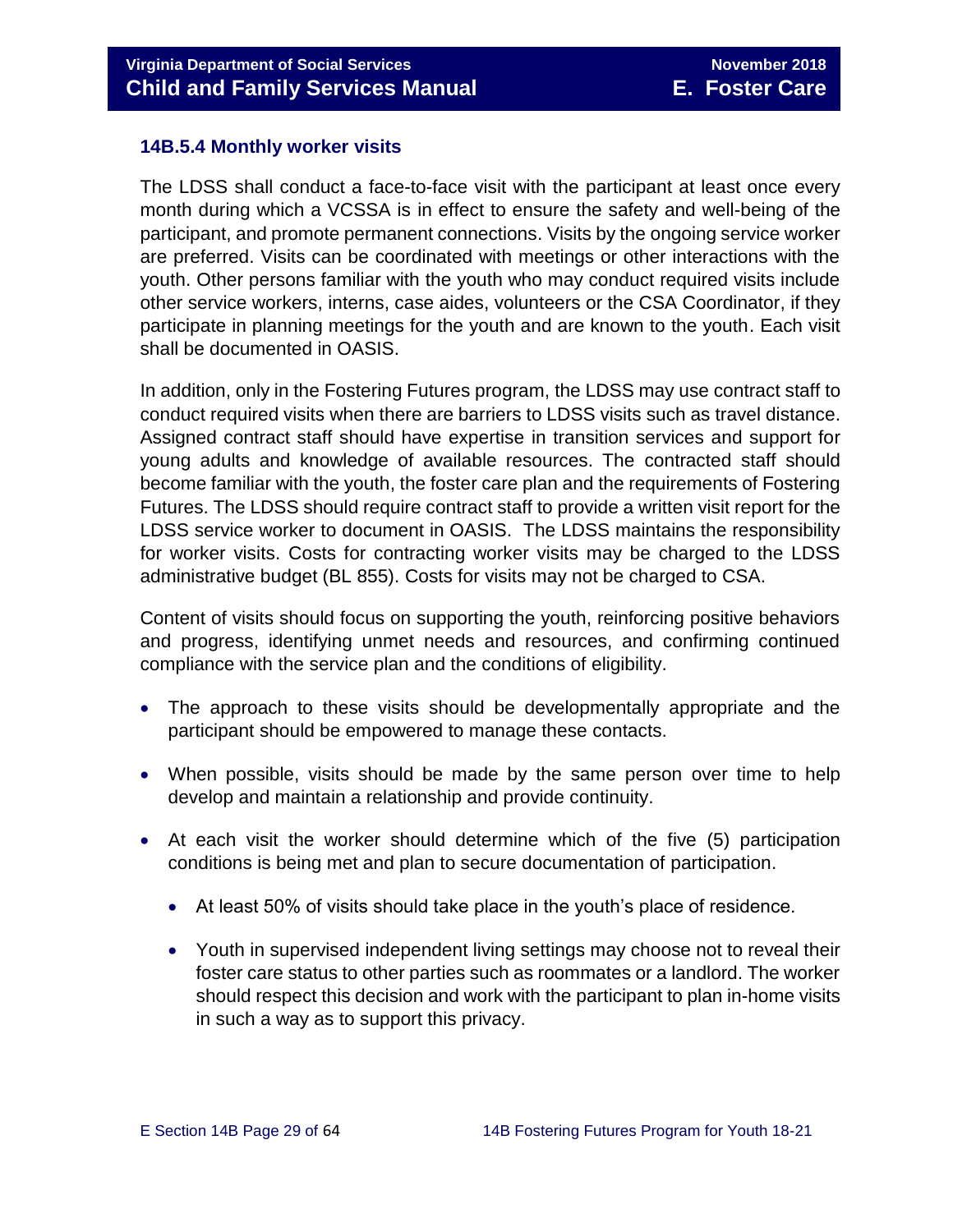## <span id="page-29-0"></span>**14B.5.5 Administrative panel reviews**

The LDSS shall ensure a case review takes place every six (6) months while a VCSSA is in effect. In addition, a case review should be conducted whenever the LDSS, the participant, or other party requests it.

- If the court retains jurisdiction after the initial hearing on the VCSSA, the court's review every six (6) months will fulfill this requirement.
- If the court has not retained jurisdiction, or has not ordered a review every six (6) months, the LDSS shall conduct an administrative panel review beginning six (6) months from the date the VCSSA was approved by the court to fulfill the six (6) month case review requirement.

The service worker should encourage the youth to help choose and invite panelists. The youth shall be given the opportunity to include at least two (2) members of his or her choice. The panel shall include at least one member who is not responsible for case management and is not the foster parent of or service worker for the participant. Other members of the youth's support team should be invited to participate in the panel review.

- Reviews should empower the participant, recognizing the adult status of the youth, and be conducted in an age-appropriate manner. The focus should be on supporting the participant, reinforcing positive behaviors, marking progress, identifying unmet needs and resources, and confirming continued compliance with the service plan and the conditions of eligibility.
- Adequacy of services provided by the LDSS should be reviewed to ensure provision of necessary services to support successful transition to permanency and self-sufficiency.
- An emphasis on maximizing permanent connections with caring adults should be integral to the review.
- The foster care plan and transition to independent living plan should be updated and amended as needed as agreed to by the participant and the LDSS.
- At each bi-annual review the service worker should ensure that the case record includes all appropriate documentation for the youth's participation status throughout the six (6) months just ended, and provide documentation of all such verifications to the benefits worker.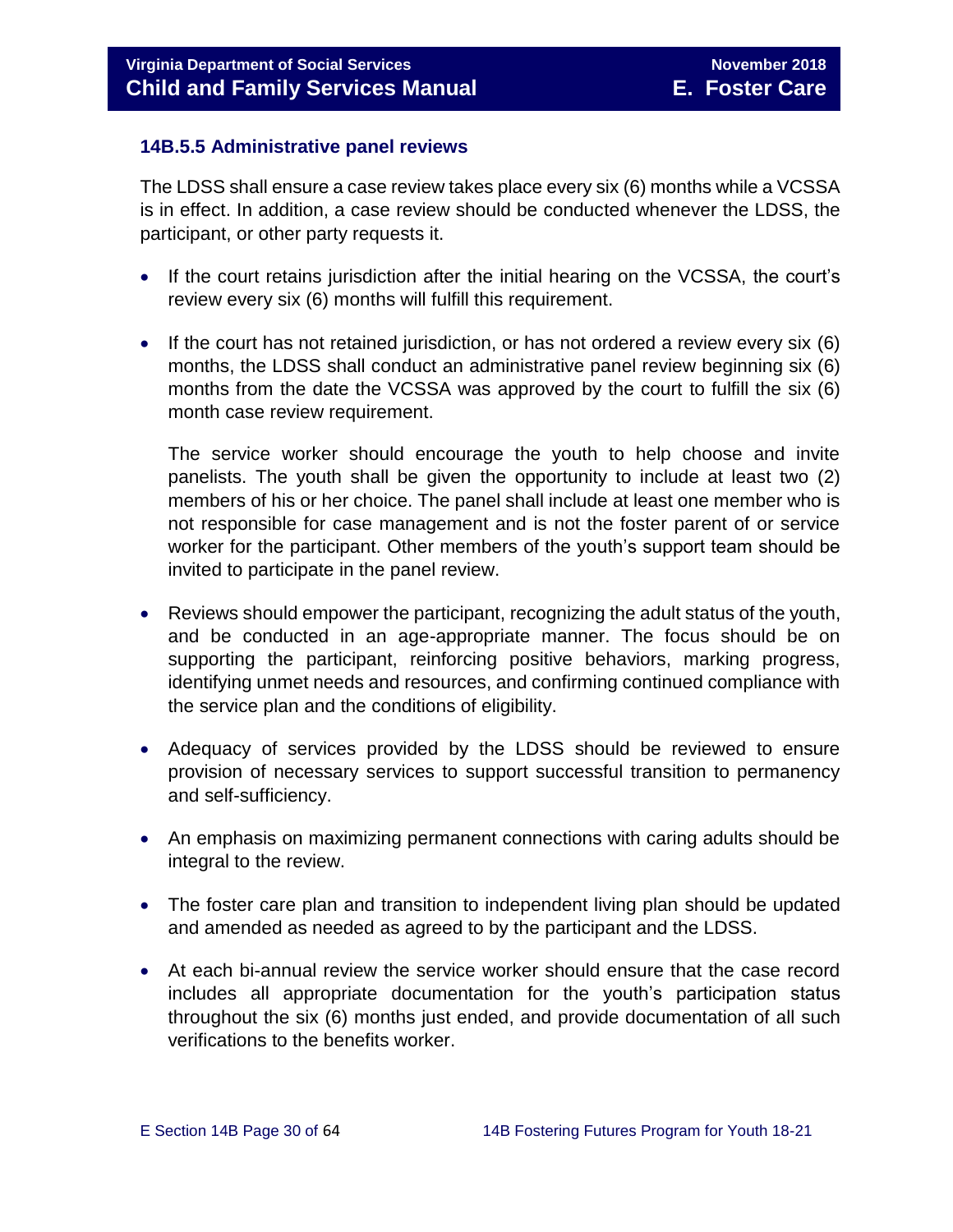### <span id="page-30-0"></span>**14B.5.6 Additional case reviews**

The LDSS should consider requesting a review prior to six (6) months for youth that are minimally compliant with the program. For example, this could be a youth that has difficulty maintaining employment or has had difficulty committing to his educational program. The review provides the team the opportunity to address concerns with the youth, determine if additional supports are necessary, and for the youth to get a clear understanding of the concerns. The meeting may or may not result in the issuance of the Notification of Intent to Terminate Fostering Futures (see section 14B.6.2). If the notification is issued, the LDSS should schedule another meeting within the next two (2) weeks. Otherwise, the LDSS should consider scheduling a follow-up meeting in the next 30 days to review the progress that has been made toward maintaining compliance.

# <span id="page-30-1"></span>**14B.6 Termination from Fostering Futures**

Either the participant or the LDSS may terminate a youth's participation in Fostering Futures under the conditions that follow. In all instances of termination, the youth's Transition Plan shall be updated during the 90-day period prior to termination in addition to other requirements specific to Fostering Futures.

#### <span id="page-30-2"></span>**14B.6.1 Termination by the participant**

The VCSSA and participation in Fostering Futures are voluntary on the youth's part and may be terminated at any time by the youth by verbal or written notification to the service worker.

- Whenever a youth indicates interest in terminating participation in the program, the LDSS should actively engage the youth in understanding the ramifications of leaving the program, including loss of resources, and encourage the youth to reconsider. The service worker should communicate concerns about the youth's intent to members of the youth's support team. The service worker should assist the youth in developing a plan for paying bills and ensuring access to food and shelter in the event of termination.
- When the participant has a disagreement with the program that does not rise to the level of an appeal under Fair Hearings (e.g. disagrees with the outcome of an assessment or treatment recommendation, or has a conflict with the service worker that cannot be resolved between them), the LDSS should offer an informal conference with the director or director's designee to attempt to find a solution that will avoid termination.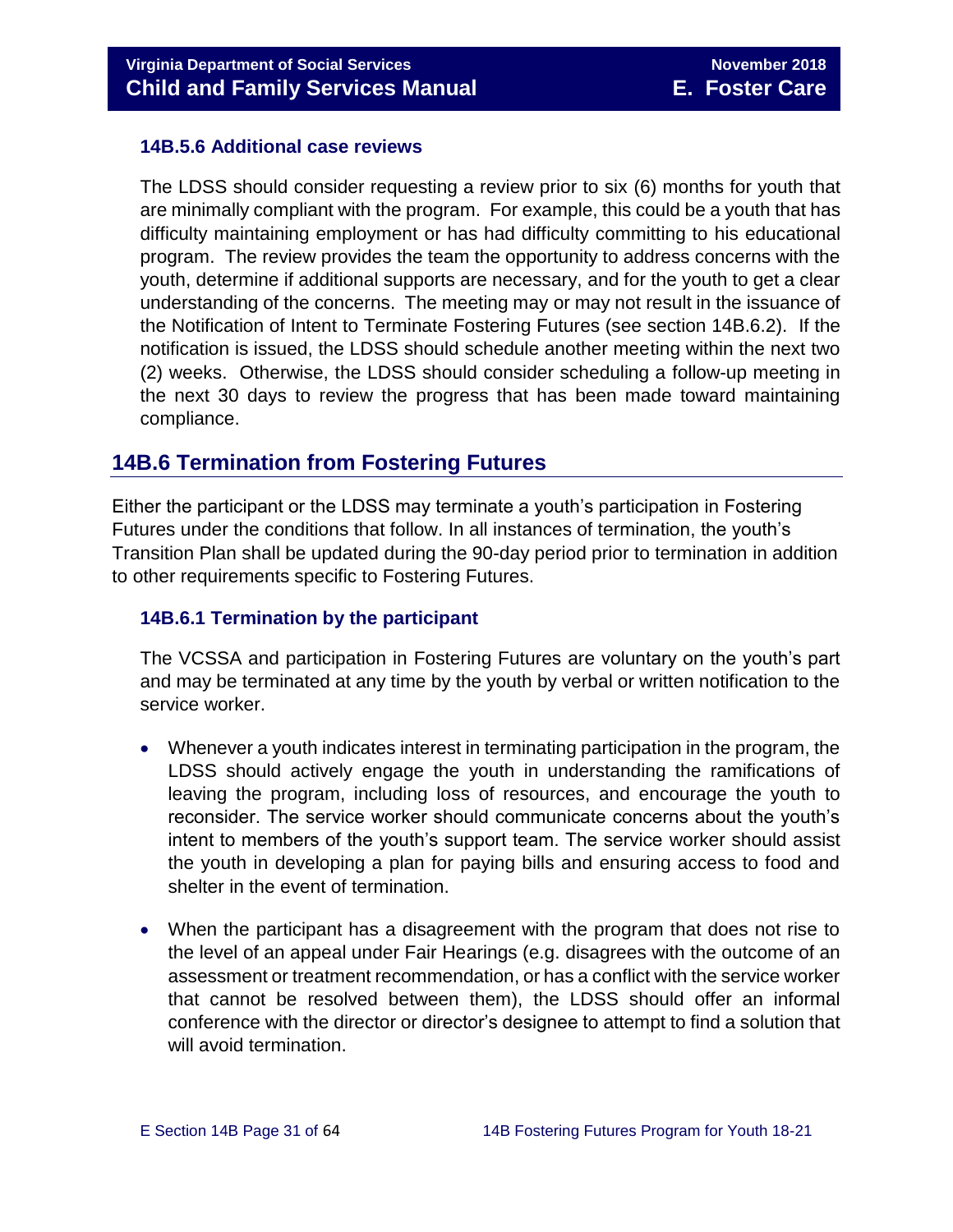# **Virginia Department of Social Services November 2018 Child and Family Services Manual E. Foster Care**

- Upon definitive notification that the youth is terminating participation, the LDSS shall respond in writing informing the youth of the consequences of terminating the agreement, the final date of services and payments, the right to appeal the termination, the right to re-enter the program at any time prior to reaching age 21 if eligibility criteria are met, and the procedures for re-entering the program. The LDSS shall provide 30 days written notice before closing the youth's case.
- Services and maintenance payments made directly to the youth will continue during the 30 days prior to closing the case.
- When payments are being made to the foster parent, payment will continue for up to 30 days if the youth remains in the home. If the youth leaves the foster home placement, payment to the foster parent can continue for up to 14 days if the youth is expected to return. Otherwise, payments should end as soon as it's determined that the youth will not return to the placement (See section 18.1.4 for additional information and examples regarding temporary absences.) The participant's case will close after 30 days unless the youth decides not to terminate participation in the program.

## <span id="page-31-0"></span>**14B.6.2 Termination by the LDSS**

The VCSSA shall be terminated by the LDSS if it is determined that the youth no longer meets the eligibility criteria and conditions.

- When a youth upon reaching age 18 (or upon discharge from DJJ) has not followed through on meeting the requirements for continued eligibility (i.e. engaging in one (1) of the five (5) participation conditions and signing a VCSSA), and the LDSS has made efforts to actively engage the youth in understanding the benefits of participation and to encourage participation, the LDSS should take steps to terminate the youth from Fostering Futures. The LDSS shall notify the youth in writing using The Notice [of Intent to Terminate Fostering Futures](http://spark.dss.virginia.gov/divisions/dfs/fc/files/foster_future_forms/032-25-005-00-eng.pdf) that all services and support will be discontinued in 30 days from the date of the agency's notice. The basis for the termination and procedures for appealing the termination shall be included. Information about criteria and procedures for re-entering the program shall be included. The notice should also include information about and contact information for community resources that may benefit the participant, particularly other supportive services.
- Whenever the LDSS believes that a Fostering Futures participant is, or is at risk of, not fulfilling the participation requirements or otherwise not complying with terms of the VCSSA or the program, efforts shall be made to actively engage the youth in understanding the ramifications of non-compliance and to encourage the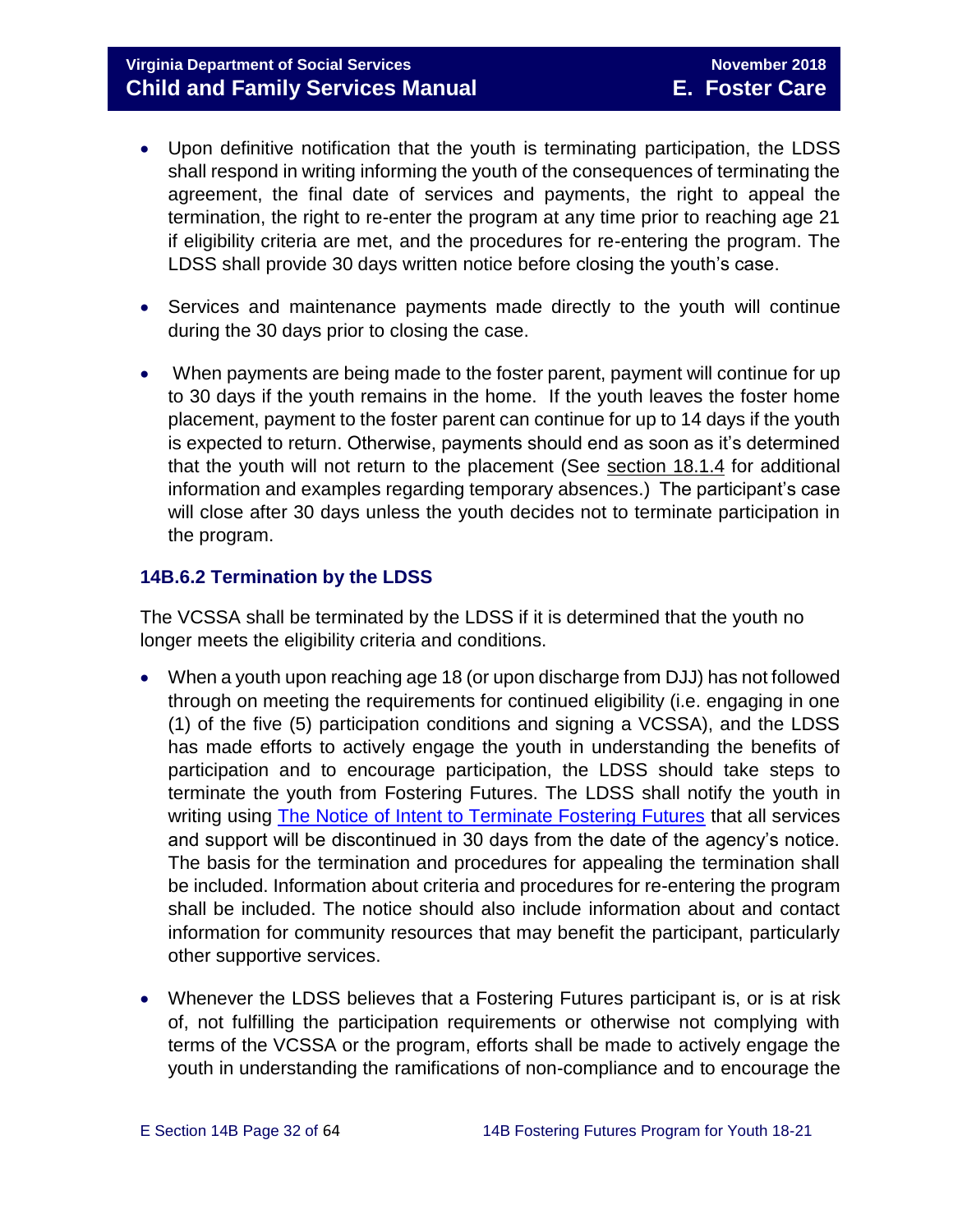youth to comply. The service worker should communicate concerns about the youth's intent to members of the youth's team. The service worker should assist the youth in developing a plan for paying bills and ensuring food and shelter in the event of termination.

- $\circ$  Academic breaks in postsecondary education attendance such as semester and summer breaks, and education and employment transitions of no longer than 30 days, do not disqualify the participant and shall not be a basis for termination. Courses dropped mid-term voluntarily or involuntarily do not automatically disqualify participants from Fostering Futures and a reasonable time should be allowed for the youth to begin another participation condition.
- In the event that the participant continues to fail to comply with program requirements, the LDSS shall notify the participant in writing that all services and support will be discontinued in 30 days from the date of the agency's notice. The basis for the termination and procedures for appealing the termination shall be included. Information about criteria and procedures for re-entering the program shall be included.
	- $\circ$  The notice should also include information about and contact information for community resources that may benefit the participant, particularly other supportive services and about appeal rights and procedures.
	- o Services and maintenance payments made directly to the youth will continue during the 30 days prior to closing the case.
	- $\circ$  When payments are being made to the foster parent, payment will continue for up to 30 days if the youth remains in the home. If the youth leaves the foster home placement, payment to the foster parent can continue for up to 14 days if the youth is expected to return Otherwise, payments should end as soon as it's determined that the youth will not return to the placement. (See section 18.1.4 for additional information and examples regarding temporary absences.)
- At least 30 days before the youth will turn 21 the LDSS shall notify the youth in writing that all services and support will be terminated at age 21.

# <span id="page-32-0"></span>**14B.7 Appeal procedures**

When the participant believes he or she has been denied services or assistance to which he is entitled, including being terminated from Fostering Futures by the LDSS, or services or assistance have been delayed or terminated, the participant, or someone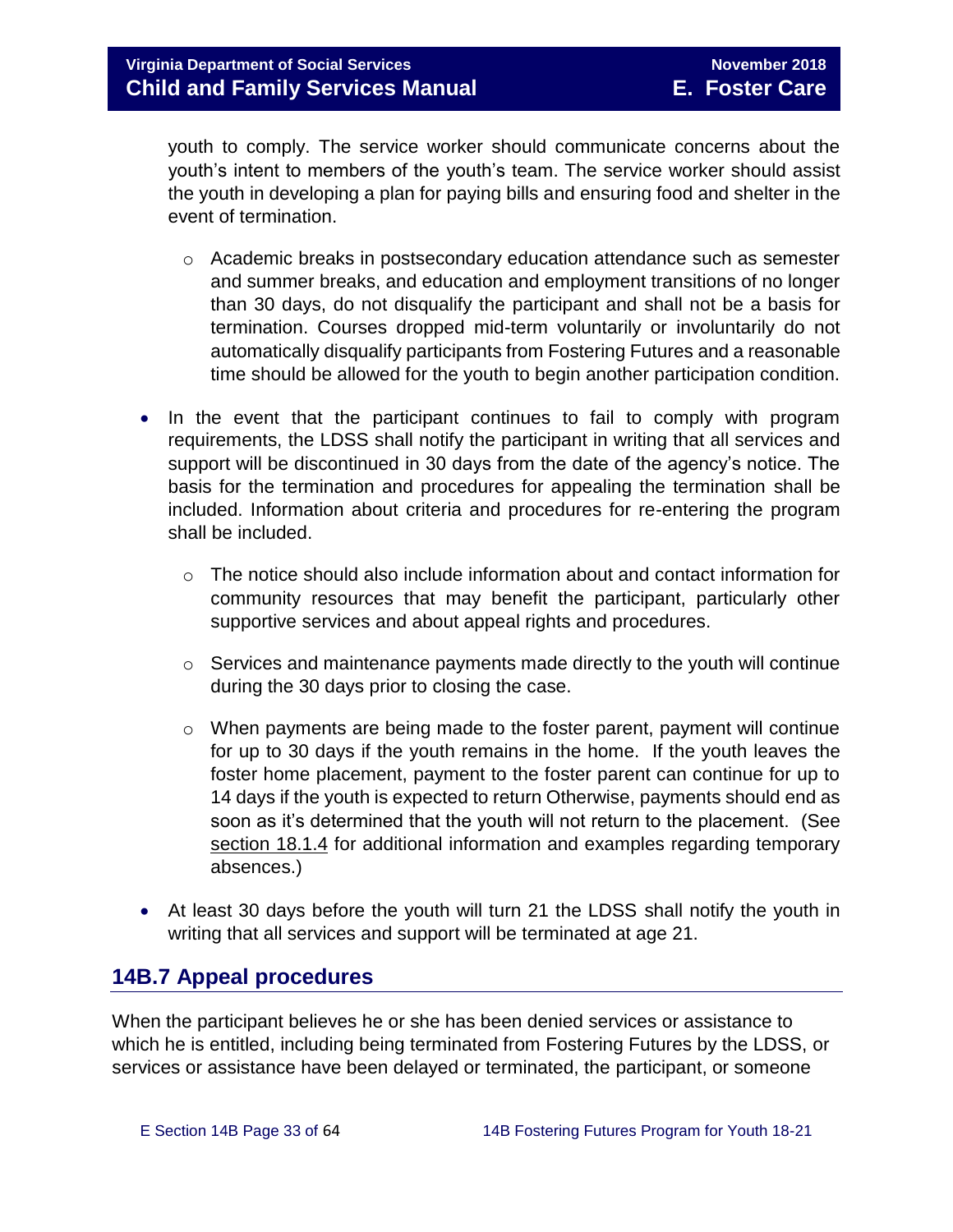# **Virginia Department of Social Services November 2018 Child and Family Services Manual E. Foster Care**

acting on his behalf, may submit an appeal to VDSS Appeals and Fair Hearings per procedures in Section 14.12 of the July 2014 Chapter E, Foster Care. Appeal requests shall be submitted in writing, preferably utilizing the Family Services Appeal Request (032-02-0671 08/15).

# <span id="page-33-0"></span>**14B.8 Re-entry into foster care through Fostering Futures**

Following termination (whether voluntarily by the youth or by the LDSS), a youth may re-enter Fostering Futures extended foster care if all eligibility conditions are met.

- There is no limit on the number of times a youth may re-enter the program between the ages of 18-21.
- There is no limit on time elapsed between exit and re-entry.

#### <span id="page-33-1"></span> **14B.8.1 Procedures for re-entry**

The procedures for re-entry apply both to youth who turn 18 in foster care (or turn 18 in DJJ and were in foster care upon DJJ commitment) and are discharged without entering Fostering Futures as well as youth whose previous participation in Fostering Futures was terminated by either the LDSS or the youth.

The former Fostering Futures participant/former foster youth who is interested in participation in Fostering Futures will apply directly to the LDSS that held custody of the youth prior to his 18<sup>th</sup> birthday. The Application to Re-enter Fostering Futures will be completed and signed by the youth and a representative of the LDSS.

 Acceptance of the application requesting re-entry is based on the willingness of the youth to enter into a new IL arrangement agreement or placement agreement as well as his willingness to abide by the terms of the VCSSA. The representative of the LDSS shall ensure the youth has been provided all necessary information when completing the initial application. The representative should not sign the application requesting services until it has been reviewed with the youth.

The application will be denied if the youth refuses to meet with the team to review and sign the VCSSA and develop the foster care plan and transition living plan.

It is the responsibility of the assigned worker to review the application, confirm the date, time, and location of the team meeting with the youth, and provide any assistance necessary to facilitate completion of the application and attendance at the team meeting. The youth's application should be reviewed and a team meeting scheduled **within ten (10) business days** upon receipt of the application.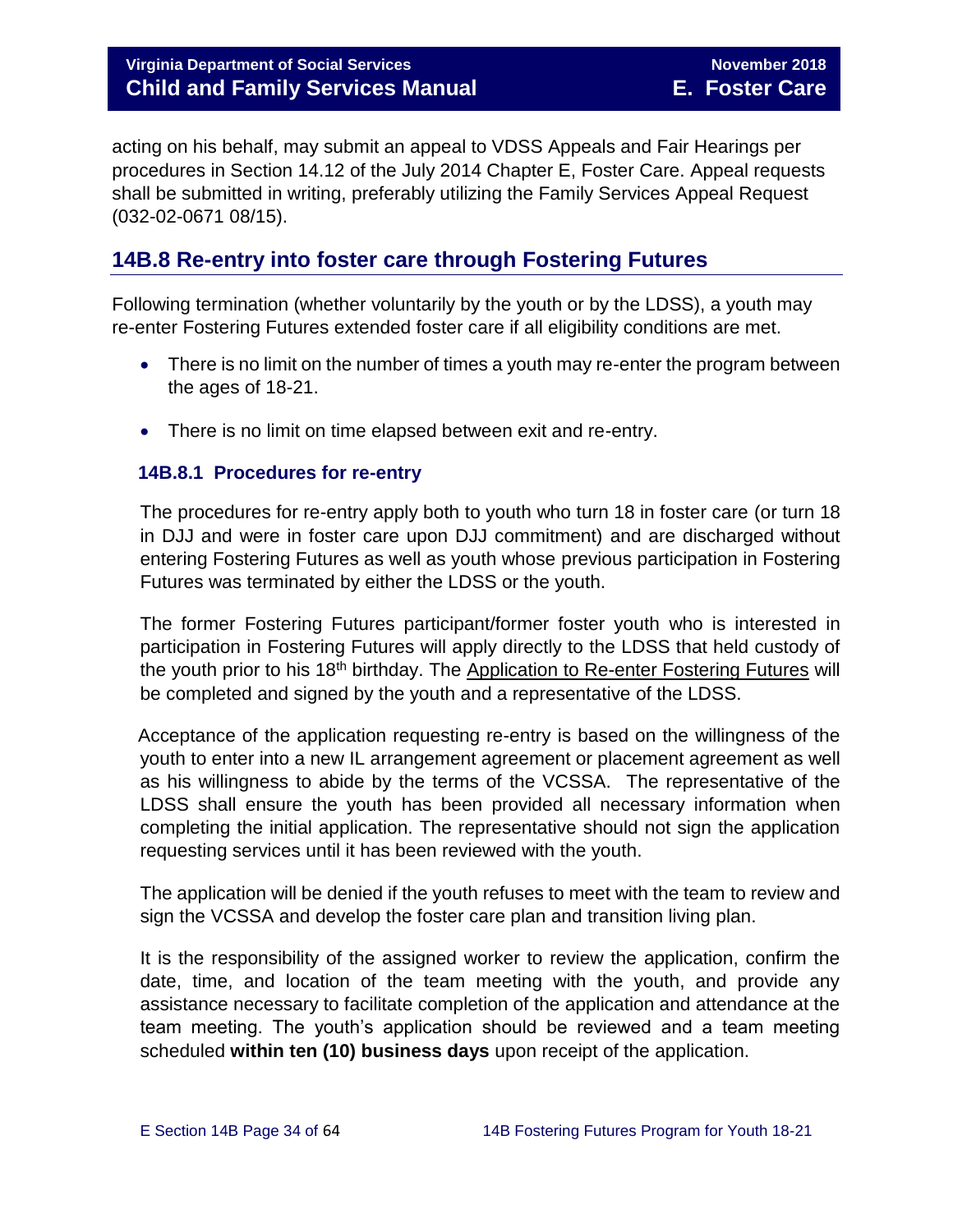## <span id="page-34-0"></span> **14B.8.2 Re-entry team meeting**

The request to re-enter foster care through Fostering Futures requires the youth to meet with a team of individuals to discuss his re-entry into the program. During the meeting, the youth will review and sign the VCSSA and the IL arrangement agreement or placement agreement. The team will develop the foster care plan and transition living plan to be filed with the court for approval. The youth will indicate his commitment to the plan developed in the meeting and to meeting the eligibility requirements. The plan will be developed by a team of individuals.

The team should include:

- The youth;
- Up to two (2) people chosen by the youth;
- Previous service worker. If the previous service worker is not available or no longer employed by the agency and cannot be consulted, the agency should attempt to include the previous worker's supervisor or other service worker that has some knowledge of the youth. If no one remains in the agency who has knowledge of the youth, a new service worker shall be assigned and that worker is responsible for reviewing the information in the case file including OASIS;
- Independent Living Coordinator;
- Foster Care Supervisor;
- Representatives from the LCPA where the youth had been placed (when applicable); and,
- With the youth's consent the meeting may also include:
	- o Previous service providers
	- o Parents
	- o Relatives
	- o Previous foster parents
	- o Any appropriate community partner, (e.g., Community Services Board (CSB), Division of Rehabilitation Services (DRS), CSA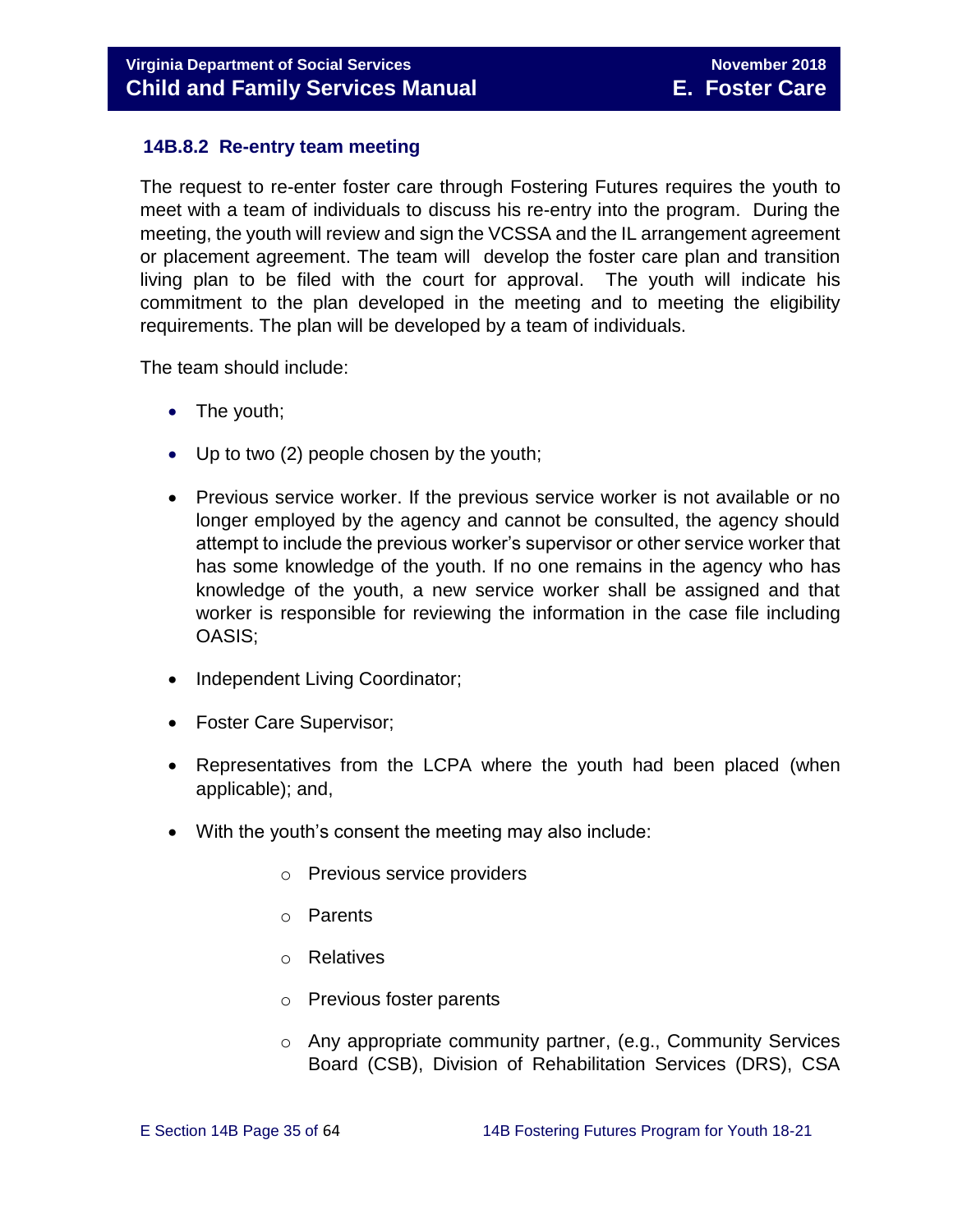Coordinator and Adult Services worker). The community partner should be a person(s) capable of providing ongoing services to the youth after age 21 (e.g., for youth requiring psychiatric services, a representative of the CSB would be an appropriate community representative for the youth's team).

During the meeting the following topics should be discussed:

- Factors that contributed to the previous exit (if one occurred) to reduce the likelihood of future termination;
- The youth's social support system (including peers, adults, family members, etc.) and how those individuals identified by the youth provide assistance, a sense of connection/family, and accessibility of those individuals to the youth;
- The short and long-terms goals identified by the youth and team;
- The youth's willingness to meet at least one (1) of the five (5) criteria outlined in section 14B.4.4.;
- The youth's willingness to cooperate with a life skills assessment if one was not completed within the last six (6) months;
- The youth's willingness to participate in a substance abuse evaluation or mental health evaluation if recommended by the team; and
- Any other factors that affect the youth's ability to establish self-sufficiency (i.e., lack of family support, social skill needs, criminal charges pending, substance abuse, or mental health issues).

Re-entry into Fostering Futures is based on the willingness of the youth to abide by the expectations as documented in the VCSSA. The youth will be denied the opportunity to re-enter Fostering Futures if he refuses to comply with the expectations as outlined in the VCSSA, foster care plan, and transition plan. The new foster care episode begins the day that the VCSSA is fully executed and the youth signs the IL arrangement/placement agreement.

The LDSS shall file a court petition for review of the VCSSA and foster care plan. In addition, the service worker shall complete the title IV-E Application and Evaluation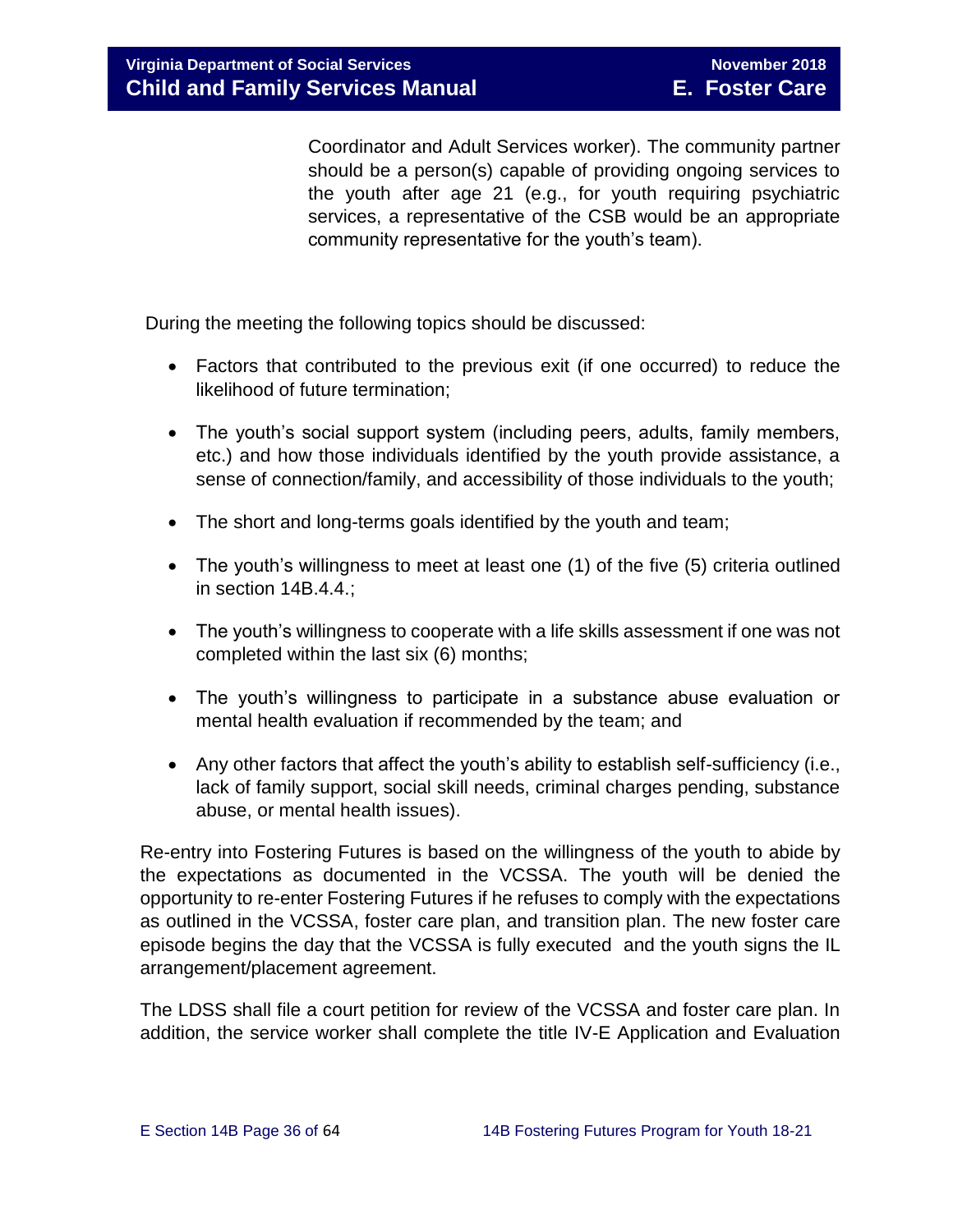for Fostering Futures with the youth, including information on all of the youth's resources and income to conduct a new determination of eligibility for title IV-E.

The LDSS may consider issuing a 30 day termination notice immediately upon reentry for some youth. This will enable the LDSS to hold the youth accountable for his responsibilities in the program. This may be appropriate for youth that have been repeatedly terminated from the program and request re-entry.

# <span id="page-36-0"></span>**14B.9 Independent living needs assessments**

An independent living needs assessment shall be conducted to assess the strengths and needs of youth in preparation for adulthood. The assessment shall be driven by the youth, strength-based, and collaboratively involve the birth parents and caretakers of the youth. An independent living needs assessment is "a systematic procedure to identify a youth's basic skills, emotional and social capabilities, strengths and needs to match the youth with appropriate independent living services. It should address the knowledge of basic living skills, job readiness, money management abilities, decision-making skills, goal setting, task completion, and transitional living needs"  $(45$  CFR  $1356.83(q)(20)$ ). Independent living needs assessments should be re-administered annually for all youth receiving foster care services through Fostering Futures. See [Section 13.5](http://www.dss.virginia.gov/files/division/dfs/fc/intro_page/guidance_manuals/fc/07_2015/Section_13_Achieving_Permanency_for_Older_Youth.pdf) for more information about independent living needs assessments.

## <span id="page-36-1"></span>**14B.9.1 Independent living services for youth**

LDSS shall offer independent living services to all youth who turn 18 and are in the process of transitioning from foster care to adulthood. These services should be based on the independent living needs assessment and include a broad range of activities, education, training, and direct services. The following types of services and skills development shall be considered to help the youth prepare for self-sufficiency: counseling, education, housing, employment, and money management. Access to essential documents, such as assistance in obtaining a birth certificate or Social Security card, and other appropriate services shall be provided consistent with the needs assessment (§§ [16.1-228](http://law.lis.virginia.gov/vacode/16.1-228/) and [63.2-100\)](http://law.lis.virginia.gov/vacode/title63.2/chapter1/section63.2-100/). Additional services and skill development include daily living, social relationships, and communication skills.

As required by CFCIP, the U.S. Department of Health and Human Services in consultation with other stakeholders developed outcome measures to assess the performance of each state and the effectiveness of its independent living services. The NYTD was established via regulation in 2008 and implemented October 2010. The CFCIP and federal regulation requires states to report specific information to NYTD [\(45 CFR 1356.80 through 1356.86\)](https://www.law.cornell.edu/cfr/text/45/1356.83). In Virginia, all NYTD defined independent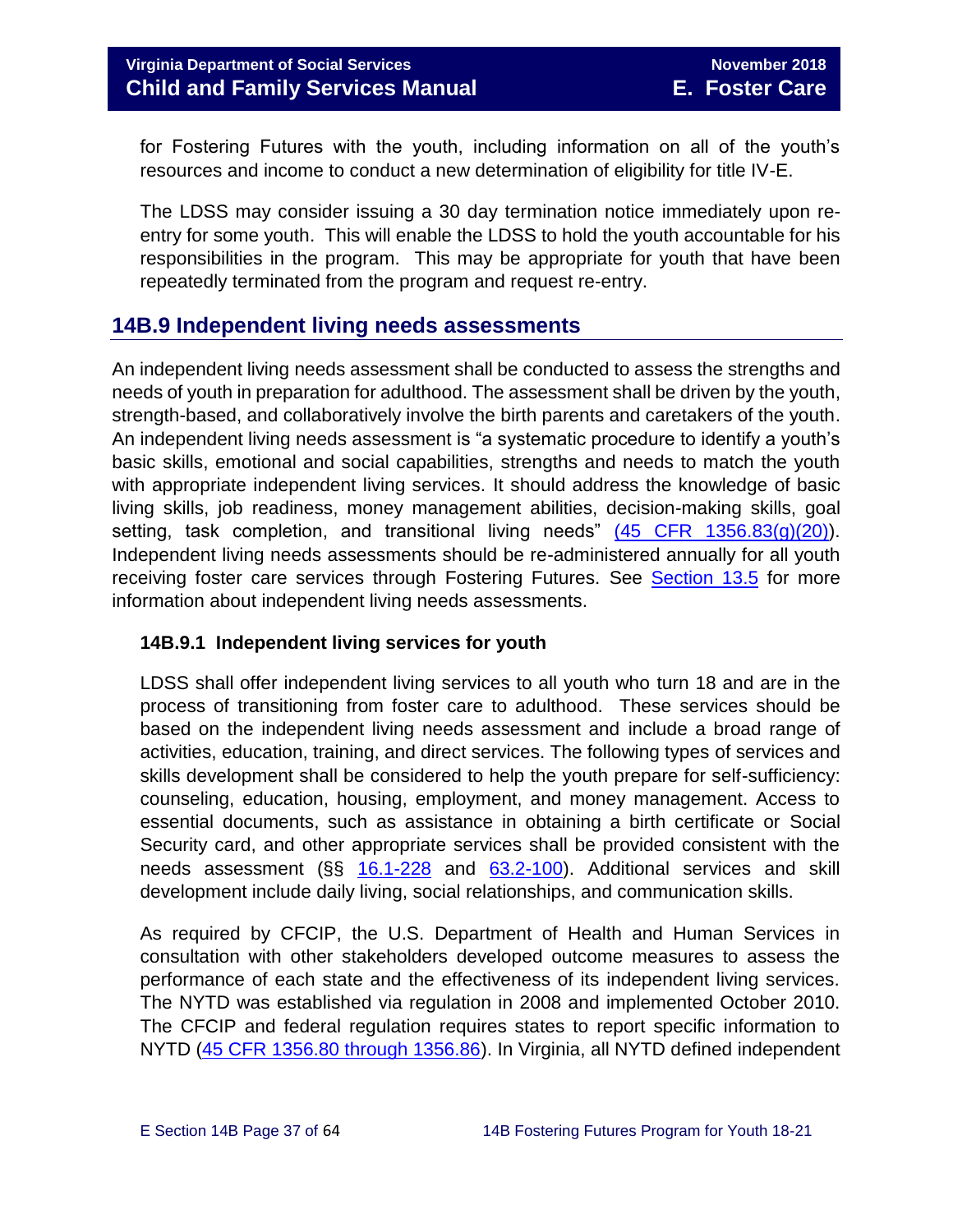**Virginia Department of Social Services** November 2018 **Child and Family Services Manual E. Foster Care**

living services (including ETV) that are paid for and/or provided by LDSS on behalf of youth shall be documented on the OASIS "IL" screen by the LDSS.

An independent living service is provided by LDSS if it is delivered by LDSS staff or an agent of the LDSS, including a foster parent, group home staff, or child care institution staff; or provided pursuant to a contract between a LDSS and a provider, agency, or any other entity regardless of whether the contract includes funding for the particular service.

The service worker and youth's team shall consider the types of services listed below for all youth over age 14 and older who are in foster care. Any of these services, as well as any other services and supports the youth requires, shall be provided, if indicated by the comprehensive assessment process and consistent with funding requirements. When a youth receives any of the services listed below, as well as the required independent living needs assessment, the services shall be identified in OASIS [\(45 CFR 1356.83\(g\)\(20\) through 1356.83\(g\)\(30\)\).](https://www.law.cornell.edu/cfr/text/45/1356.83)

#### <span id="page-37-0"></span>**14B.9.2 The Virginia NYTD categories are:**

- **Academic support**. Academic supports are services designed to help a youth complete high school or obtain a General Equivalency Degree (GED). Such services include the following: academic counseling; preparation for a GED, including assistance in applying for or studying for a GED exam; tutoring; help with homework; study skills training; literacy training; and help accessing educational resources. Academic support does not include a youth's general attendance in high school.
- **Post-secondary education support**. Post-secondary educational supports are services designed to help a youth enter or complete college, and include the following: classes for test preparation, such as the Scholastic Aptitude Test (SAT); counseling about college; information about financial aid and scholarships; help completing college or loan applications; or tutoring while in college. The list is not all-inclusive; other supports such as college tours paid for or provided by the agency could fall within this definition.
- **Career preparation**. Career preparation services focus on developing a youth's ability to find, apply for, and retain appropriate employment. Career preparation includes the following types of instruction and support services: vocational and career assessment, including career exploration and planning, guidance in setting and assessing vocational and career interests and skills, and help in matching interests and abilities with vocational goals; job seeking and job placement support, including identifying potential employers, writing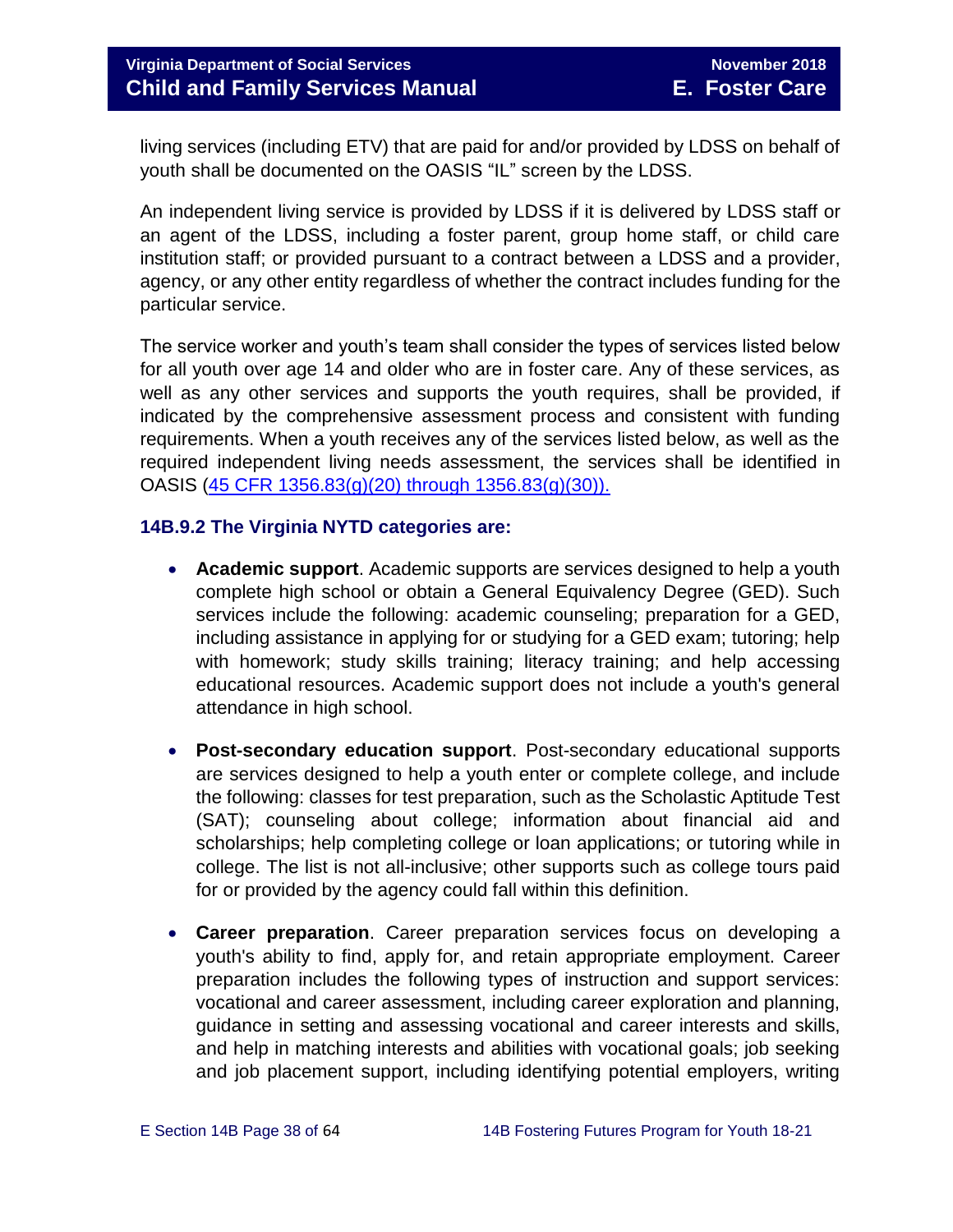resumes, completing job applications, developing interview skills, job shadowing, receiving job referrals, using career resource libraries, understanding employee benefits coverage, and securing work permits; retention support, including job coaching; learning how to work with employers and other employees; understanding workplace values such as timeliness and appearance; and understanding authority and customer relationships.

- **Employment programs or vocational training**. Employment programs and vocational training designed to build a youth's skills for a specific trade, vocation, or career through classes or on-site training. Employment programs include a youth's participation in an apprenticeship, internship, or summer employment program and do not include summer or after-school jobs secured by the youth alone. Vocational training includes a youth's participation in vocational or trade programs in school or through nonprofit, commercial or private sectors and the receipt of training in occupational classes for such skills as cosmetology, auto mechanics, building trades, nursing, computer science, and other current or emerging employment sectors.
- **Budget and financial management**. Budget and financial management assistance includes the following types of training and practice: living within a budget; opening and using a checking and savings account; balancing a checkbook; developing consumer awareness and smart shopping skills; accessing information about credit, loans and taxes; and filling out tax forms.
- **Housing education and home management training**. Includes assistance or training in locating and maintaining housing, including filling out a rental application and acquiring a lease, handling security deposits and utilities, understanding practices for keeping a healthy and safe home, understanding tenant's rights and responsibilities and handling landlord complaints. Home management includes instruction in food preparation, laundry, housekeeping, living cooperatively, meal planning, grocery shopping and basic maintenance and repairs.
- **Health education and risk prevention**. Health education and risk prevention includes providing information about: hygiene, nutrition, fitness and exercise, and first aid; medical and dental care benefits, health care resources and insurance, prenatal care and maintaining personal medical records; sex education, abstinence education, and HIV prevention, including education and information about sexual development and sexuality, pregnancy prevention and family planning, and sexually transmitted diseases and AIDS; substance abuse prevention and intervention, including education and information about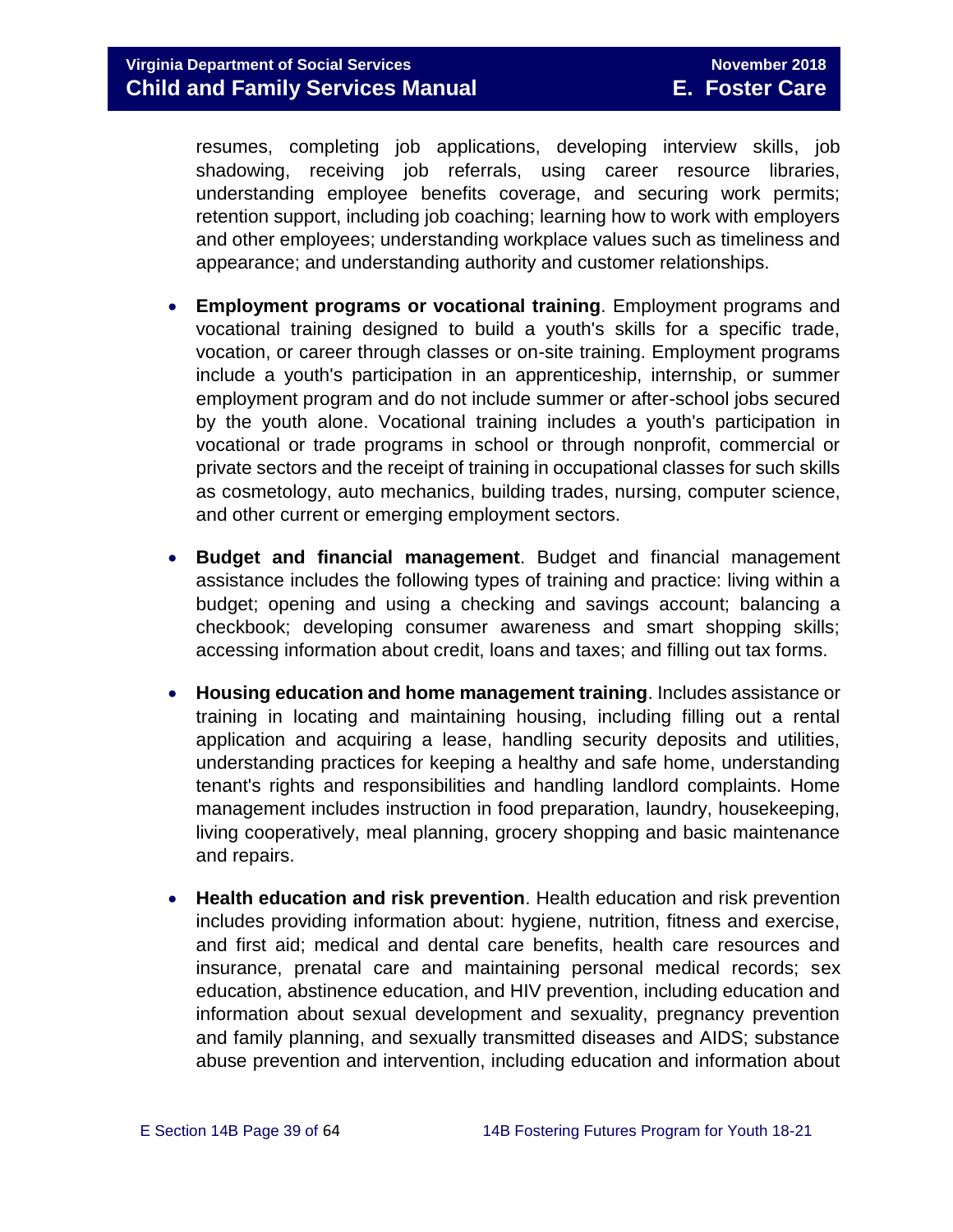the effects and consequences of substance use (alcohol, drugs, tobacco) and substance avoidance and intervention. Health education and risk prevention does not include the youth's actual receipt of direct medical care or substance abuse treatment.

- **Family support and healthy marriage education**. Such services include education and information about safe and stable families, healthy marriages, spousal communication, parenting, responsible fatherhood, childcare skills, teen parenting, and domestic and family violence prevention.
- **Mentoring.** Mentoring means that the youth has been matched with a screened and trained adult for a one-on-one relationship that involves the two meeting on a regular basis. Mentoring can be short-term, but it may also support the development of a long-term relationship.
- **Independent living arrangement**. An independent living arrangement means that the youth is living independently under a supervised arrangement approved by the LDSS or Licensed Child Placing Agency. A youth in independent living is not supervised 24-hours a day by an adult and often is provided with increased responsibilities, such as paying bills, assuming leases, and working with a landlord, while under the supervision of an adult.
- **Room and board financial assistance**. Room and board financial assistance that is paid for or provided by the VDSS, LDS and/or the local FAPT to assist with a youth's room and board, including rent deposits, utilities, and other household start-up expenses.
- **Education financial assistance**. Education financial assistance is a payment that is paid for or provided by the VDSS and/or LDSS for education or training, including allowances to purchase textbooks, uniforms, computers, and other educational supplies; tuition assistance; scholarships; payment for educational preparation and support services (i.e., tutoring), and payment for GED and other educational tests. This financial assistance also includes vouchers for tuition or vocational education or tuition waiver programs paid for or provided by the VDSS and/or LDSS (ETV program).
- **Other financial assistance**. Other financial assistance includes any other payments made or provided by the VDSS, LDSS, and/or the local FAPT to help the youth live independently.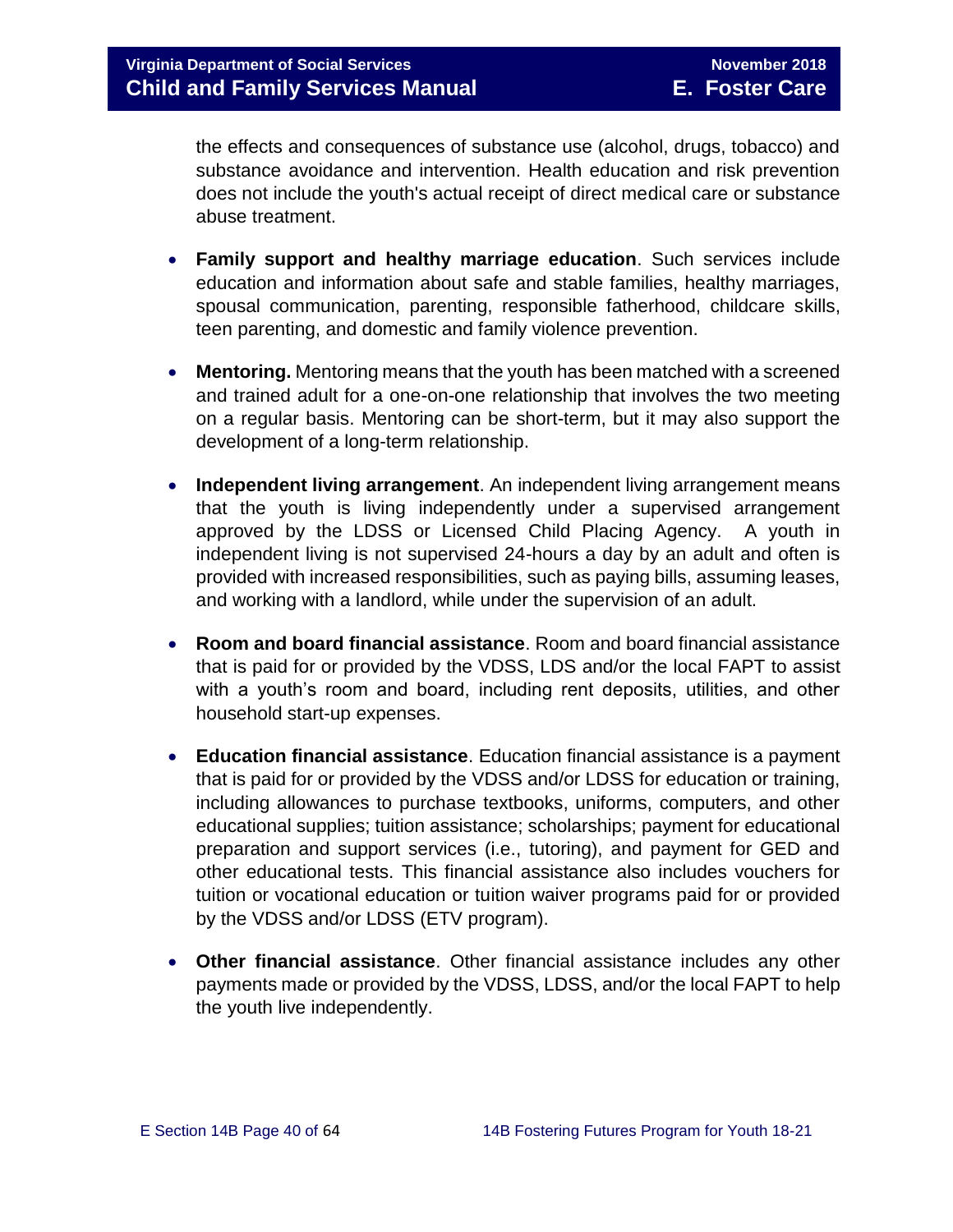- **Other financial assistance** (incentives and stipends for youth). Monetary incentives or stipends to acknowledge or reward eligible youth who successfully completed:
	- o A life skills training;
	- $\circ$  Other independent living services that are designed to help the youth live independently; or,
	- $\circ$  Foy youth who are part of the follow-up population, the NYTD Follow-up Survey.

Incentives and stipends shall not exceed what is reasonable and necessary to accomplish the purpose of needing to provide such incentives and/or stipends. The local director or his/her designee must approve in writing all monetary incentives and stipend methods (i.e. gift cards, money cards, certificates, and/or stipends), purpose of incentives/stipends, and the amount paid from basic independent living and/or ETV funds for each youth. Also, youth receiving an incentive/stipend have a clear understanding of purpose, cash value of incentive/stipend, and sign a document stating that he/she acknowledges receiving the monetary incentive. The document acknowledging youth receipt must be kept in the youth's case record and documented in OASIS as "Other financial assistance" within 30 days from the purchase date. Each transaction for an incentive/stipend must be recorded individually on VDSS' Independent Living Program (ILP) Quarterly Report for the applicable report period.

 Other financial assistance (outreach services). Efforts to attract eligible youth to participate in independent living services and formalized programs (i.e. covering transportation expenses so that eligible youth may attend independent living conferences and other youth conferences, meetings, retreats, and workshops designed to help the youth live independently)

# <span id="page-40-0"></span>**14B.10 Preparing youth for adulthood**

All youth shall have the opportunity to be engaged in directing their own life and to be engaged in the community around them. In order to provide youth in and transitioning from foster care opportunities to be listened to, to be informed, to be respected and to exert control over their lives, the service worker should:

• Prepare/train youth to lead in the development of their case planning, including permanency planning and transition planning that addresses education and employment goals.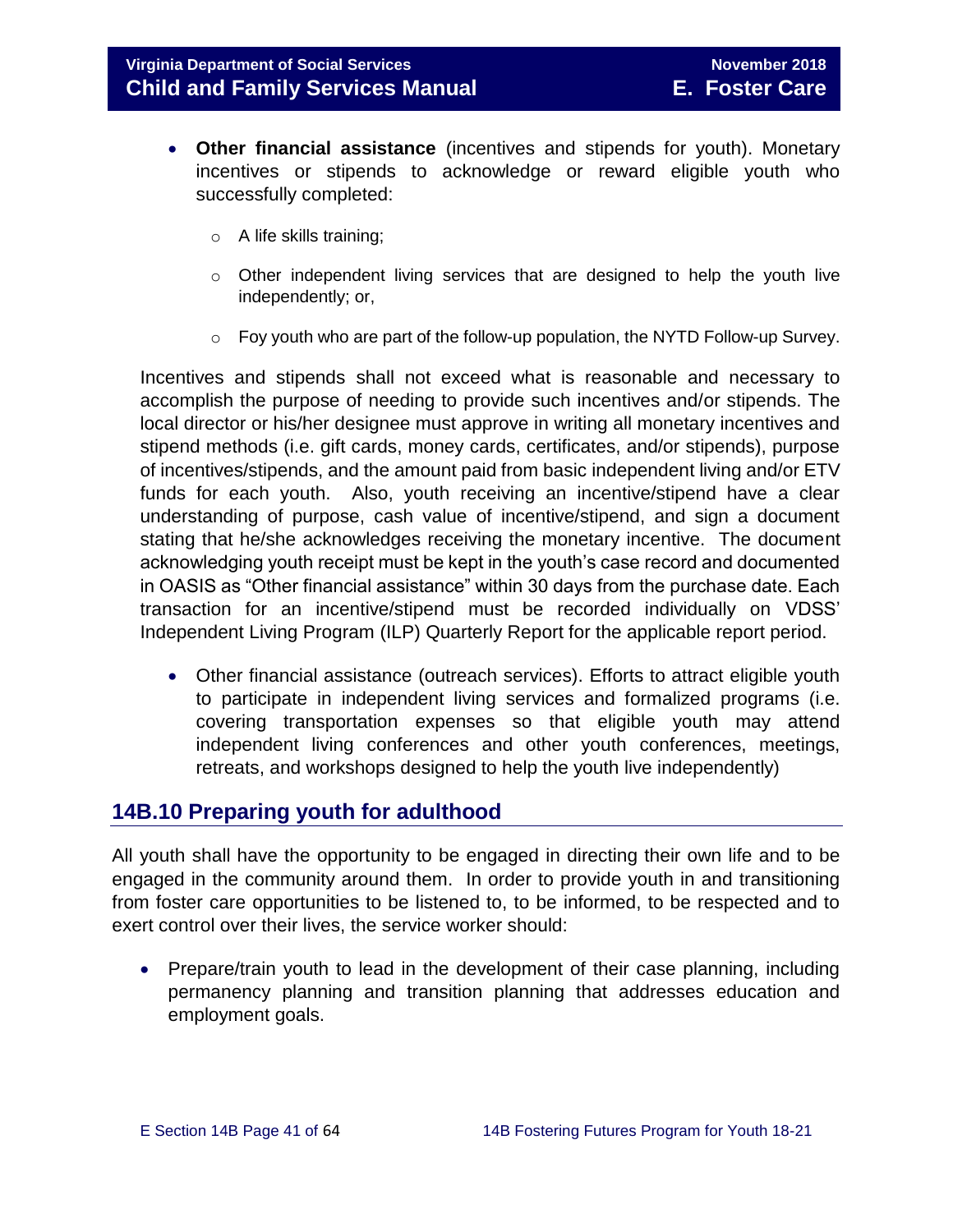# **Virginia Department of Social Services November 2018 Child and Family Services Manual E. Foster Care**

- Provide youth opportunities for leadership and community involvement, including opportunities for advising LDSS and community partners on policy and practice.
- Maintain contact with the youth to find out how they are doing when they leave care so that policy and practice can be improved.  $1$

Preparing youth in foster care for adulthood is similar to preparing all children and youth for the transition to adulthood. Successful adults are self-sufficient in accomplishing daily life skills, while also being resourceful and connected with others in meeting their own needs while contributing to society. Regardless of the permanency goal, service workers should deliberately plan and prepare youth over time to be increasingly self-sufficient, resourceful, and contributors to society.

Preparation for adulthood is a life-long process that begins at birth. It initially involves informal learning by observing and participating in day-to-day activities with birth parents and substitute caregivers. Then, as children mature, it includes formal instruction and activities. For older youth, it requires increasing opportunities for them to practice life skills and build competencies with support from caregivers, service workers, and significant others.

During adolescence, the movement to self-sufficiency and resourcefulness is not linear, but rather a dynamic process based on the youth's evolving maturity, strengths, and needs. An adolescent's search for identity and transition to adulthood can be a turbulent process, particularly for youth who have experienced abuse, neglect, separations, and/or trauma in their lives.

Developmentally, adolescents are striving to gain control over their lives. Adults need to provide opportunities for adolescents to practice resolving problems, seeking out and using resources, making decisions, and contributing to society. These are essential skills for self-sufficiency and success in adulthood.<sup>2</sup>

Serving older youth and preparing them for adulthood requires a planned, dynamic, strengths-based process. Service planning and decision making shall be driven by the youth, in collaboration with the youth's family and team. Services shall be based on the strengths and needs of the youth, as identified in the comprehensive assessment. The service worker and youth's team should focus on achieving permanency and ensuring

 $\overline{a}$ 

<sup>1</sup> Adapted from Jim Casey Youth Opportunities Initiative

<sup>2</sup> Adapted from Illinois Department of Children and Family Services Best Practice Manual, Characteristics of Adolescent Development.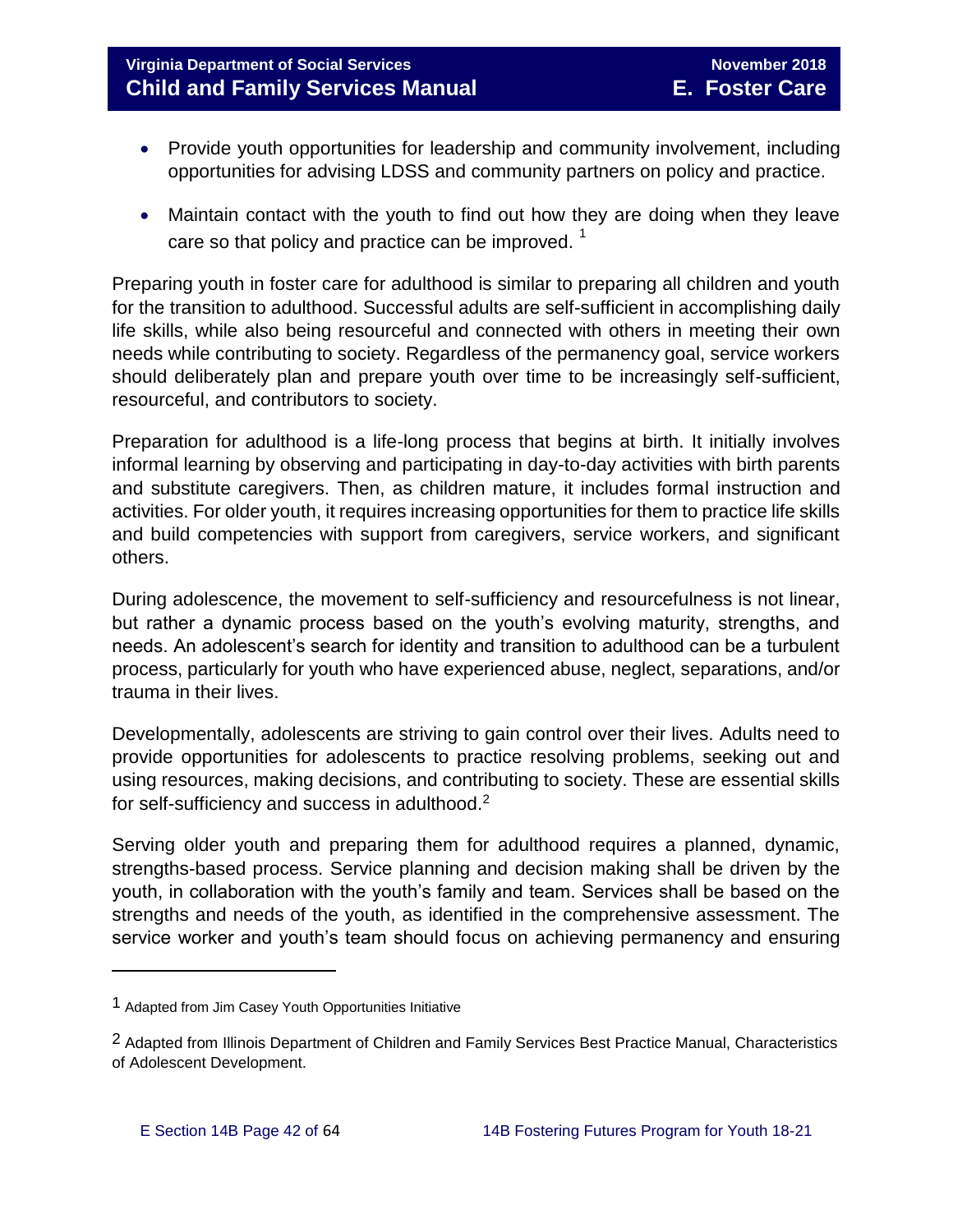the youth develops the skills necessary for self-sufficiency and interdependency. They should assist the youth in managing the transition to adulthood and then follow up to ensure success.

## <span id="page-42-0"></span>**14B.10.1 Youth-driven planning**

Youth shall have a central role in all service planning and decision making. Involving the older youth increases his or her motivation to participate in and complete services. It also helps the youth increase self-awareness and learn how to develop goals, use networks, and resolve problems - essential skills for adulthood.

The service worker should encourage and support the youth in taking responsibility for becoming increasingly self-sufficient and interdependent over time. The service worker should help the youth:

- Understand his or her responsibility for developing and achieving a plan;
- Develop personal goals;
- Identify strengths, interests, and needs; and,
- Use these goals, strengths, and interests to design services, use networks, and access services and resources to meet his or her needs.

## <span id="page-42-1"></span>**14B.10.2 Engaging families and working with the youth's team**

The service worker should diligently search, pursue, and engage the youth with extended family members and other appropriate individuals the youth defines as significant, while keeping the safety and best interests of the child at the forefront in decision making (see [Section 2.5](http://www.dss.virginia.gov/files/division/dfs/fc/intro_page/guidance_manuals/fc/07_2015/Section_02_Engaging_the_Child_Family_and_Significant_Adults.pdf) and [Section 2.6\).](http://www.dss.virginia.gov/files/division/dfs/fc/intro_page/guidance_manuals/fc/07_2015/Section_02_Engaging_the_Child_Family_and_Significant_Adults.pdf) These individuals can provide diverse roles and resources for the youth during and after his or her stay in foster care (see [Section 2.4\).](http://www.dss.virginia.gov/files/division/dfs/fc/intro_page/guidance_manuals/fc/07_2015/Section_02_Engaging_the_Child_Family_and_Significant_Adults.pdf)

The service worker shall engage appropriate family members and other significant individuals to work collaboratively as a team to help prepare the youth for adulthood. Since critical decision points, including goal and placement decisions, are made through Family Partnership Meetings, the LDSS may decide that this team should continue working together as the youth's team to prepare for and transition the youth into adulthood (see [Section 2.9\).](http://www.dss.virginia.gov/files/division/dfs/fc/intro_page/guidance_manuals/fc/07_2015/Section_02_Engaging_the_Child_Family_and_Significant_Adults.pdf)

The youth shall be an active and central participant on the team. The youth shall be provided with the opportunity to identify up to two (2) members of the team who are neither a foster parent of nor a case/service worker of the youth [\(P.L. 113-183\)](https://www.congress.gov/113/plaws/publ183/PLAW-113publ183.pdf) who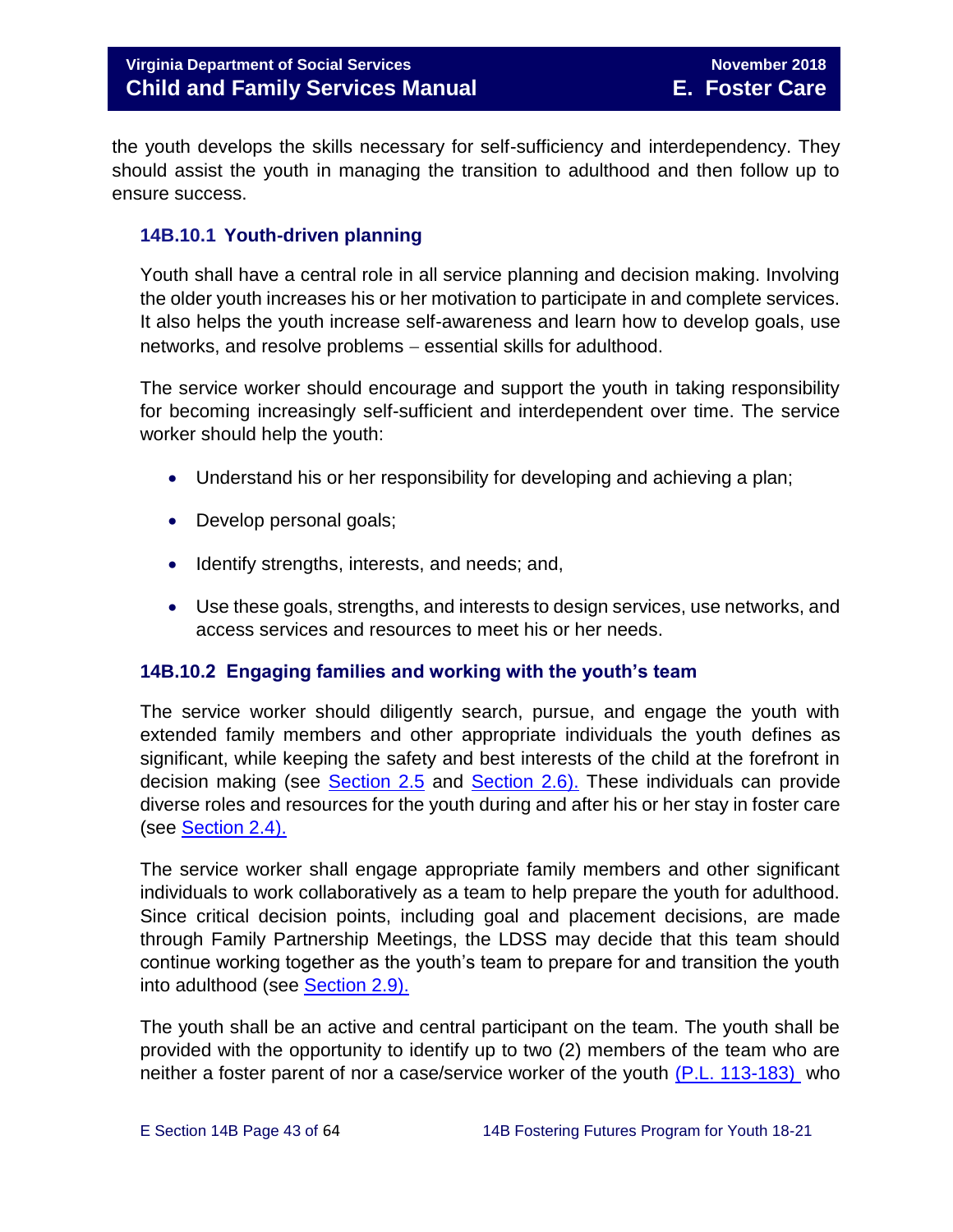he or she wants to involve with the team to help represent the youth's needs and provide support during the process. One of the individuals selected by the youth may serve, as necessary, as an advocate with respect to normalcy for the youth. The LDSS may only reject the member(s) selected by the youth if there if good cause to believe that the individual(s) would not act in the best interest of the youth.

Team members may include birth parents, siblings, family members, prior custodians, primary caregiver(s), service worker, adult services worker for appropriate older youth, independent living coordinator, professionals involved with the youth (e.g., teacher, counselor, coach), service providers, community members (e.g., friend, neighbor, mentor, minister), and any other individuals identified by the youth and family as important.

The service worker and team should actively assist the youth in:

- Assessing strengths, interests, and needs, including life skills;
- Identifying significant adults who may be willing to assist the youth in carrying out identified tasks;
- Identifying services, resources, supports, and networks;
- Developing or enhancing their skills;
- Making decisions;
- Planning and supporting the youth through the transition to adult living; and,
- Maintaining contact and following up after the youth leaves foster care.

## <span id="page-43-0"></span>**14B.10.3 Transition to independent living plan for youth age 18 and older**

All youth age 14 or older, regardless of their permanency goal, shall have a written transitional living plan personalized to their individual needs based on their independent living skills assessment; specifying the independent living services, activities, and supports to be provided to help the youth transition to adulthood. The child shall be involved in the development of his/her initial transition plan and any revisions or additions made to it. The transition plan shall be:

- Youth-driven;
- Based on a formal independent living needs assessment;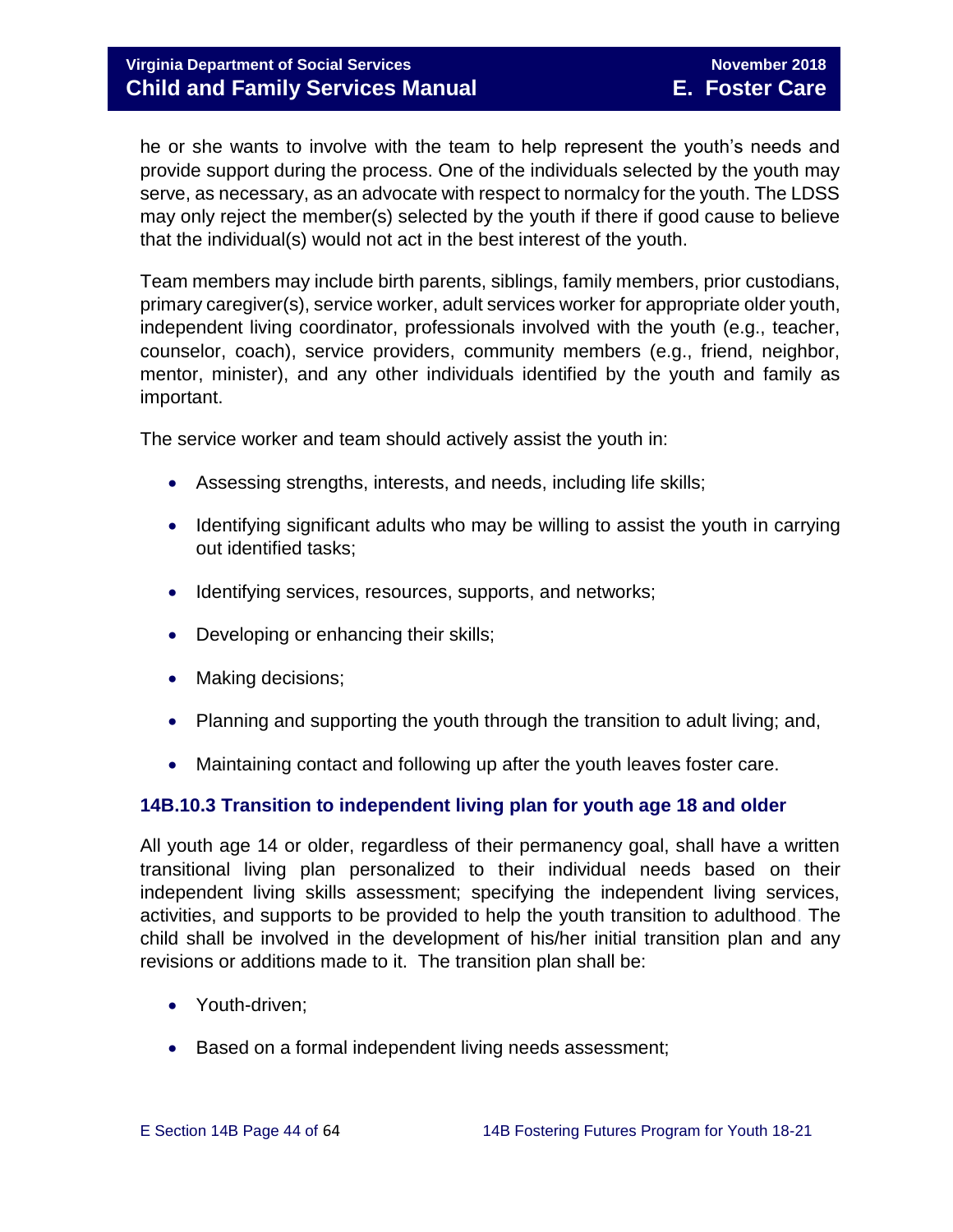- Developed through a team process; and,
- Coordinated with the IEP developed by the school district for all youth in special education.

The transition plan for youth over age 14 and older shall be personalized to the individual youth and describe in writing:

- The activities to be undertaken to establish a permanent family and lifelong connections with family members and significant adults.
- The strengths, goals, and needs of the youth, based on the assessment of independent living skills, and including the areas of counseling, education, housing, employment, and money management skills.
- The specific independent living services to be provided and activities undertaken to assist the youth in meeting these goals and needs, building on the youth's strengths.
- The programs and services to be provided and activities undertaken to help the youth prepare for his or her future life as an adult, including but not limited to, specific options to be pursued in education, career preparation, and work.
- The responsibilities of the child placing agency, the youth, the service provider, and any other involved individuals in achieving the planned services and activities.
- Information on the youth's right to appeal LDSS decisions on services in the transition plan for independent living services (See Section 14.12 of the July 2015 Foster Care guidance).

The service worker may use the transition plan template developed by VDSS or the Foster Club's Transition Toolkit to document the youth's transition plan (see below.) Any other transition plan template needs to be approved by VDSS before use.

• The VDSS [Independent Living Transition Plan Template](http://www.dss.virginia.gov/files/division/dfs/fc/intro_page/forms/032-04-0076-02-eng.pdf) addresses independent living services, incorporates the domains from the Casey Life Skills Assessment, and complies with state and federal requirements for serving and transitioning older youth.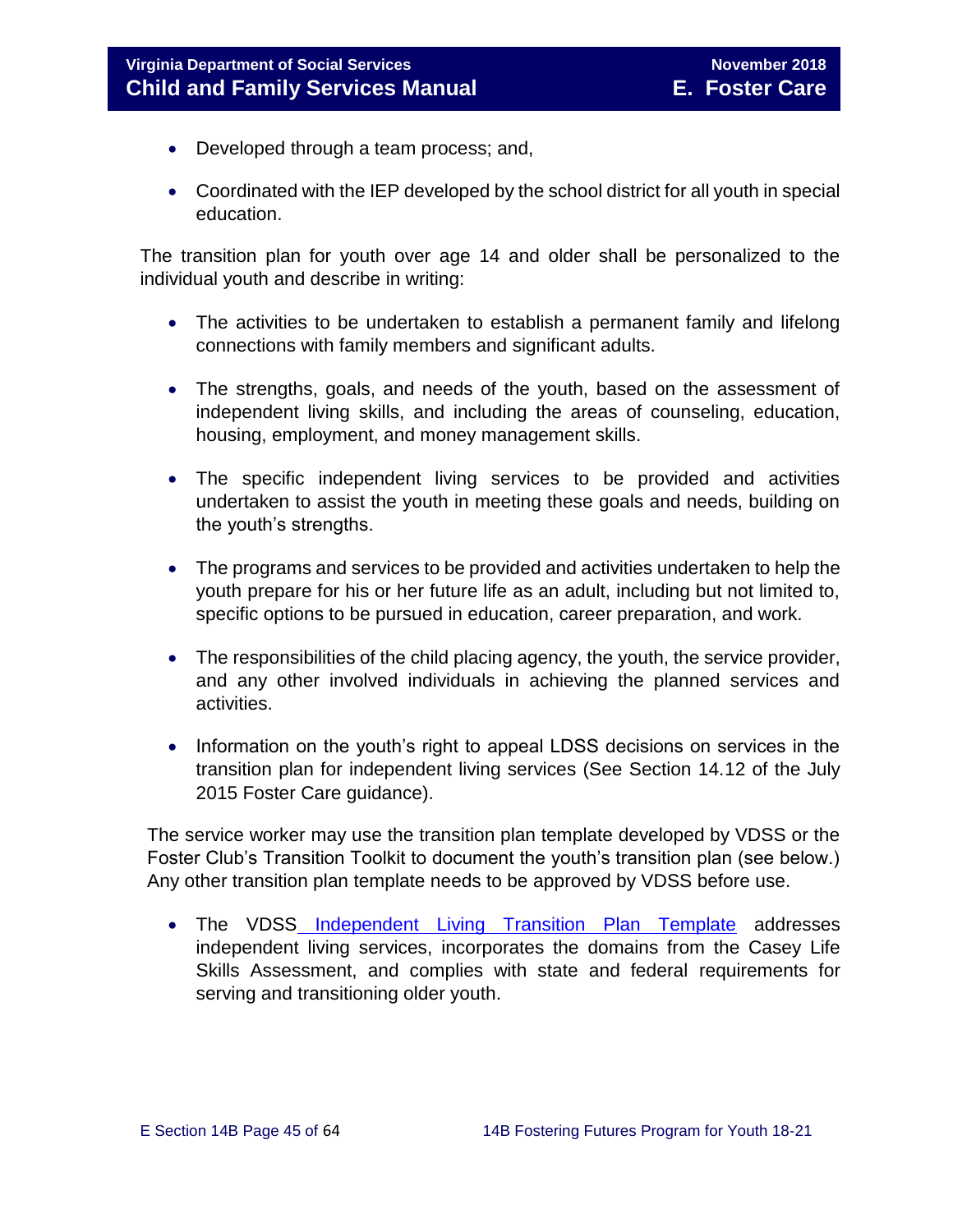• The [FosterClub's Transition Toolkit](https://www.fosterclub.com/_transition/article/transition-toolkit) is designed for youth and their team of adult supporters to identify their assets and resources and map out a plan for the challenges after foster care.

### **14B.10.3.1 Development and maintenance of the transition plan**

The transition plan shall be printed and attached to the foster care plan which is filed with the court for distribution and placed in the paper case record, if further court review is required by the court. When court review is not required, the transition plan should be printed and attached to the Administrative Panel Review document and placed in the paper case record. The service worker, youth, and youth's team shall implement and modify the transition plan over time, while continually assessing the youth's progress.

- The transition plan shall be completed **within 30 days** of the initial or repeated independent living assessment.
- The transition plan shall be updated at least every 12 months.
- Completion of the transition plan shall be documented in OASIS on the IL Checklist.

## <span id="page-45-0"></span>**14B.10.4 Youth rights**

As a requirement of the Preventing Sex Trafficking and Strengthening Families Act of 2014 [\(P.L. 113-183\)](https://www.congress.gov/113/plaws/publ183/PLAW-113publ183.pdf), youth age 14 and older shall be provided a document that describes certain rights with respect to their care. The LDSS shall be responsible for explaining to the youth his/her rights in an age-appropriate way and obtaining a signature from the youth acknowledging that the youth has received them. A description of youth's rights follows:

- Appeals: the youth has the right to appeal LDSS decisions regarding the delay, denial or termination of services identified in the transition to independent living plan and foster care plan **(**See Section 14.12 in the July 2014 guidance).
- Education: the youth has the right to go to school and get an education that is consistent with his or her age and any special needs. The youth also has the right to stay in the school he or she was enrolled in before coming into foster care if this is in the youth's best interest.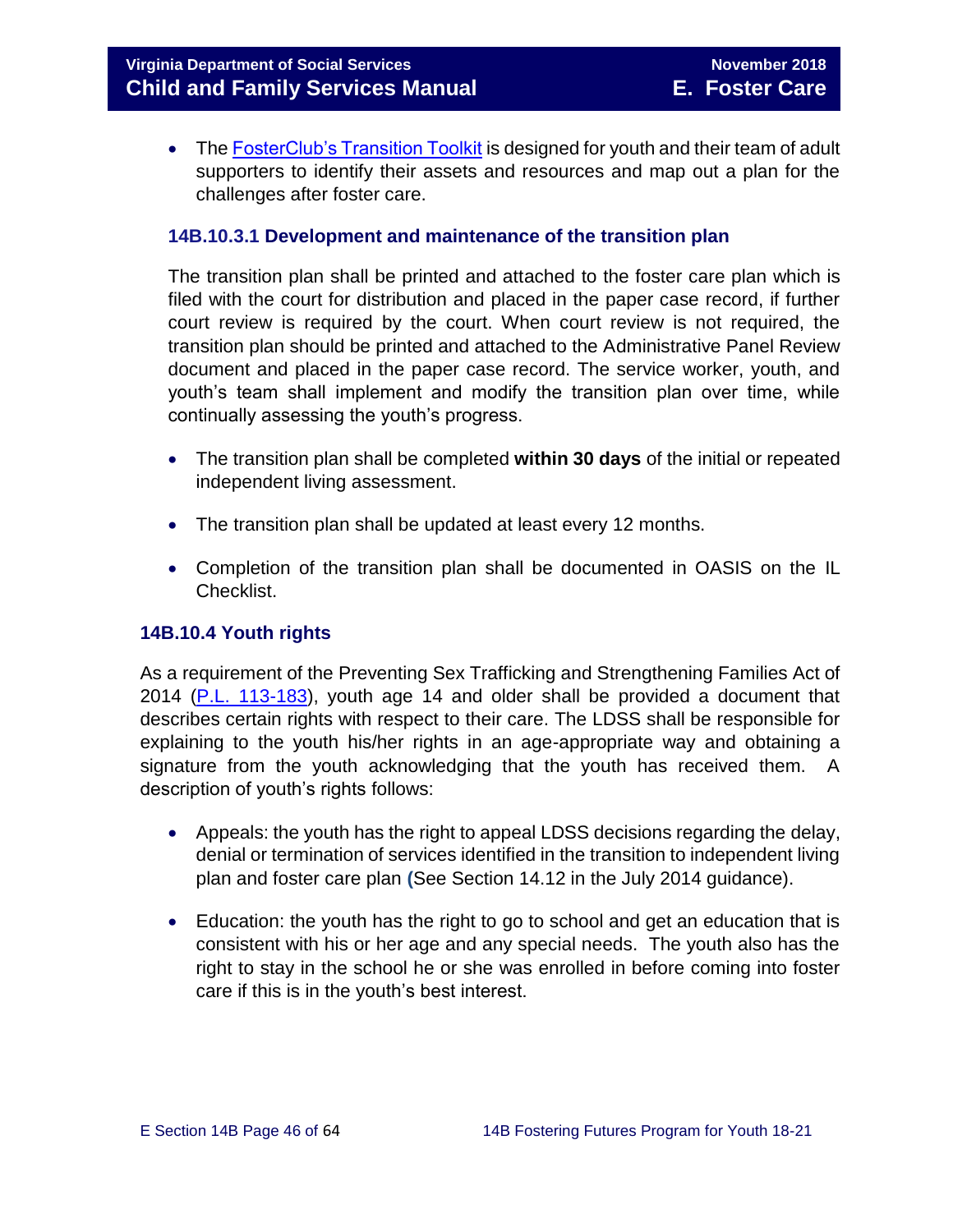- Health: the youth has the right to be regularly taken to doctors and dentists, including eye doctors, for medical evaluation, medical care, and/or treatment as needed.
- Visitation with siblings: the youth has the right to have regular contact and visitation with siblings, if separated. Contact may include but not be limited to face-to-face visits, telephone calls, emails, and video conferencing.
- Court participation: the youth has the right to attend court hearings involving his or her care; be consulted in the development of and any revisions to his or her case and permanency plan. The youth also has the right to tell the judge what is happening to him or her and what the youth wants regarding the plan for permanency.
- Documentation: when exiting foster care, the youth shall be provided with an official or certified copy of the youth's (1) birth certificate; (2) social security card; (3) health insurance information; (4) medical records; and, (5) driver's license or state-issued identification card.
- Safety: the youth has the right to be safe and free from exploitation.

The list of youth rights is included in the Rights and Responsibility section of the VDSS Transition Plan template. The completed transition plan shall be attached to the printed foster care plan when it is submitted to court for distribution and also placed in the paper case record. The Rights and Responsibilities section and the youth's signature shall be submitted to court, even if an alternative transition plan template is used. This document shall be reviewed and signed at least annually or for each Permanency Planning and/or Review Hearing as a best practice.

# <span id="page-46-0"></span>**14B.11 Paying for Independent Living Services**

Independent living services are paid from the LDSS' allocation of CFCIP funds otherwise referred to as basic independent living program funds. VDSS must approve the LDSS funding application for independent living services before funds are expended.

Independent living services may also be paid for with CSA funds. CSA establishes a collaborative system of services and funding that is child-centered, family-focused and community-based when addressing the needs of troubled and at risk youth and their families. One of the targeted populations is children and youth for whom foster care services, as defined by  $\S$  [63.2-905,](http://law.lis.virginia.gov/vacode/title63.2/chapter9/section63.2-905/) are being provided.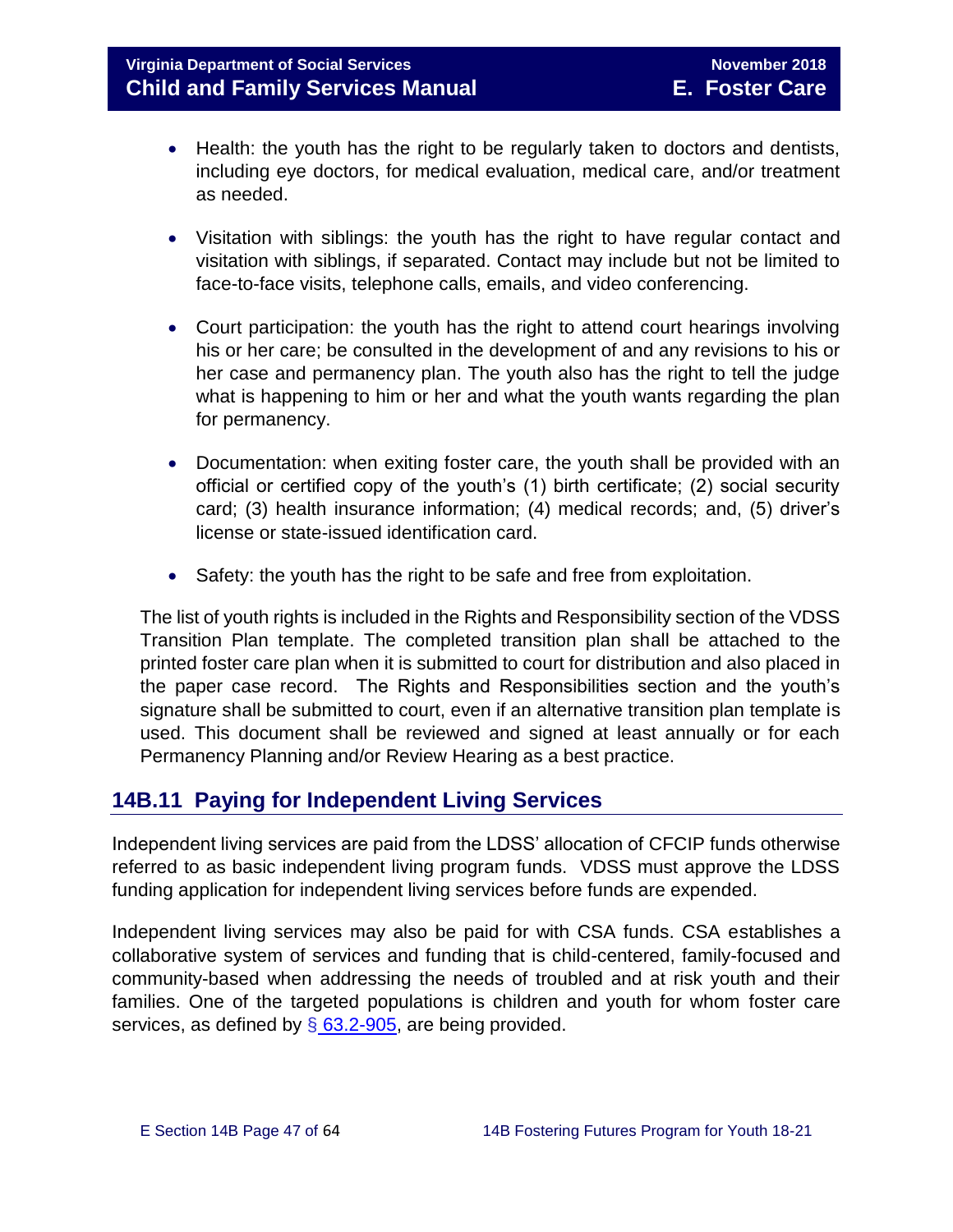# **Virginia Department of Social Services** November 2018 **Child and Family Services Manual E. Foster Care**

Foster care services are the provision of a full range of casework, treatment and community services including but not limited to independent living services, for a planned period of time to a child or youth who has been abused or neglected, or in need of services, or a youth or child who has been placed through an agreement between the LDSS and parent(s) where legal custody remains with the parents or guardians, or has been committed or entrusted to an LDSS or licensed child placing agency. Foster care services also include the provision and restoration of independent living services to a person who is over the age of 18 years but who has not reached the age of 21 years who is in the process of transitioning from foster care to self-sufficiency. However, independent living services are not maintenance, and cannot be paid for with title IV-E funds.

Access to CSA funds is governed by state and local policies which require multi-agency planning, uniform assessment, utilization review, and authorization of funds. If it is determined that these funds are needed to access independent living services, the service worker shall refer the youth to the FAPT, in accordance with local CPMT procedures, in order to request funding for services. The LDSS service worker should become familiar and comply with policies established by their local CPMT for access to CSA funding.

# <span id="page-47-0"></span>**14B.12 Education and Training Voucher (ETV) Program for youth**

The purpose of the ETV Program is to fund goods and services designed to assist eligible youth in successfully completing a "post-secondary" educational or vocational training program by covering up to a maximum of \$5,000 or the total cost of attendance (whichever is less) per state fiscal year of the following expenses:

- Tuition and fees;
- Room and board;
- Rental or purchase of required educational equipment, materials, or supplies (including computer, software, and computer related accessories);
- Allowance for books and transportation;
- Required residential training related to an educational or vocational program;
- Special study projects related to education;
- Child care; and/or
- Other related expenses.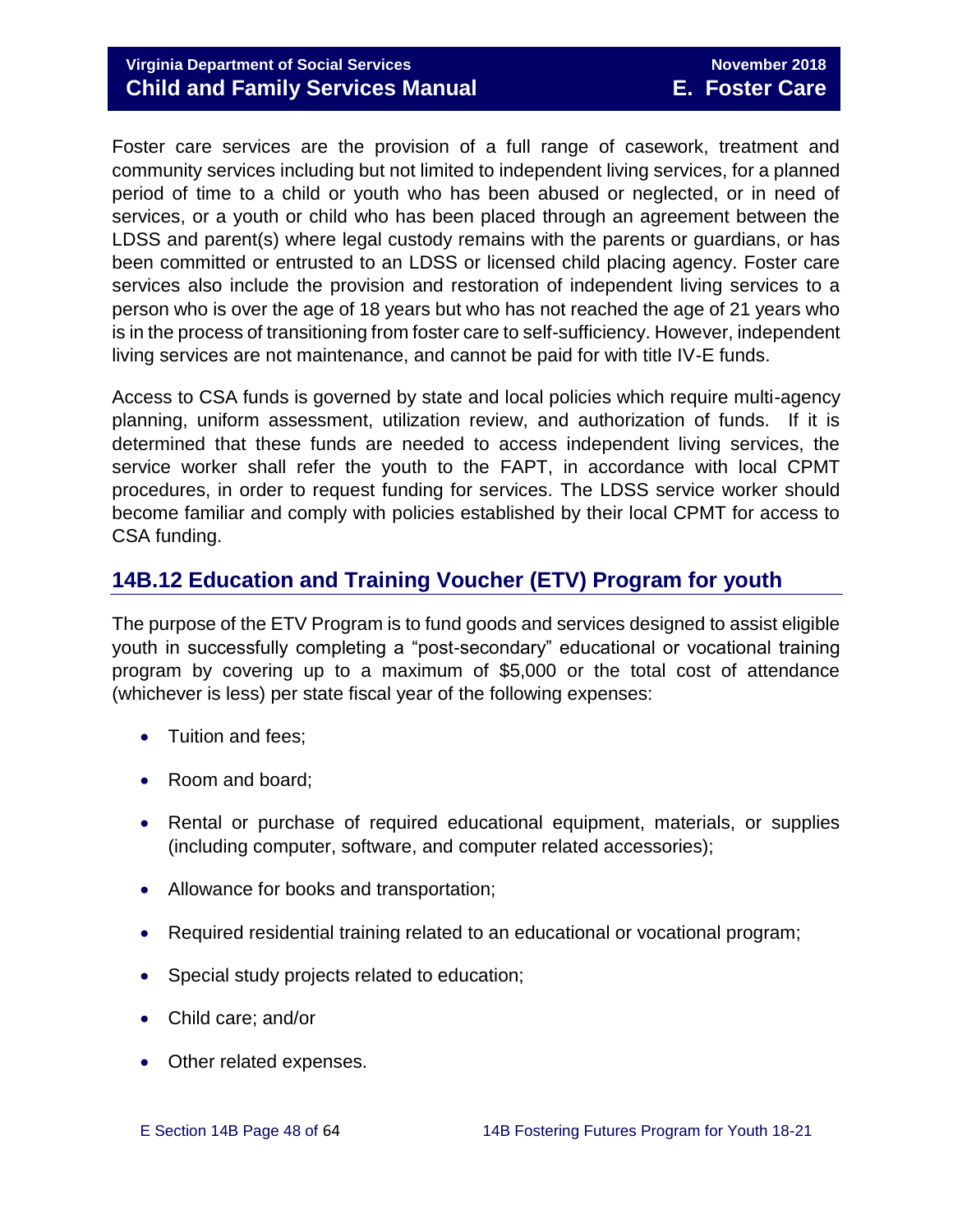Expenses not covered by ETV include:

- Doctors' visits;
- Dentist services:
- Apartment or dorm room set-up (i.e., comforters, sheets, microwave, cleaning supplies); and,
- Food (separate from the school meal plan.)

## <span id="page-48-0"></span>**14B.12.1 ETV funding**

ETV Program provides federal and state funding to help eligible youth with expenses associated with college and post-secondary vocational training programs. Funding of up to \$5,000 per year OR the total cost of attendance per year (whichever is less), per eligible youth. LDSS do not receive \$5,000 per youth in their initial allocation because the Virginia ETV program does not receive enough federal and state funds to allocate the full amount per student. Although the ETV program is integrated into the overall purpose and framework of the ILP, the program has a separate budget authorization and appropriation from the general program.

For additional information about use of ETV funding see [Section 13.11](http://www.dss.virginia.gov/files/division/dfs/fc/intro_page/guidance_manuals/fc/07_2015/Section_13_Achieving_Permanency_for_Older_Youth.pdf)

## <span id="page-48-1"></span>**14B.12.2 Eligible youth**

## **14B.12.2.1 Eligible youth ages 16-21 years**

Youth ages 16-21 who are eligible to receive vouchers under this program must meet the following eligibility criteria:

- Have had their most recent foster care episode provided by the Commonwealth of Virginia;
- Eligible for services under Virginia's ILP;
- Have received their high school diploma or equivalent, or GED certificate;
- Have applied for financial aid through the post-secondary school or training program, if applicable, they wish to attend or participate in; and
- Make satisfactory academic progress by maintaining at least a cumulative grade point average of 2.0 on a 4.0 scale or have an academic standing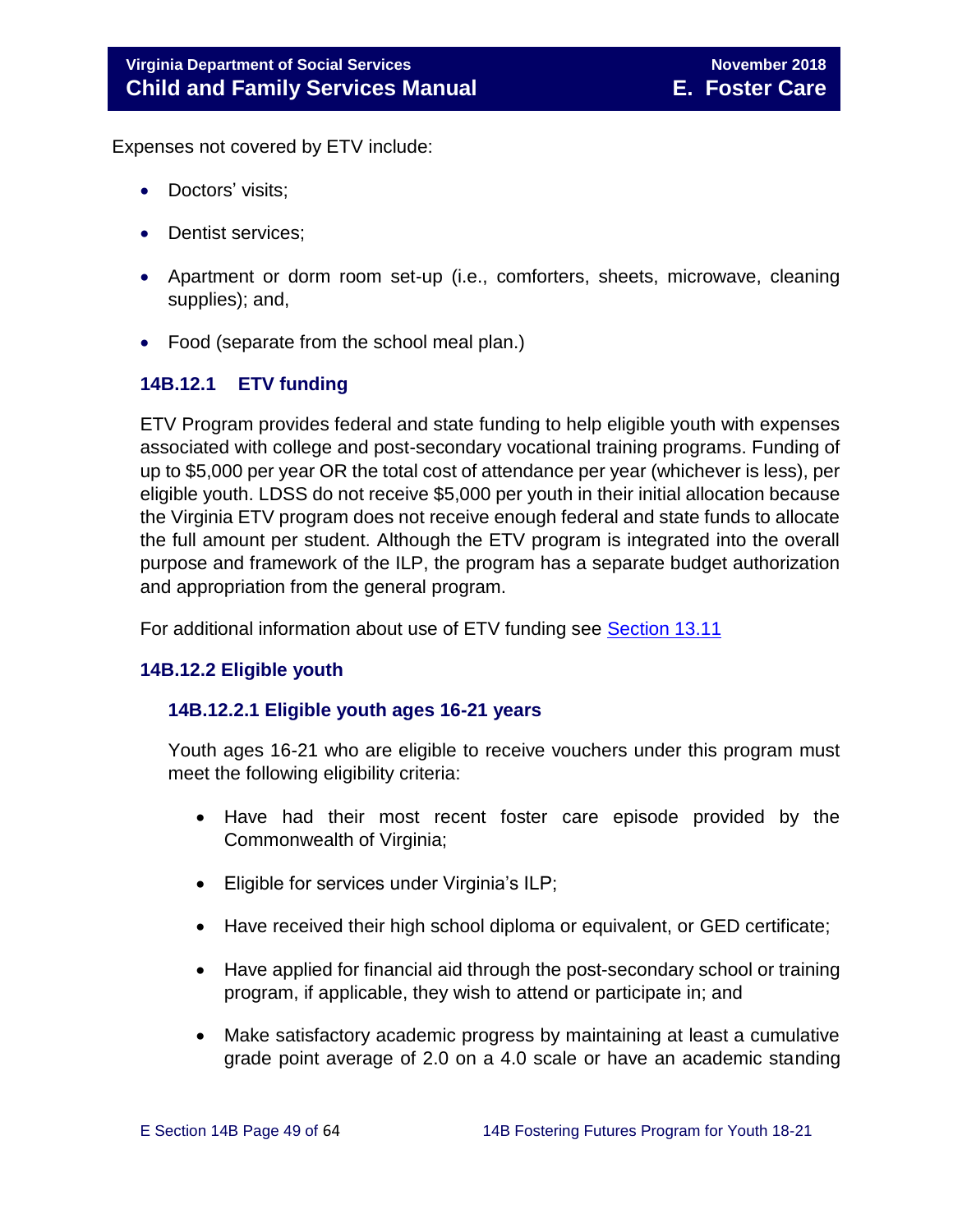consistent with the institution's graduation requirements for the federal student financial aid program. LDSS should monitor all ETV recipients' progress and review grades to ensure compliance prior to disbursing additional ETV funds for each semester.

## **14B.12.2.2 Eligible youth ages 21-23 years**

Youth ages 21 to 23 years old that are eligible to receive vouchers under this program must meet all of the following eligibility criteria:

- Meet all eligibility requirements listed in Section [13.13.2.1](http://www.dss.virginia.gov/files/division/dfs/fc/intro_page/guidance_manuals/fc/07_2015/Section_13_Achieving_Permanency_for_Older_Youth.pdf) "Eligible Population for Youth Ages 16 to 21" with the exception of bullet number two (Eligible for services under Virginia's ILP).
- Are participating in the voucher program on the date they attain age 21 in order to be eligible to receive assistance until reaching the age of 23.
- Participants must be enrolled full-time or part-time in a post-secondary education or training program and making satisfactory progress toward completion of that program.

# <span id="page-49-0"></span>**14B.13 Credit checks for youth age 18 to 21**

Identity theft is a national problem and is becoming more common among the foster care population. Children in foster care are at greater risk to become victims of identity theft due to the number of people who have access to their social security numbers and other identifying information. Many times, it is not until the young adult is applying for credit that it is discovered that credit information has been compromised.

The LDSS is responsible for providing instruction to assist youth 18 years and older with obtaining his/her credit report by accessing [www.annualcreditreport.com](https://www.annualcreditreport.com/index.action) during the month of their birthday, and every year thereafter, until he/she turns age 21. The youth will need access to a computer. The Fair Credit Reporting Act (FCRA) requires each nationwide CRA to provide adults with a free copy of their credit report once every 12 months. The LDSS shall:

- Discuss the results of the consumer credit report check with the youth, emphasizing the importance of credit in their lives. Document the conversation on the youth's transition plan including if the youth refuses to obtain his/her consumer credit report and/or refuses to have credit issues corrected;
- Assist the youth in contacting the CRA to have the information corrected if fraudulent credit history exists or a credit error is discovered;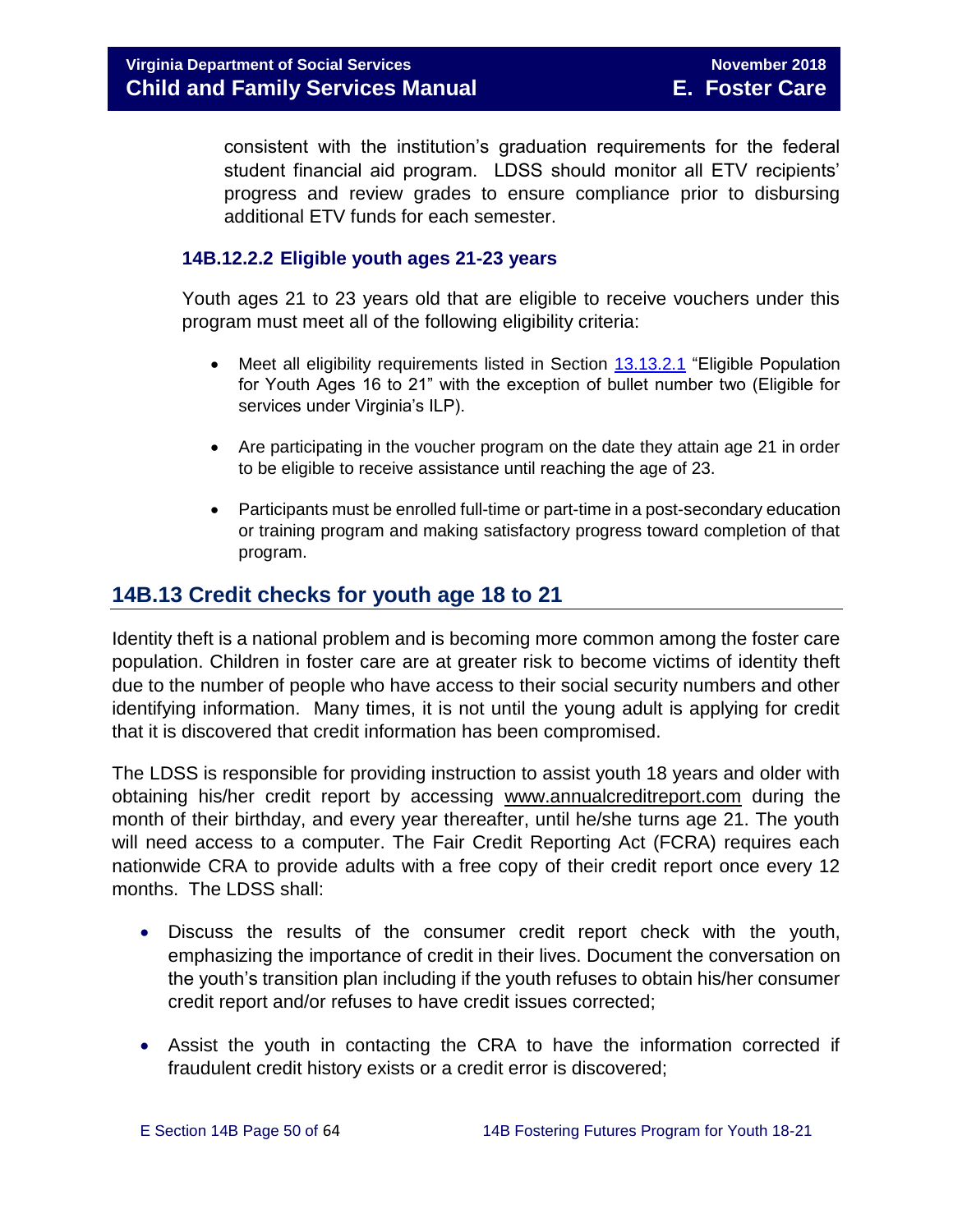- Provide documentation if necessary to the CRA;
- Document the steps taken to assist the youth in clearing his credit report as a contact in OASIS selecting "Annual Credit Check" as the purpose; and,
- Maintain a hard copy of the credit reports and letters of dispute in the youth's case file.

Refer to the [Independent Living Program Credit Checks for Foster Youth Guidebook](http://spark.dss.virginia.gov/divisions/dfs/fc/files/ilp/services/tools_templates/Credit_Checks_Guidebook_.pdf) for complete information on DSS and LDSS responsibilities; procedures to resolve discrepancies for youth under 18; assist youth 18 to 21 with obtaining their credit report, discussing the results of the credit report, and contacting the CRA to have the information corrected.

# <span id="page-50-0"></span>**14B.14 Conducting NYTD outcomes survey with youth at ages 19 & 21**

Public Law 106-169 established the CFCIP, providing states with flexible funding to carry out programs that assist youth in making the transition from foster care to self-sufficiency. The law also mandated that ACF develop a data collection system to track the independent living services states provide to youth and develop outcome measures that may be used to assess each state's performance in operating their ILPs. This data collection system is known as the NYTD. The law requires ACF to impose a penalty of between one (1) and five (5) percent of the state's annual allotment on any state that fails to comply with the reporting requirements. Pursuant to the regulation [\(45 CFR 1356.80 through 1356.86\)](http://www.ecfr.gov/cgi-bin/retrieveECFR?gp=1&SID=3d9be8b33d08994a45cff8aaff9f9476&ty=HTML&h=L&mc=true&r=PART&n=pt45.4.1356), States report data to ACF semiannually.

NYTD requires all states to engage in two data collection activities. First, states are to collect information on each youth who receives independent living services paid for or provided by the state agency that administers the CFCIP. Second, states are to collect demographic and outcome information on certain youth in foster care whom the state will follow over time to collect additional outcome information. This information allows ACF to track which independent services states provide and assess the collective outcomes of youth.

The LDSS shall conduct NYTD surveys on specific cohorts of youth in foster care beginning at age 17. A cohort is a group of people who are followed over time. A new cohort of youth begins every three (3) years. The same youth population, survey questions, and longitudinal outcomes data are used nationally.

| Baseline:                       | Follow-up:                                                                   | Follow-up: |
|---------------------------------|------------------------------------------------------------------------------|------------|
| all youth                       | Same youth                                                                   | Same youth |
| after 17 <sup>th</sup> birthday | On or around the 19 <sup>th</sup> birthday On or around the 21 <sup>st</sup> |            |
|                                 |                                                                              | birthday   |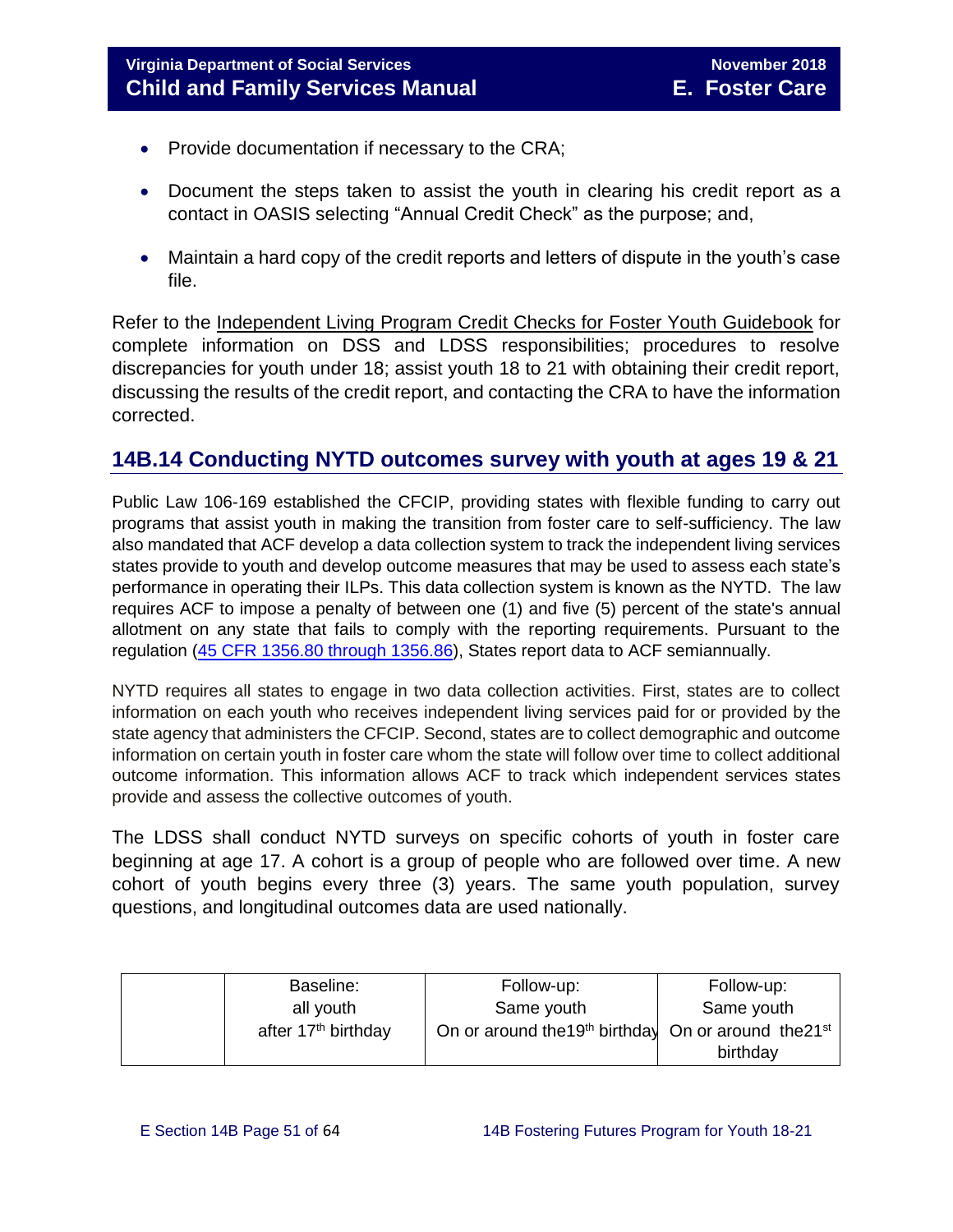# **Virginia Department of Social Services** November 2018<br> **Virginia Department of Social Services Child and Family Services Manual E. Foster Care**

|          | (Survey is due within 45)<br>days after attaining 17<br>years of age) |                 |                 |
|----------|-----------------------------------------------------------------------|-----------------|-----------------|
| Cohort 1 | FFY 2011                                                              | <b>FFY 2013</b> | <b>FFY 2015</b> |
| Cohort 2 | <b>FFY 2014</b>                                                       | <b>FFY 2016</b> | <b>FFY 2018</b> |
| Cohort 3 | <b>FFY 2017</b>                                                       | <b>FFY 2018</b> | <b>FFY 2020</b> |

The federal fiscal year (FFY) is October 1 through September 30.

For baseline data, LDSS shall conduct the outcomes survey on all youth in foster care during the 45 days after their  $17<sup>th</sup>$  birthday in specified years. Thus, youth in foster care who turn 17 years old are surveyed in FFY 2011 for cohort 1, in FFY 2014 for cohort 2, and in FFY 2017 for cohort 3.

The youth who participated and are a part of the baseline survey will be identified by VDSS and confirmed by the Administration for Children and Families. Once confirmed, this information will be communicated to the LDSS IL and NYTD contacts to ensure that the youth are served in a timely manner. The LDSS shall survey the same youth around their 19<sup>th</sup> birthday in the applicable reporting period as identified by VDSS (in FFY 2013 for cohort 1; in FFY 2016 for cohort 2; and in FFY 2019 for cohort 3) and when they turn age 21 (in FFY 2015 for cohort 1; in FFY 2018 for cohort 2; and in FFY 2021 for cohort 3). The youth shall be surveyed regardless of whether they continue receiving independent living services or age out of foster care. In the month (usually September) prior to the beginning of a survey year, VDSS will communicate with each LDSS ILP and/or NYTD contact providing a list of youth who need to be surveyed and what survey (i.e. baseline, follow-up at 19, or follow-up at 21) to administer, the time frame for administration of the survey, as well as other pertinent information.

The six (6) outcome areas include:

- Youth financial self-sufficiency;
- Youth education (academic or vocational) attainment;
- Youth positive connection with adults;
- Experience with homelessness among youth;
- High risk behavior among youth; and,
- Youth access to health insurance.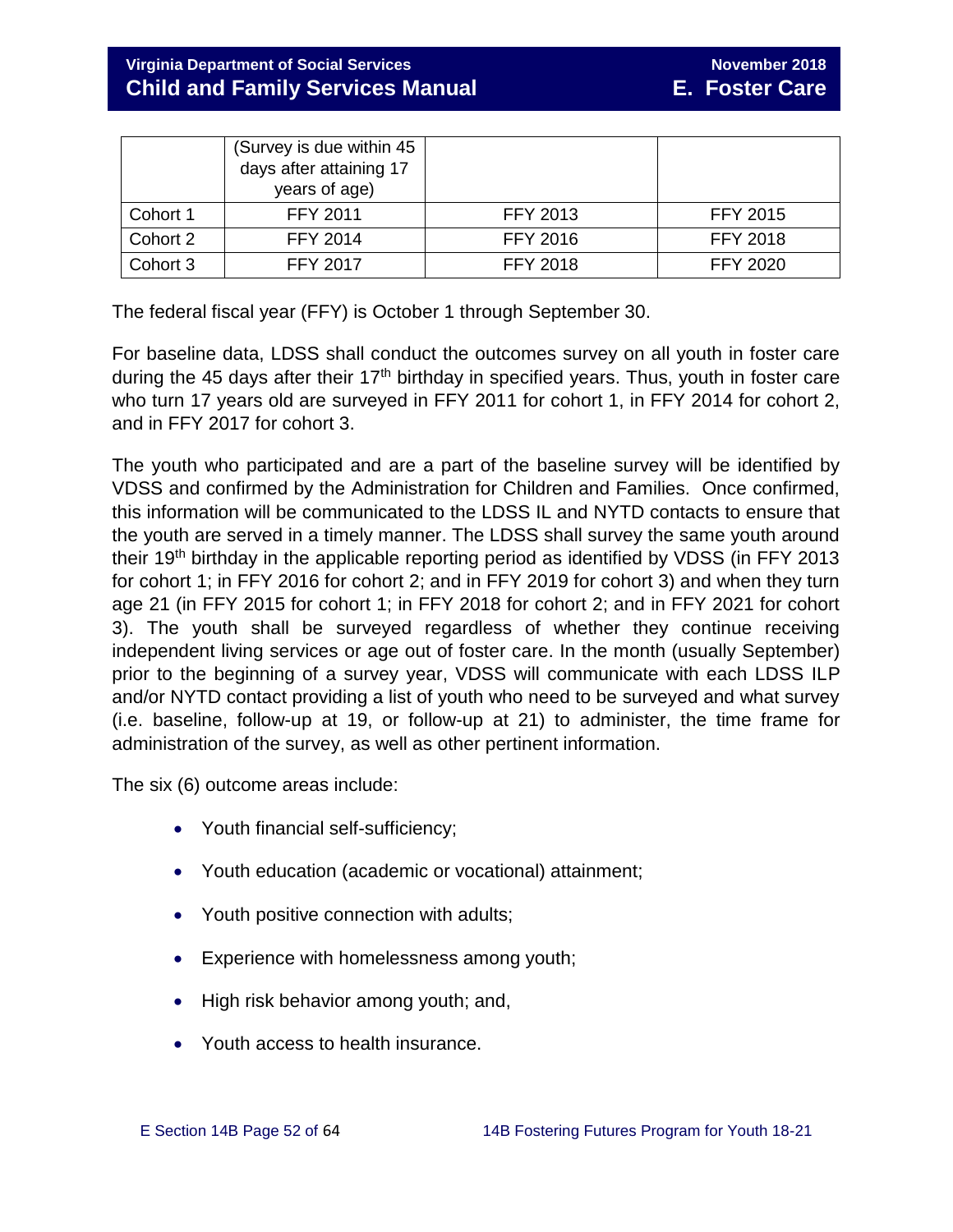See the [NYTD Outcomes Chart](http://spark.dss.virginia.gov/divisions/dfs/fc/files/ilp/nytd/guidance_procedures/outcomes_measures.pdf) that delineates for each outcome, the federal measures, definitions, and legal citations for tracking progress on the cohorts of youth who are aging out and have aged out of foster care.

## <span id="page-52-0"></span>**14B.14.1 Administering follow-up NYTD Survey with 19 and 21 year olds**

During specific reporting periods, LDSS will need to administer the NTYD Survey to 19 or 21 year olds. For 19 and 21 year olds, ACF allows 6 months to administer the survey. VDSS will compile the list of youth who need to be surveyed. LDSS will find this list in SafeMeasures. The young people need to complete the survey within the federal reporting period in which their 19th or 21<sup>st</sup> birth date falls. For example, the youth whose 19th birthday falls in the reporting period of October 1 to March 31, needs to complete the survey at some point between October 1 and March 31. The youth whose 19<sup>th</sup> birthday falls in the reporting period of April 1 and September 30, needs to complete the survey between April 1 and September 30. The same pattern applies to 21 year olds who need to take the survey.

The survey contains questions about financial self-sufficiency, educational attainment, connections with adults, experience with homelessness, high-risk behavior, and access to health insurance. There are approximately 22 questions in the survey, and it should take about 20 minutes to complete the survey.

For youth that the LDSS successfully located, the LDSS shall contact each youth:

- Explain the purpose, importance, and process for the survey;
- Answer any questions or concerns the youth may have;
- Obtain his or her verbal consent to participate in the survey; and,
- Determine an appropriate time and location to administer the survey (the survey may be administered in-person or over the phone).

If the survey will be administered in-person, provide the youth with the paper form of the survey to complete. (See [NYTD Follow-up Outcomes Survey-Age 19 for LDSS](http://spark.dss.virginia.gov/divisions/dfs/fc/files/ilp/nytd/surveys/Survey_-_Outcomes_-_age_19.pdf)  [use\)](http://spark.dss.virginia.gov/divisions/dfs/fc/files/ilp/nytd/surveys/Survey_-_Outcomes_-_age_19.pdf). The youth shall complete the survey form independently. If the youth is physically unable to complete the form, but can provide answers to the survey, the service worker may assist the youth by completing the forms. The service worker shall not consult with any source other than the youth when administering the survey.

If the survey will be administered by phone, follow the instructions on the survey.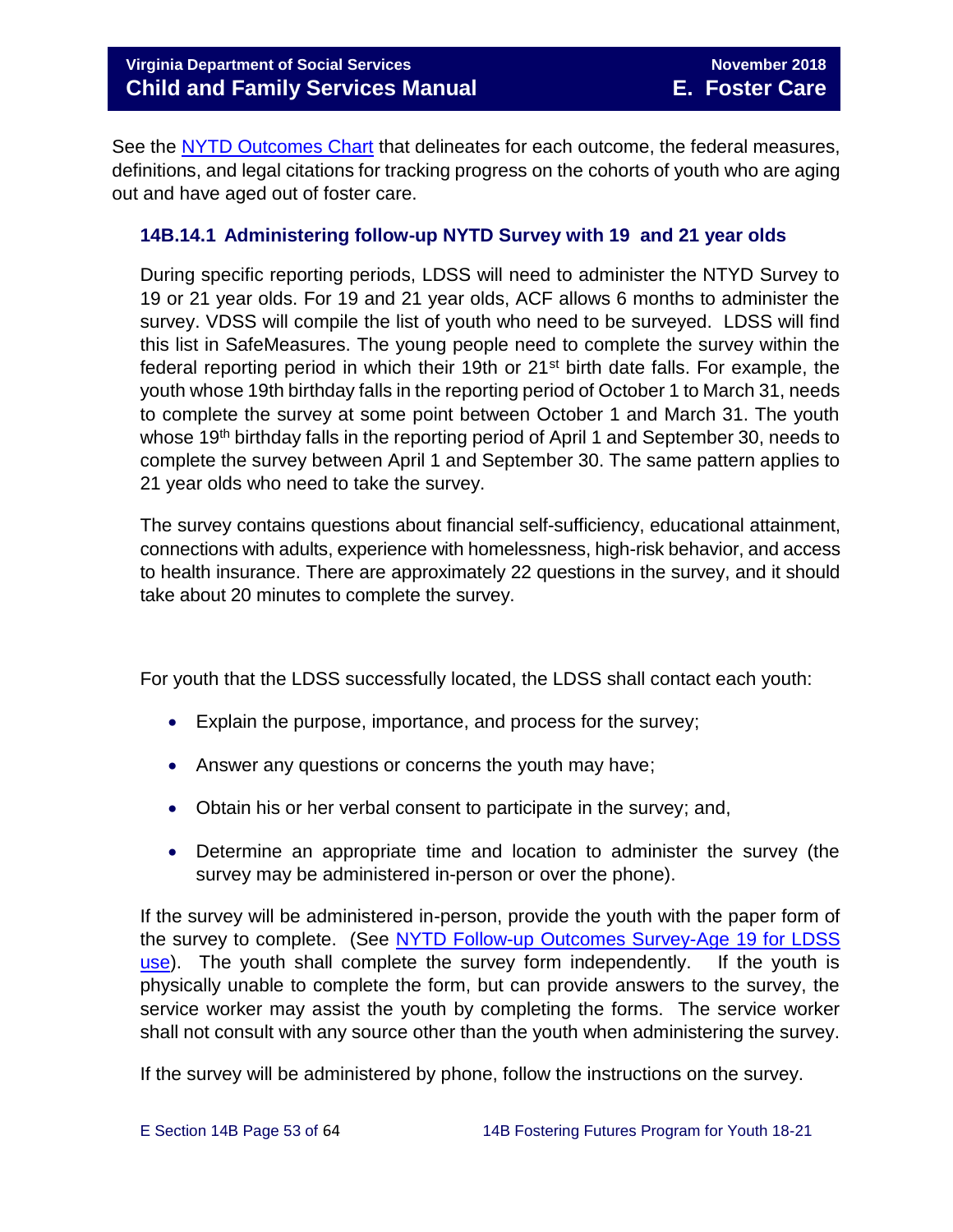After completion of the survey, the data shall be entered into the OASIS case record on the NYTD survey screen exactly has the youth has responded to the survey questions. The service worker or data entry staff shall not correct or change the survey responses; even if the staff has knowledge about the youth's benefits, financial circumstances or health insurance.

The data should be entered within 14 calendar days from the date of the survey administration on the correct OASIS screen for the 19-year-old survey. Place the original survey in the youth's case record.

Notify youth that he may receive a copy of the survey and provide a copy if requested.

If help is needed in OASIS, additional assistance may be found on SPARK, under [Foster Care Guidance, Procedures and FAQ's.](http://spark.dss.virginia.gov/divisions/dfs/fc/guidance.cgi)

**DASIS Independent Living-NYTD Tips Sheet** 

## <span id="page-53-0"></span>**14B.14.2 Technical assistance**

Frequently Asked Questions (FAQs) – Children's Bureau in the Administration for Children and Families of the U.S. Department of Health and Human Services.

[NYTD](https://www.childwelfare.gov/cb/research-data-technology/reporting-systems/nytd/faq/) FAQs

Surveying youth with special needs and limited English proficiency:

 ["NYTD Technical Assistance Brief #3: Surveying Youth with Special Needs or](http://www.acf.hhs.gov/programs/cb/resource/nytd-data-brief-3)  [Limited English Proficiency.](http://www.acf.hhs.gov/programs/cb/resource/nytd-data-brief-3)" June 2010. Discusses accommodations that enable these youth to fully participate in the survey.

# <span id="page-53-1"></span>**14B.15 Referring and transitioning youth to Adult Services**

Adult Services are provided to impaired adults age 18 or older, and to their families when appropriate. "Impaired" means any person whose physical or mental capacity is diminished to the extent that he needs counseling or supervisory assistance or assistance with activities of daily living such as feeding, bathing, and walking, or instrumental activities of daily living such as shopping and money management [\(Adult Services](http://www.dss.virginia.gov/files/division/dfs/as/as_intro_page/manuals/as/chapter_1_introduction_2016.pdf)  [Chapter 1, Definition Section 1\)](http://www.dss.virginia.gov/files/division/dfs/as/as_intro_page/manuals/as/chapter_1_introduction_2016.pdf). Adult Services are designed to help the adult remain in the least restrictive setting and function as independently as possible. Services may include case management, home-based care, transportation, adult day services, or assessment for the need for long-term care service such as nursing facilities, Medicaidfunded home and community based waivers, or assisted living facilities.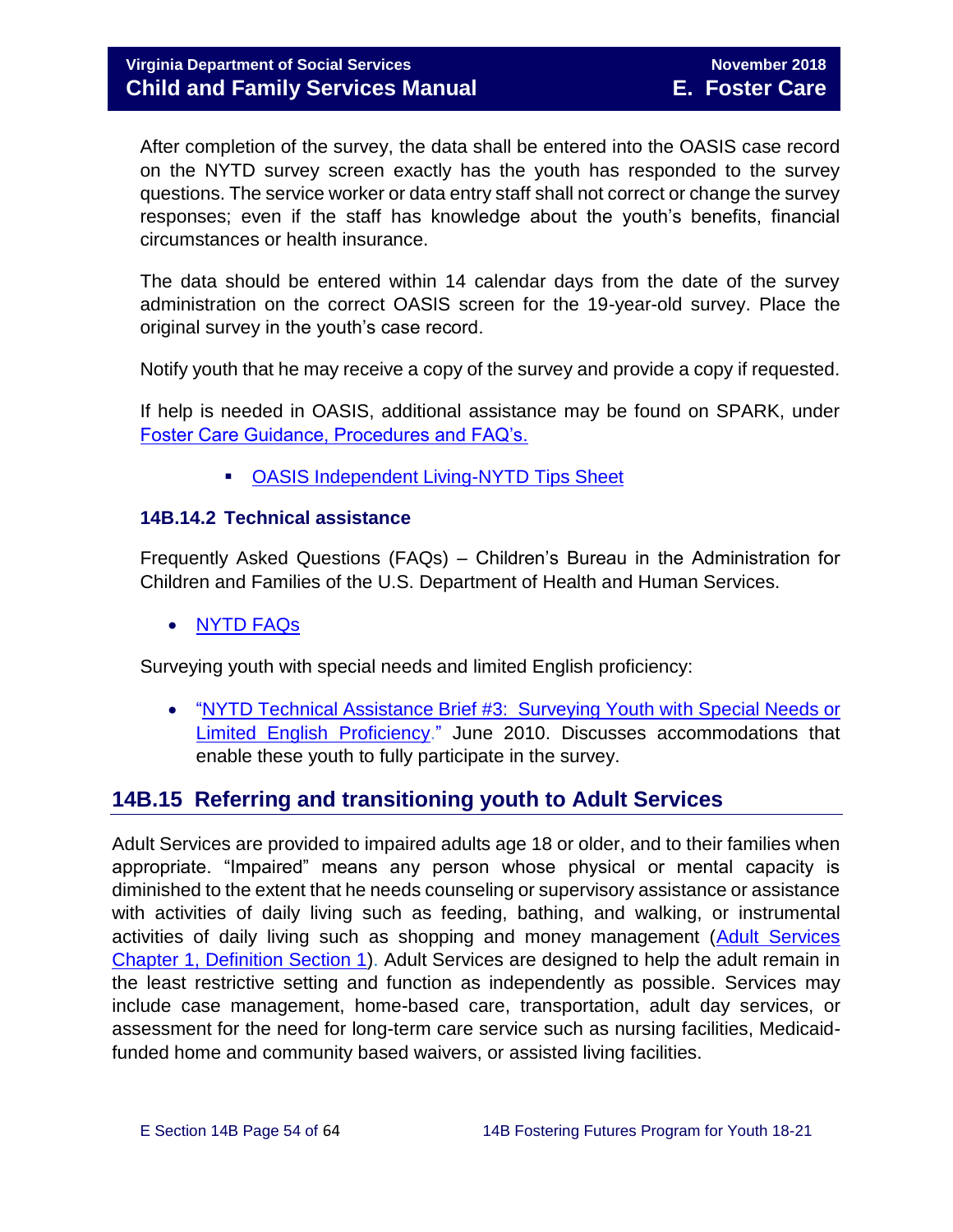# **Virginia Department of Social Services** November 2018 **Child and Family Services Manual E. Foster Care**

If the service worker believes an older youth in foster care may be eligible and need supportive services into adulthood, the service worker should discuss the youth's situation with an Adult Services worker. While Adult Services workers work only with adults age 18 and over, early discussions and collaboration between the foster care and Adult Services workers are essential for a successful, smooth, and timely transition for the youth. These conversations should begin well before the youth turns 18, but in the event that they have not, it is essential that the service worker help the 18 to 21 year old access appropriate services as quickly as possible.

In addition to collaborating with the Adult Services worker, the foster care worker should:

- Explore the extent to which the youth needs assistance with activities of daily living (ADLs) and instrumental activities of daily living (IADLs) or requires support for mental health, intellectual disability, or cognitive issues.
- Assess the older youth's interest in receiving Adult Services.
- Consult with the youth's family members on their opinions regarding the suitability of these services for the youth.
- Collaborate with the youth's school to ensure that the IEP services are being appropriately accessed and will be available to the youth as long as necessary or to age 23.

For more complete information, see the [DARS Adult Services Manual webpage](http://spark.dss.virginia.gov/divisions/dfs/as/manual.cgi) on the DSS internal website. Additional Information may be found under [Transition Planning for](http://spark.dss.virginia.gov/divisions/dfs/fc/files/guidance_procedures_faq/guidance_procedures/tranistion_plan_disabilities.pdf)  [Foster Care Youth with Disabilities.](http://spark.dss.virginia.gov/divisions/dfs/fc/files/guidance_procedures_faq/guidance_procedures/tranistion_plan_disabilities.pdf) 

#### <span id="page-54-0"></span>**14B.15.1 Assessing for benefits programs and other supports**

The foster care services worker should work with an eligibility worker to evaluate the youth's potential eligibility for Supplemental Security Income (SSI) and/or Social Security Disability Insurance (SSDI), Medicaid, and Auxiliary Grant (if the individual will be residing in an assisted living facility or adult foster care home).

Applying for these benefit programs can take several months, so it is critical to begin the process as early as possible. While the Adult Services worker can provide information on these programs, the foster care services worker or independent living coordinator should begin the application process. Starting early provides sufficient time for determining the youth's eligibility for services and for either smoothly transitioning the youth to Adult Services or finding alternative resources for assisting the youth who is not eligible for these services.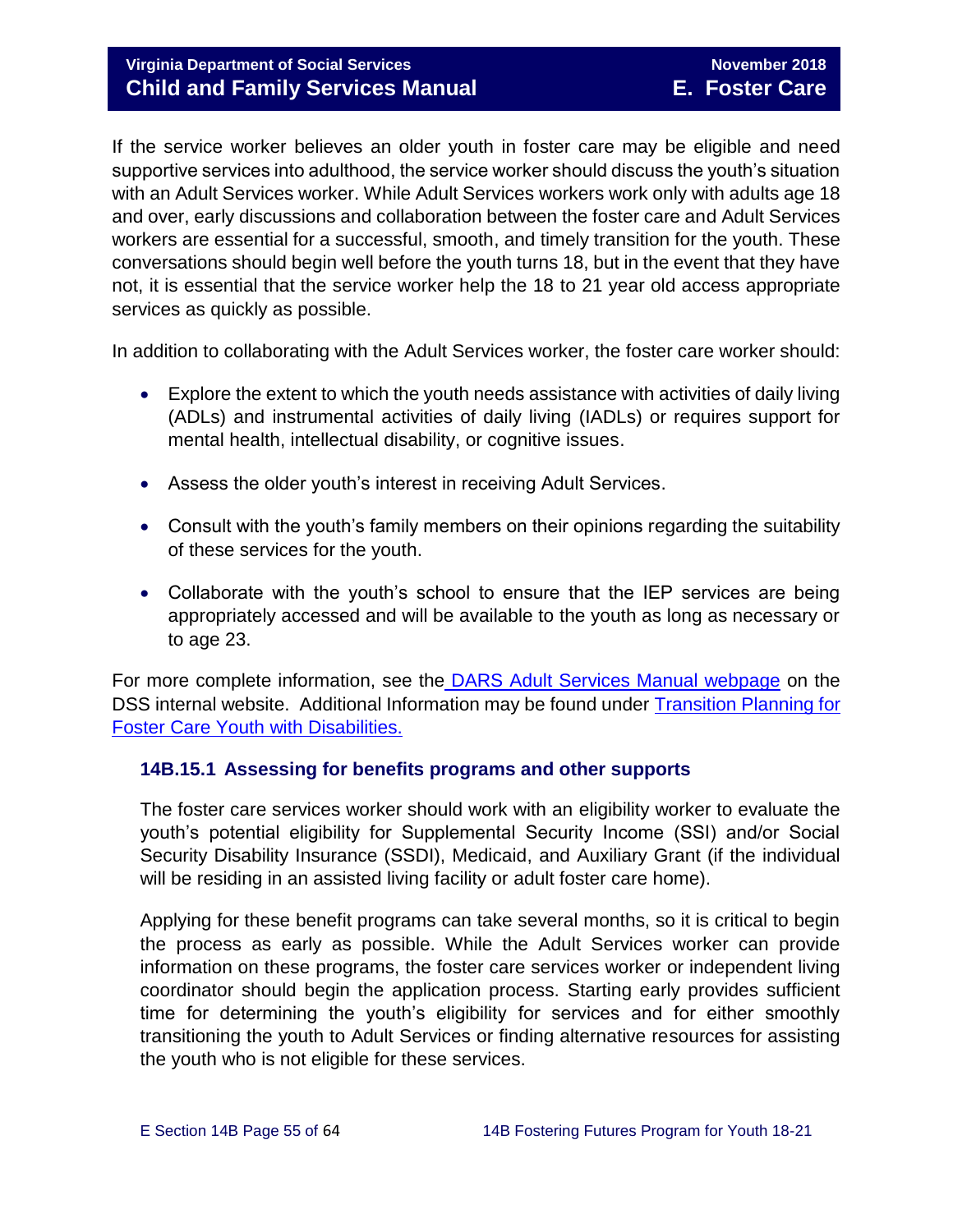The Social Security Administration (SSA) allows youth with disabilities who are eligible for Supplemental Security Income (SSI) to file an SSI application up to 90 days before federal foster care payments are expected to end. This change in SSA policy helps older youth in foster care who have disabilities to transition to adult life by helping to ensure that they have income and health benefits in place. For additional information about SSI applications for foster care youth with disabilities see [Section DI 25201.011](https://secure.ssa.gov/apps10/poms.nsf/subchapterlist!openview&restricttocategory=04252) in the Social Security Administration's Program Operations Manual System (POMS).

Some youth may not have the capacity to meet their health or safety needs or to manage their financial affairs. The foster care service worker should discuss this need with the Adult Services worker early in the transition planning to explore the options available for the youth. The youth may need a guardian and/or conservator appointed or an alternative option instituted to provide substitute decision making for the youth. (See Adult Services [Guardianship Chapter](http://spark.dss.virginia.gov/divisions/dfs/as/files/manuals/adult_services/chapter_7_guardianship_2016_July.pdf) for additional information).

#### <span id="page-55-0"></span>**14B.15.2 Adult Foster Care Services**

LDSS often struggle in transitioning youth who have complex service needs, require placements, and will continue to need significant support after they age out of foster care. Placement for a young adult with special needs may be difficult, as most adult long-term care facilities focus on the elderly with significant medical and nursing needs.

An Adult Foster Care (AFC) program may be an appropriate option to meet the needs of these youth in transition. The foster care service worker should discuss with the Adult Services worker whether this program is offered locally. Many LDSS do not offer this program since it is an optional program. Additionally, while some LDSS provide an AFC program, the program may only serve individuals age 60 and older.

If an AFC setting is being explored, the foster care service worker, the eligibility worker, and Adult Services worker should collaborate in developing an appropriate post foster care plan to provide a seamless transition for the older youth from foster care services to an AFC setting. While permanency is the goal for all youth in foster care, early planning needs to occur for these youth, particularly when they do not have permanent families.

A resource parent may be approved as an Adult Foster Care Home or receive dual approval as a resource parent and an Adult Foster Care Home, depending on the needs of the young adult and other children residing in the home. This situation may allow siblings living with a resource parent to remain together if an older sibling with a disability ages out of foster care. Dual approval or conversion to an Adult Foster Care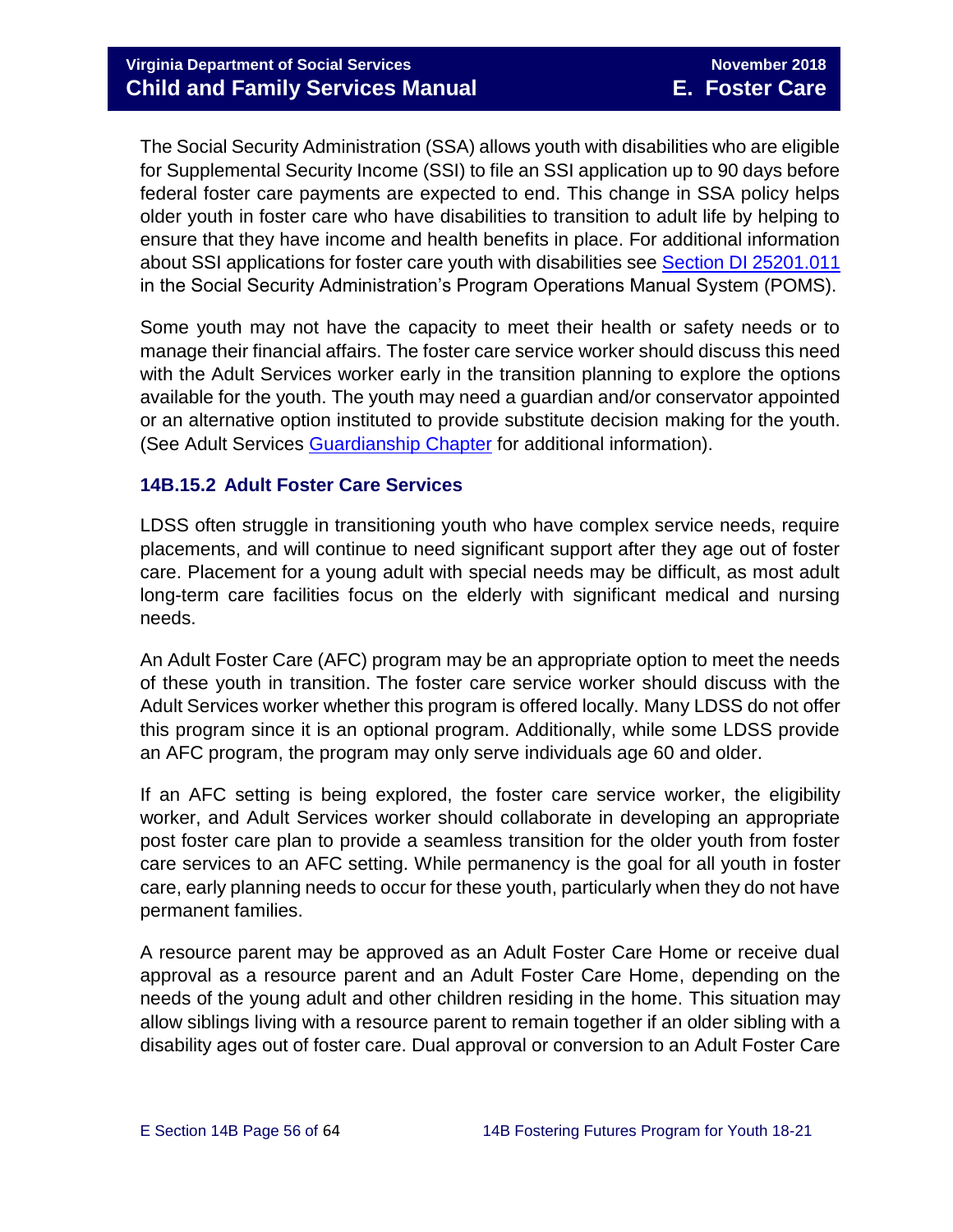Home may be considered if it is determined to be in the best interest of the young adult, the other children residing in the home, and the resource family.

For more information on AFC, see the [Adult Foster Care Manual](http://spark.dss.virginia.gov/divisions/dfs/as/manual.cgi) on the DSS internal website.

# <span id="page-56-0"></span>**14B.16 90-day transition plan for youth exiting services**

The service worker, youth, and youth's team shall create a transition plan during the 90 day period immediately prior to the youth choosing to leave foster care or terminate independent living services before his or her  $21^{st}$  birthday (§ 63.2-905.1).

For all youth who may exit Fostering Futures at any time between their 18<sup>th</sup> and 21<sup>st</sup> birthdays, or will exit services upon turning 21, a Family Partnership Meeting (FPM) should be held to facilitate the development of a 90-day transition plan. The transition planning process should include discussion about the benefits to the youth of continuing to receive services.

The transition plan shall be directed by the youth, and shall be as detailed as the youth chooses. This plan should document the specific goals and needs for the youth to successfully transition from foster care to independence. The planning process should engage the youth's family and the youth's team. See Section 14B.11.3 regarding service planning for older youth

Information about the Fostering Futures program and the opportunity for the youth to reenter foster care at any point prior to turning 21 should be provided to the youth in writing.

The service worker and the youth's team shall help the youth understand the importance of including specific areas in the transition plan. These areas include, but not limited to:

- Transition activities identified in Section 14B.11.
- Housing.
- Options for health insurance.
	- $\circ$  Former foster care youth under age 26 years may be eligible to receive Medicaid if they were under the care and responsibility of any state's foster care agency and receiving Medicaid until discharged from foster care upon turning 18 years or older, meet all Medicaid requirements, and are not eligible for Medicaid in another mandatory Medicaid covered group (see Section 12.11.7.1.1).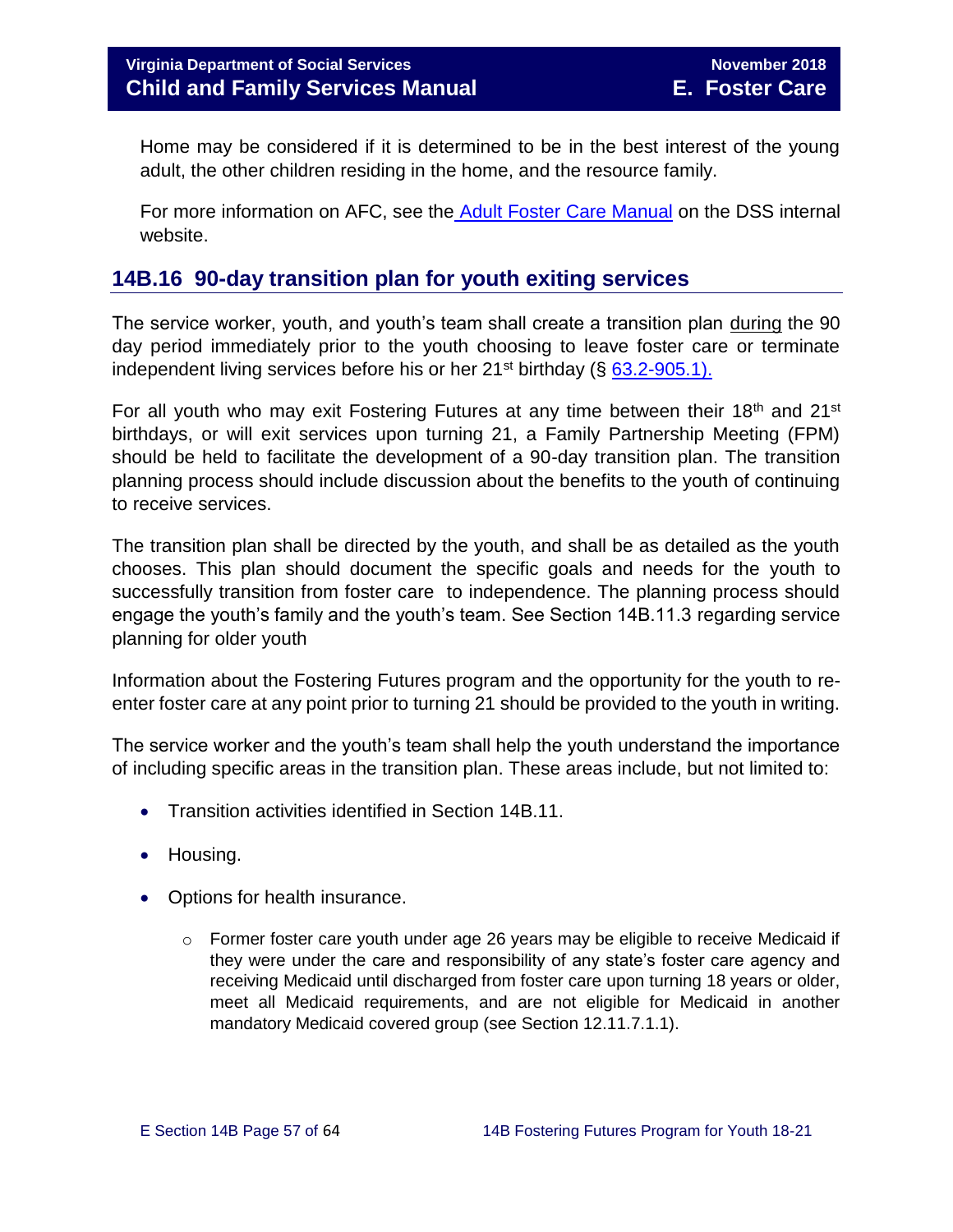**Virginia Department of Social Services** November 2018 **Child and Family Services Manual E. Foster Care**

- o Youth under age 19 who are not eligible for Medicaid may be eligible for the Family Access to Medical Insurance Security (FAMIS) program and receive health insurance until their 19<sup>th</sup> birthday. The youth must not have other health insurance, and must not have not had health insurance in the past 4 months (some exceptions apply.) There are no enrollment fees or monthly premiums. For some services, there may be a small co-payment. Covered services include: doctor visits, well-baby checkups, hospital visits, vaccinations, prescription medicine, tests, x-rays, dental care, emergency care, vision care, and mental health care. See the [FAMIS Teens](http://www.famis.org/teen.cfm?language=English)  [section of the FAMIS website](http://www.famis.org/teen.cfm?language=English) for more information.
- Designating someone to make health care treatment decisions on the youth's behalf, if the youth becomes unable to participate in the decisions and does not have or want a relative who would otherwise be authorized by State law to make these decisions. The youth, after reaching age 18, may designate a health care power of attorney by completing the form, entitled [Virginia Advance Medical](http://www.vdh.virginia.gov/OLC/documents/2008/pdfs/2005%20advanced%20directive%20form.pdf)  [Directive,](http://www.vdh.virginia.gov/OLC/documents/2008/pdfs/2005%20advanced%20directive%20form.pdf) on the Virginia Department of Health (VDH) website, which complies with Virginia law [\(Patient Protection and Affordable Care Act P.L. 111-148;](http://www.gpo.gov/fdsys/pkg/PLAW-111publ148/pdf/PLAW-111publ148.pdf) § [54.1-](http://leg1.state.va.us/cgi-bin/legp504.exe?000+cod+54.1-2995) [2995\)](http://leg1.state.va.us/cgi-bin/legp504.exe?000+cod+54.1-2995). The LDSS should encourage and assist the youth in seeking guidance from an attorney to address any questions. The youth should provide a copy of this document to his or her physician, close relatives, and/or friends.
- Local opportunities for mentors.
- Workforce supports and employment services (Social Security Act, Title IV, § 475 [\(5\) \(H\) \[42 USC 675\]\)](http://www.ssa.gov/OP_Home/ssact/title04/0475.htm).
- Prior to the youth's leaving care, the LDSS shall also provide the youth with an official or certified copy of the youth's (1) birth certificate; (2) social security card; (3) health insurance information; (4) medical records; and, (5) driver's license or state-issued identification card.

The 90-day transition planning process should be documented by creating a 90-day transition plan [\(see Section 13.7.3\)](http://www.dss.virginia.gov/files/division/dfs/fc/intro_page/guidance_manuals/fc/07_2015/Section_13_Achieving_Permanency_for_Older_Youth.pdf) and the FPM with the purpose of preventing placement disruption should be entered in OASIS.

## <span id="page-57-0"></span>**14B.17 OASIS documentation for independent living services**

Independent living service(s) that are offered or provided to any youth shall be documented in OASIS on the "IL" services screen consistent with guidance requirements (as soon as possible but no later than **30 days** after each activity or event). This information is part of the data submitted to the NYTD twice a year. Both services participated in and declined shall be entered on the correct screen. Services a youth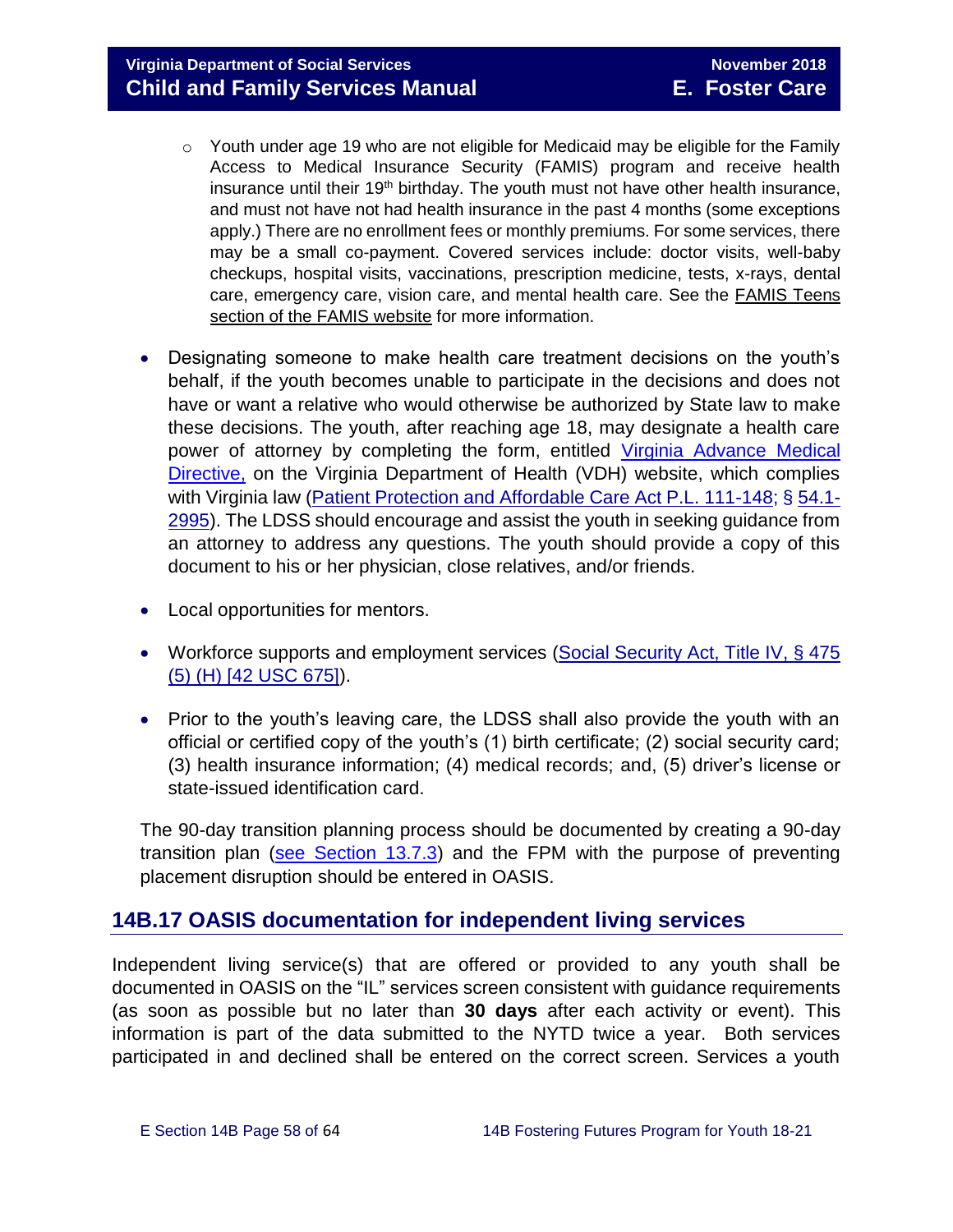## **Virginia Department of Social Services** November 2018 **Child and Family Services Manual E. Foster Care**

needs, but there is no funding for, shall also be entered on the screen. The independent living services that should be documented are listed below:

- Independent living needs assessment;
- Academic support;
- Post-secondary educational support;
- Career preparation;
- Employment programs or vocational training;
- Budget and financial management;
- Housing education and home management training;
- Health education and risk prevention;
- Family support and healthy marriage education;
- Mentoring;
- Independent living arrangement;
- Room and board financial assistance;
- Education financial assistance; and,
- Other financial assistance.

The service worker is responsible for updating the "IL" services screens including the start date and end date of the service offered. If a service is declined, the start date and end date may be the same date. In the comments section, the service worker should define the type of service provided, consistent with definitions in guidance and OASIS, and whether or not the service met the youth's needs.

As part of the data submitted twice a year to NYTD, the service worker shall review and update screens under IL. These updates should be done consistent with guidance requirements for documentation. These screens should be reviewed at a minimum, every other month, so that data submitted to the federal government will be both accurate and timely.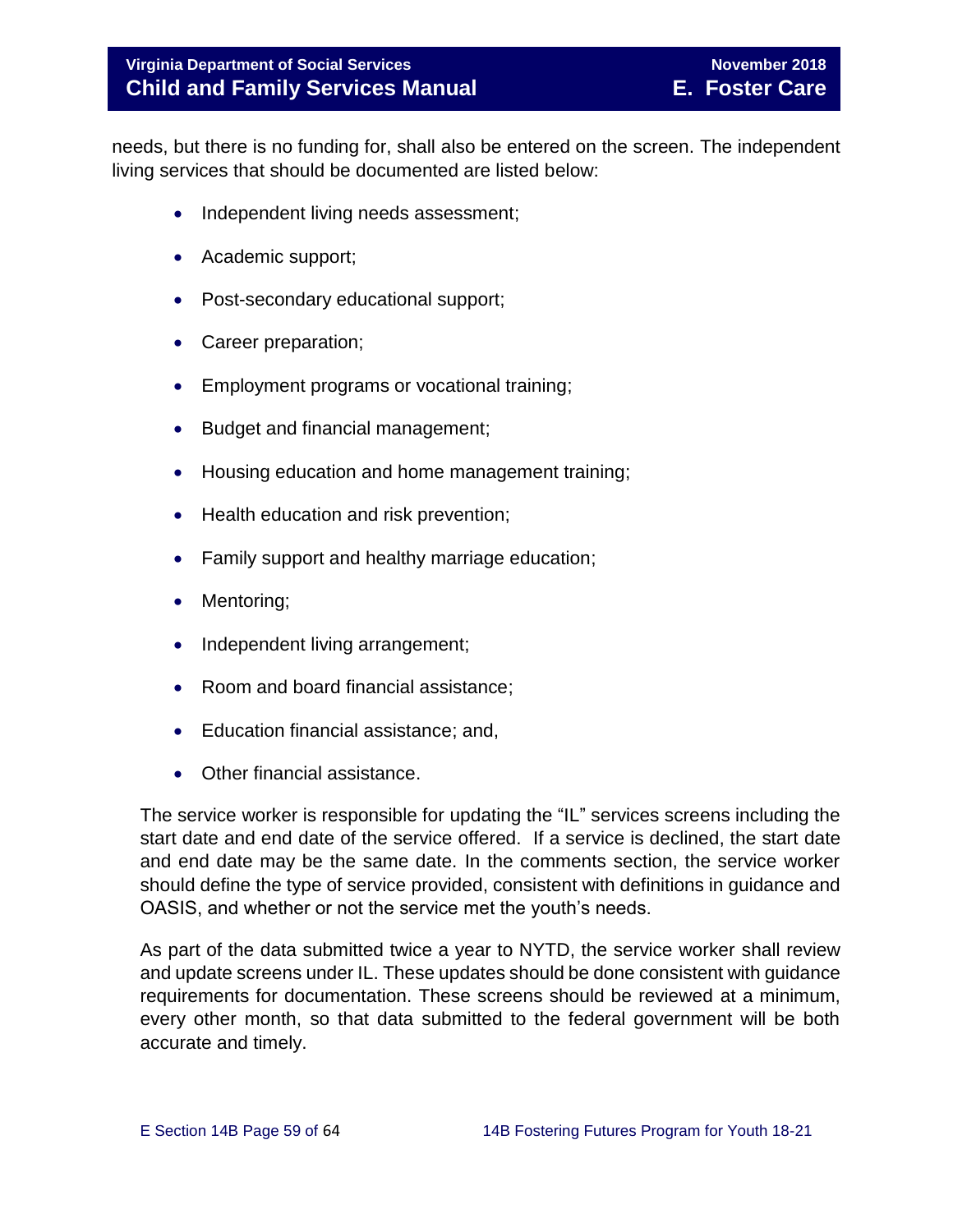- Education Screen. If a youth received special education services this shall be identified on the OASIS screen. Special education as defined by NYTD means specifically designed instruction, at no cost to parents, to meet the unique needs of a child with a disability. The service worker should select the box that states special education at the bottom of the education screen.
- Adjudicated Delinquents. If a youth has ever been adjudicated delinquent, this status shall be documented in the IL section of OASIS. The federal NYTD definition of an adjudicated delinquent is one where a state or Federal court of competent jurisdiction has adjudicated the youth as a delinquent.
- Post independent living. If the youth's case is closed in OASIS and the youth receives as least one independent living service after the case is closed, the type of service provided shall be documented in OASIS.

# <span id="page-59-0"></span>**14B.18 Program monitoring and case reviews**

Independent living (including ETV) services that are paid for and/or provided by the LDSS are subject to monitoring and evaluation via submission of ILP reports, OASIS data, LASER reports, and case reviews. VDSS will conduct quality assurance onsite visits and request additional information as necessary for program monitoring. VDSS staff may conduct case reviews of youth receiving independent living services. These reviews may be done by comparing data in OASIS and NYTD screens with documentation in the paper case record for the youth. These activities are consistent with VDSS' role of ensuring the proper administration of all foster care activities and services, including any action taken or not taken.

OASIS is the approved child welfare system for Virginia and all required documentation shall be input into this system. However, there are components of the case record that are required consistent with guidance in [Section 4.4,](http://www.dss.virginia.gov/files/division/dfs/fc/intro_page/guidance_manuals/fc/07_2015/Section_04_Opening_and_Maintaining_Case.pdf) Setting up a paper case record. The service worker should review this section to determine that hard copies of required items are in the youth's case file. In addition to those items required in [Section 4.4,](http://www.dss.virginia.gov/files/division/dfs/fc/intro_page/guidance_manuals/fc/07_2015/Section_04_Opening_and_Maintaining_Case.pdf) the service worker shall be responsible for providing for the record of the youth receiving IL services the following:

- A copy of any documentation from a state or federal court of competent jurisdiction that the youth was adjudicated delinquent. Note: for NYTD purposes, the youth is considered an adjudicated delinquent no matter when the youth was adjudicated in his lifetime.
- Copy of  $IEP(s)$  (if any);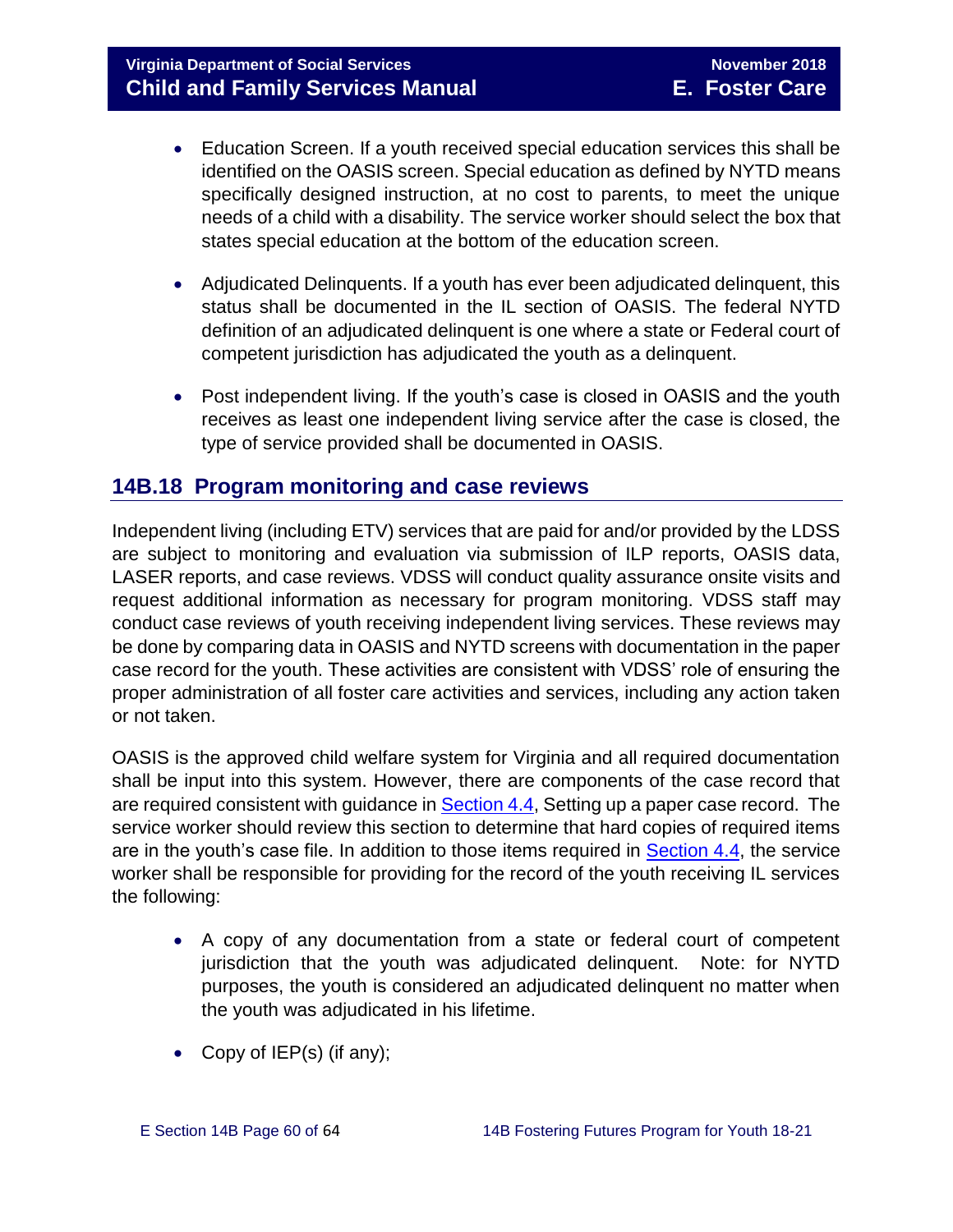- Copy of independent living needs assessment;
- Copy of written transitional plan(s);
- Copy of approved student ETV Application(s) and supporting documentation;
- Documentation that verifies the youth received any or all of the independent living services that were paid for and/or provided by the LDSS on behalf of the youth;
- Documentation to define who, how and when the youth was invited to participate in the NYTD survey (if part of the NYTD follow-up population); and,
- Copies of completed NYTD surveys (i.e. baseline and follow-up), if applicable.

# <span id="page-60-0"></span>**14B.19 Resources to help serve older youth**

#### <span id="page-60-1"></span>**14B.19.1 Engaging youth**

- **[Child Welfare Information Gateway](https://www.childwelfare.gov/)** –Promotes the safety, permanency, and well-being of children, youth, and families by connecting child welfare, adoption, and related professionals as well as the public to information, resources, and tools covering topics on child welfare, child abuse and neglect, out-of-home care, adoption, and more. The section on [youth](https://www.childwelfare.gov/topics/systemwide/youth/) provides guidelines, protocols, and resources for service providers and other stakeholders to build partnerships with families and youth to achieve permanency and promote positive outcomes for youth.
	- o [Positive youth development](https://www.childwelfare.gov/topics/systemwide/youth/development/)
	- o [Engaging and involving youth](https://www.childwelfare.gov/topics/systemwide/youth/engagingyouth/)

## <span id="page-60-2"></span>**14B.19.2 Resources for youth**

**Foster Care Alumni of America**

The mission of [Foster Care Alumni of America](http://www.fostercarealumni.org/) (FCAA) is to connect the alumni community of youth who were in foster care and to transform policy and practice, ensuring opportunity for people in and from foster care.

The vision of [Virginia Chapter's of FCAA](http://www.fostercarealumni.org/virginia-chapter/) is to be the leader in Virginia in connecting the alumni community so that youth can be heard. We envision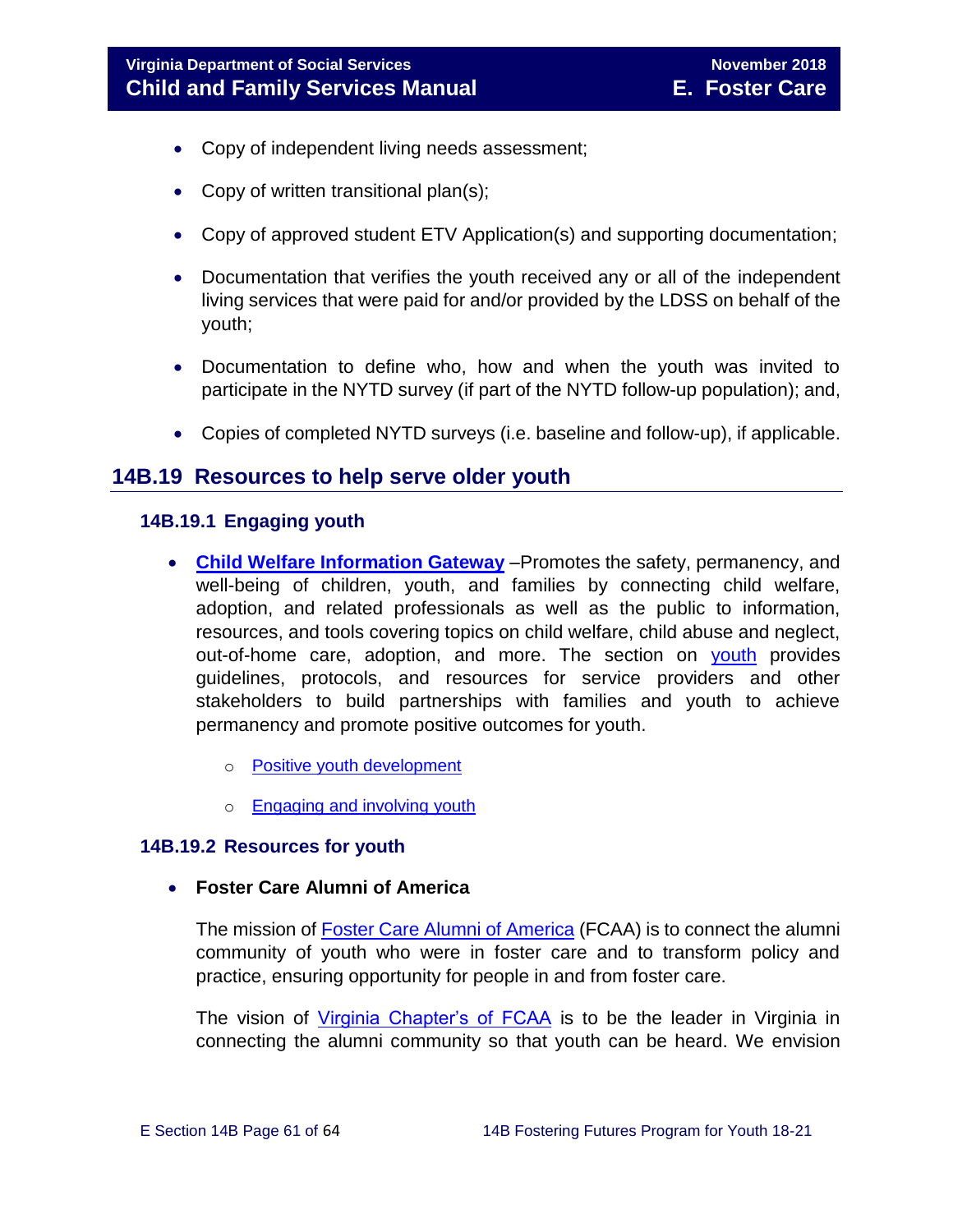alumni and allies working together to help truly transform Virginia's Child Welfare System to ensure a high quality of life for those in and from foster care.

## **FosterClub**

The FosterClub is a national network for young people in foster care. The [website](http://www.fosterclub.com/) serves as a primary communication tool for young people to connect in a safe, monitored environment. It also provides information related to foster care, including books, posters, and forms specifically designed for youth transitioning out of care. Publications are developed specifically for kids in care and are written in collaboration with foster youth. The FosterClub also is involved in teen conferences and workshops.

## <span id="page-61-0"></span>**14B.19.3 Education and training resources for youth**

## **ETV Program**

The ETV Program (Se[e Section 13.13](http://www.dss.virginia.gov/files/division/dfs/fc/intro_page/guidance_manuals/fc/07_2015/Section_13_Achieving_Permanency_for_Older_Youth.pdf) for additional information) assists eligible foster care and adopted youth with post-secondary education and training expenses. It is designed to help youth aging out of foster care with the education, training, and services needed for employment and self-sufficiency. Funding for the program is supplied in the form of vouchers. These can be applied toward, but not limited to, colleges, universities, community colleges, and one-year training institutions. Youth are encouraged to visit the Free [Application for Federal Student Aid \(FAFSA\)](http://www.fafsa.ed.gov/) website and utilize the FAFSA Tips for completing the application.

## **Virginia Community College System (VCCS)**

## o **Great Expectations Program**

The VCCS Great Expectations Project provides transitional support to teens in foster care to help them complete high school and gain access to a community college education. The goal is to provide education and employment opportunities to improve the likelihood of life success for foster youth.

[Great Expectation programs](http://greatexpectations.vccs.edu/locations/) are offered in several community colleges across the state. Coaches and mentors can provide assistance, offer encouragement, and help youth reach their goals.

## o **Tuition Grant Program**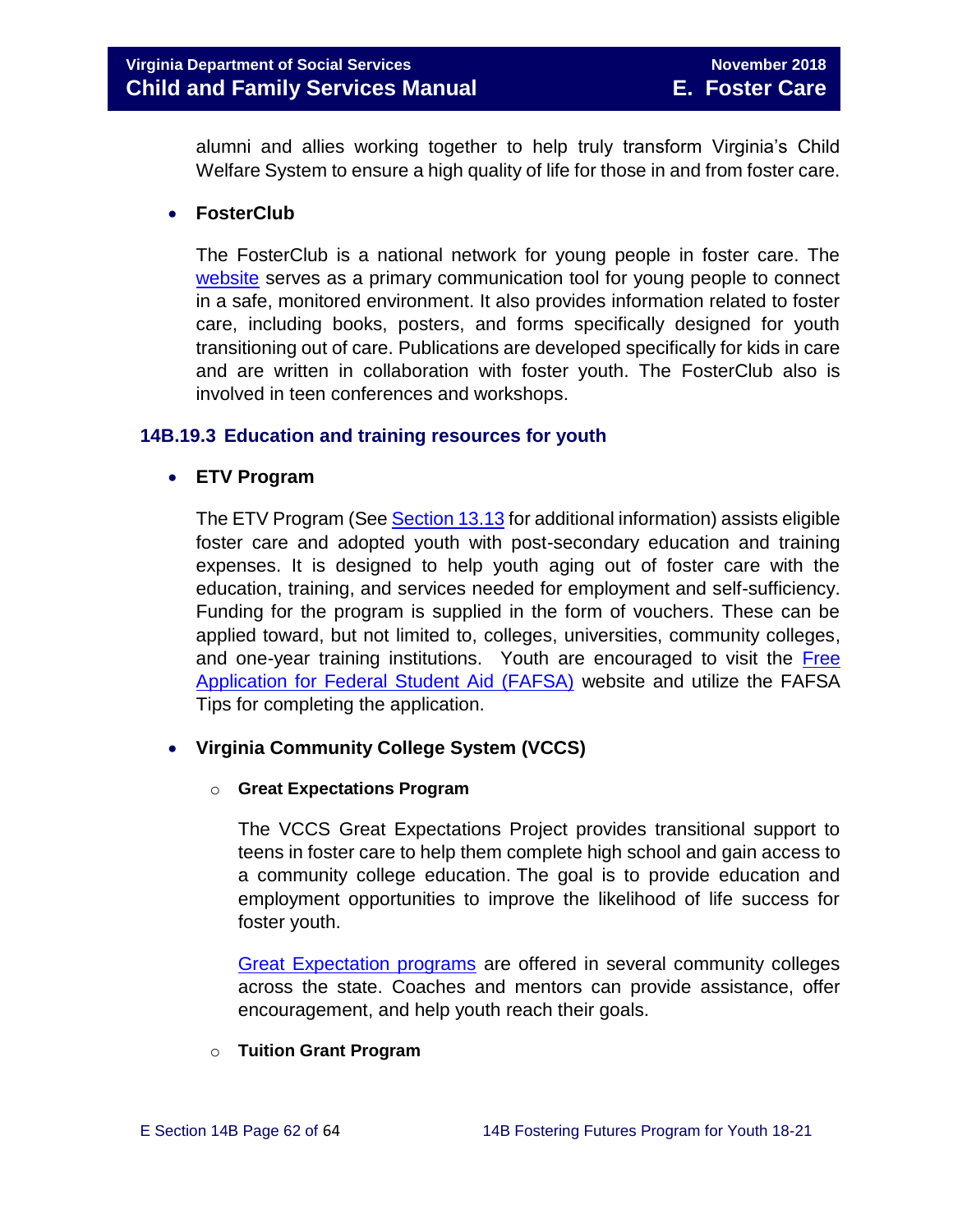The [Tuition Grant Program](http://cdn.vccs.edu/wp-content/uploads/2013/07/vatutiongrantflyer.pdf) provides tuition and fees at any Virginia Community College for youth who graduated from high school or completed their GED and who:

- Were in foster care when turning age 18;
- Are in the custody of LDSS; or,
- Are considered a special needs adoption.

Assistance is based on financial need.

## **Other Funding and Scholarship Opportunities**

The Great Expectation website provides additional information on and links to [funding and scholarship opportunities.](http://greatexpectations.vccs.edu/school/financial-aid/scholarships/)

## **Vocational Rehabilitation (VR) Transition Services with Virginia Department of Aging and Rehabilitative Services**

The Department of Aging and Rehabilitative Services (DARS) provides services to help Virginians with significant disabilities, including youth in transition, become more independent and self-sufficient. Transition Services help youth with disabilities develop skills and formulate plans to move from high school to an adult life that includes opportunities for employment, higher education, independent living, and community involvement.

Referrals of students for DARS services often come from school personnel to the VR Counselor assigned to their school district. Referrals should be made three (3) years prior to the youth leaving school and written into the student's IEP.

- o [DARS Transition Services Guide](http://www.vadrs.org/transitionservices.htm)
- o [DARS office locations](http://www.vadrs.org/offices.aspx)

## **Foster Care to Success Program (FC2S)**

FC2S is the largest national nonprofit organization dedicated entirely to helping former foster youth obtain the academic and technical skills and competencies needed to thrive in today's economy. To that end, FC2S provides [scholarship](http://www.fc2success.org/)  [and grant money](http://www.fc2success.org/) to former foster students in colleges and specialized training